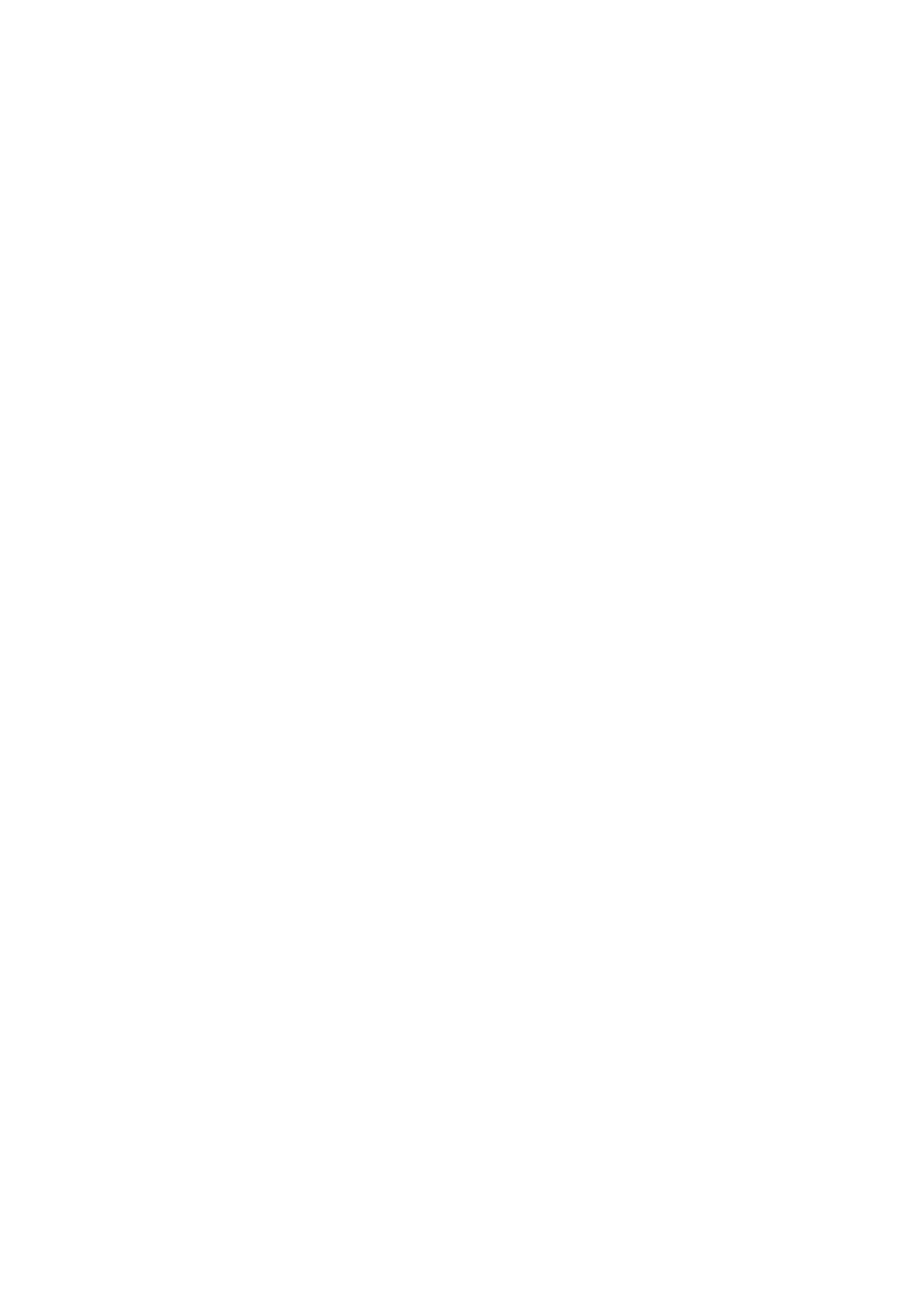*I certify that this public bill, which originated in the Legislative Assembly, has finally passed the Legislative Council and the Legislative Assembly of New South Wales.*

> *Clerk of the Legislative Assembly. Legislative Assembly, Sydney, , 2010*



New South Wales

# **Election Funding and Disclosures Amendment Bill 2010**

Act No , 2010

An Act to amend the *Election Funding and Disclosures Act 1981* with respect to election funding, expenditure and disclosures and other matters.

*I have examined this bill and find it to correspond in all respects with the bill as finally passed by both Houses.*

*Assistant Speaker of the Legislative Assembly.*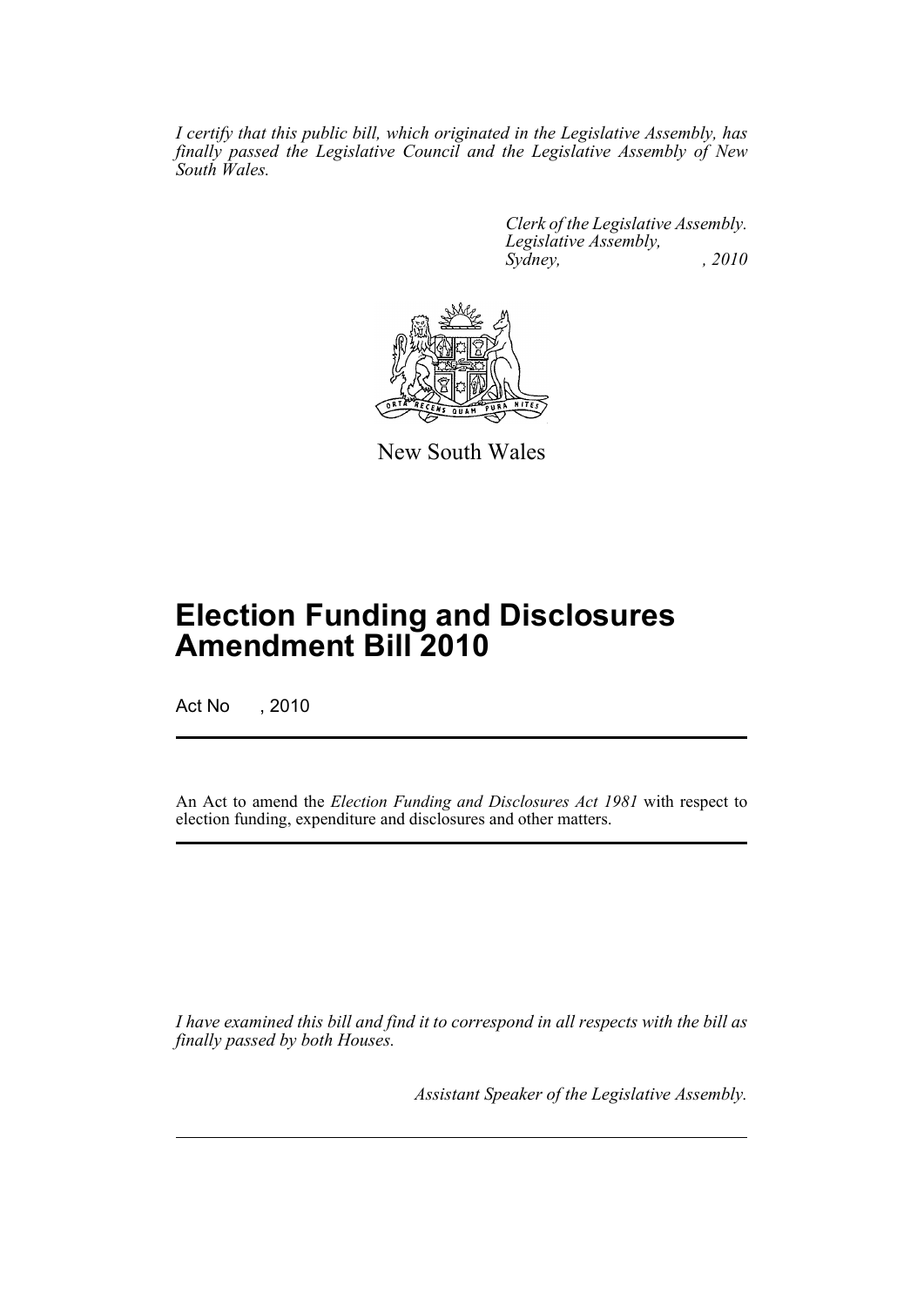## <span id="page-3-0"></span>**The Legislature of New South Wales enacts:**

## **1 Name of Act**

This Act is the *Election Funding and Disclosures Amendment Act 2010*.

## <span id="page-3-1"></span>**2 Commencement**

This Act commences on 1 January 2011.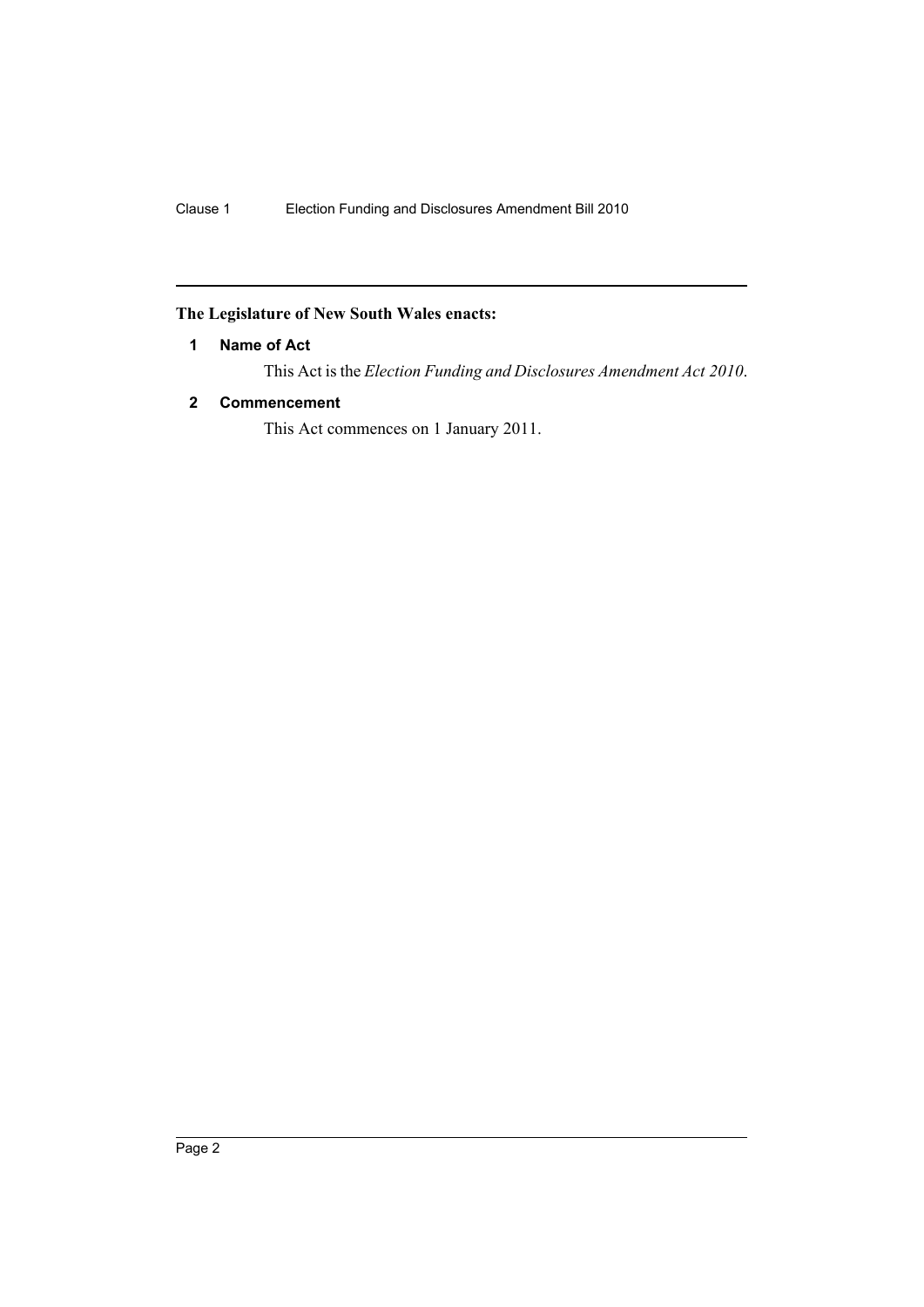Amendments to Election Funding and Disclosures Act 1981 No 78 relating to political donations and electoral expenditure Schedule 1

## <span id="page-4-0"></span>**Schedule 1 Amendments to Election Funding and Disclosures Act 1981 No 78 relating to political donations and electoral expenditure**

## **[1] Section 1 Name of Act**

Omit "*Election Funding and Disclosures Act*".

Insert instead "*Election Funding, Expenditure and Disclosures Act*".

## **[2] Section 4 Definitions**

Insert in alphabetical order in section 4 (1):

*electoral communication expenditure*—see section 87.

*electoral expenditure*—see section 87.

*political donation*—see section 85.

*reportable political donation*—see section 86.

*third-party campaigner* means an entity or other person (not being a registered party, elected member, group or candidate) who incurs electoral communication expenditure during a capped expenditure period (as defined in Part 6) that exceeds \$2,000 in total.

## **[3] Section 83 Application**

Insert "(other than Divisions 2A and 2B)" after "councils" in section 83 (b).

#### **[4] Section 83, note**

Insert at the end of the section:

**Note.** Political donations and electoral expenditure are required to be disclosed in connection with both State and local government elections and members but the cap on political donations, the cap on electoral communication expenditure and public funding of election campaigns only apply to State elections and members.

### **[5] Section 84 Definitions—general**

Insert in alphabetical order in section 84 (1):

*applicable cap on electoral expenditure*—see Division 2B. *applicable cap on political donations*—see Division 2A. *capped expenditure period*—see section 95H. *financial year* means a financial year ending 30 June.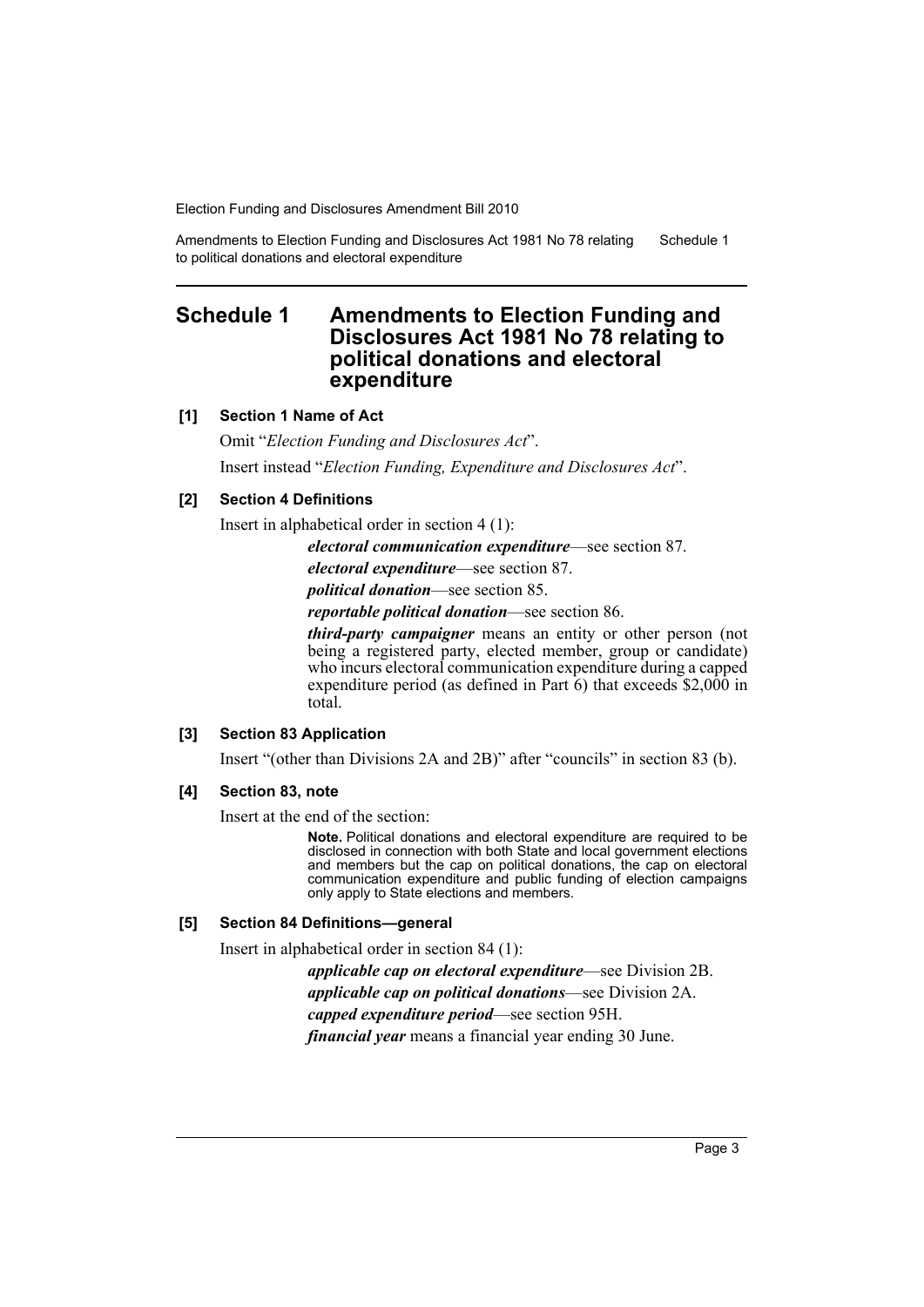Schedule 1 Amendments to Election Funding and Disclosures Act 1981 No 78 relating to political donations and electoral expenditure

## **[6] Section 84 (1)**

Omit the definition of *major political donor*.

Insert instead:

*major political donor* means an entity or other person (not being a party, elected member, group or candidate) who makes a reportable political donation of or exceeding \$1,000.

#### **[7] Section 84 (7)**

Insert after section 84 (6):

- (7) For the purposes of this Part, an amount of electoral expenditure by a candidate for election to the Assembly includes, if the candidate is the endorsed candidate of a registered party, any amount of electoral expenditure that is:
	- (a) incurred by that party for the benefit of the candidate or for the benefit of the candidate and other candidates endorsed by the party at the election (whether or not as an agent for the candidate), and
	- (b) invoiced by that party to the candidate for payment (whether or not the candidate has a legal liability to pay to the party the amount invoiced).

#### **[8] Section 85 Meaning of "political donation"**

Insert after section 85 (3):

- (3A) The following dispositions of property are taken to be a gift for the purposes of this section:
	- (a) a disposition of property to a NSW branch of a party from the federal branch of the party,
	- (b) a disposition of property to a NSW branch of a party from another State or Territory branch of the party,
	- (c) a disposition of property from a party to another associated party (whether associated because of common membership, coalition arrangements or otherwise).

**Note.** Any such disposition will be a political donation that is required to be disclosed and subject to the cap on political donations under this Part, but will not be subject to the cap to the extent that it is paid into (or held as the assets of) an account of a party that is used only for the purposes of expenditure incurred for federal election campaigns or local government election campaigns—see section 95B (2).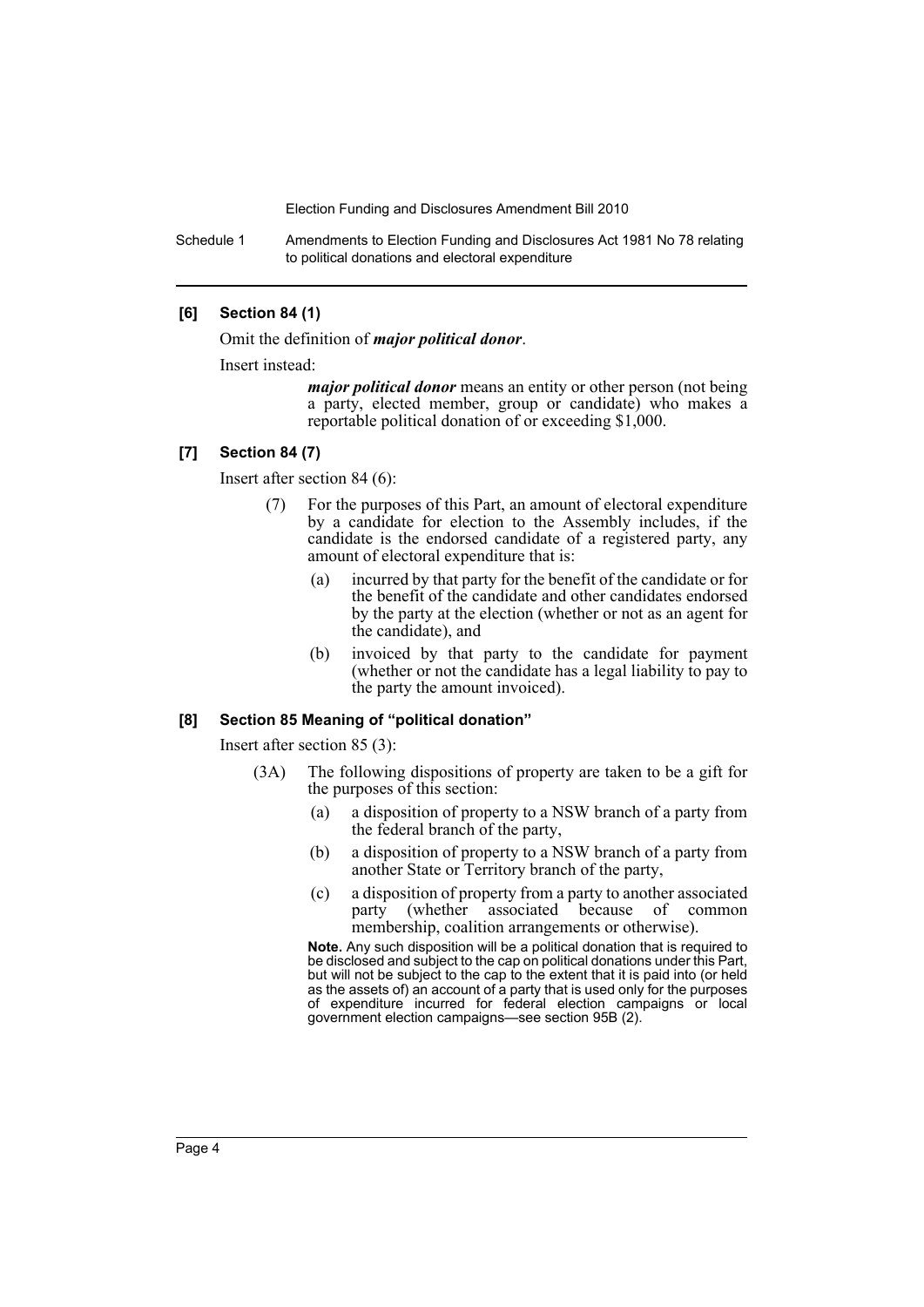Amendments to Election Funding and Disclosures Act 1981 No 78 relating to political donations and electoral expenditure Schedule 1

- (3B) Uncharged interest on a loan to an entity or other person is taken to be a gift to the person for the purposes of this section. Uncharged interest is the additional amount that would have been payable by the person if:
	- (a) the loan had been made on terms requiring the payment of interest at the generally prevailing interest rate for a loan of that kind, and
	- (b) any interest payable had not been waived, and
	- (c) any interest payments were not capitalised.

## **[9] Section 85 (5)**

Insert after section 85 (4):

(5) However, if any part of a gift referred to in subsection (4) (a) is subsequently used to incur electoral expenditure, that part of the gift becomes a political donation.

#### **[10] Section 86 Meaning of "reportable political donation"**

Omit section 86 (1). Insert instead:

- (1) For the purposes of this Act, a *reportable political donation* is:
	- (a) in the case of disclosures under this Part by a party, elected member, group, candidate or third-party campaigner—a political donation of or exceeding \$1,000 made to or for the benefit of the party, elected member, group, candidate or third-party campaigner, or
	- (b) in the case of disclosures under this Part by a major political donor—a political donation of or exceeding \$1,000 made by the major political donor to or for the benefit of a party, elected member, group, candidate or third-party campaigner.

## **[11] Section 86 (2)**

Insert ", third-party campaigner" after "candidate".

## **[12] Section 87**

Omit the section. Insert instead:

#### **87 Meaning of "electoral expenditure" and "electoral communication expenditure"**

(1) For the purposes of this Act, *electoral expenditure* is expenditure for or in connection with promoting or opposing, directly or indirectly, a party or the election of a candidate or candidates or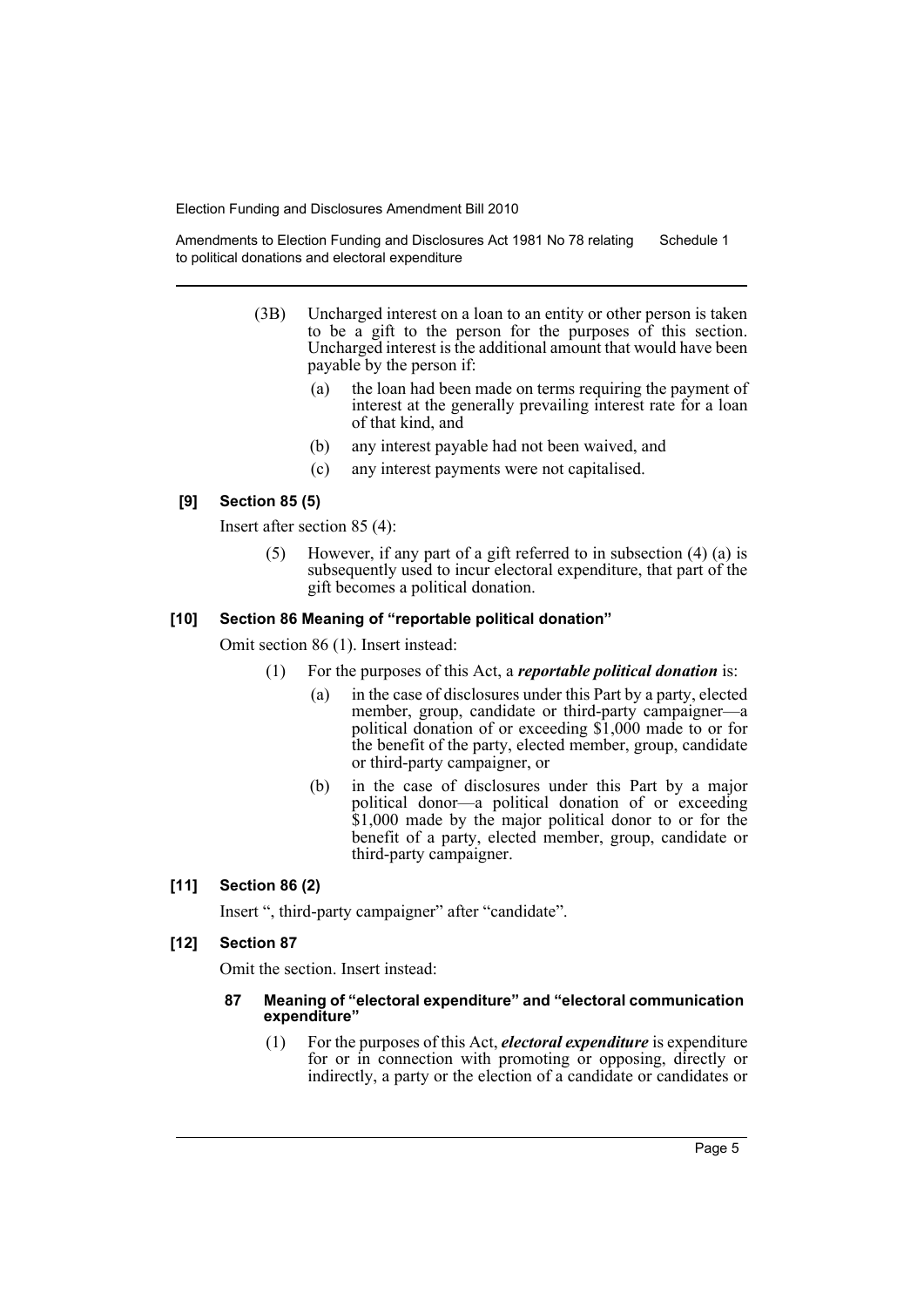Schedule 1 Amendments to Election Funding and Disclosures Act 1981 No 78 relating to political donations and electoral expenditure

> for the purpose of influencing, directly or indirectly, the voting at an election.

- (2) For the purposes of this Act, *electoral communication expenditure* is electoral expenditure of any of the following kinds:
	- (a) expenditure on advertisements in radio, television, the Internet, cinemas, newspapers, billboards, posters, brochures, how-to-vote cards and other election material,
	- (b) expenditure on the production and distribution of election material,
	- (c) expenditure on the Internet, telecommunications, stationery and postage,
	- (d) expenditure incurred in employing staff engaged in election campaigns,
	- (e) expenditure incurred for office accommodation for any such staff and candidates (other than for the campaign headquarters of a party or for the electorate office of an elected member),
	- (f) such other expenditure as may be prescribed by the regulations as electoral communication expenditure,

but is not electoral expenditure of the following kinds:

- (g) expenditure on travel and travel accommodation,
- (h) expenditure on research associated with election campaigns,
- (i) expenditure incurred in raising funds for an election or in auditing campaign accounts,
- (j) such other expenditure as may be prescribed by the regulations as not being electoral communication expenditure.
- (3) Electoral expenditure (and electoral communication expenditure) does not include:
	- (a) expenditure incurred substantially in respect of an election of members to a Parliament other than the NSW Parliament, or
	- (b) expenditure on factual advertising of:
		- (i) meetings to be held for the purpose of selecting persons for nomination as candidates for election, or
		- (ii) meetings for organisational purposes of parties, branches of parties or conferences, committees or other bodies of parties or branches of parties, or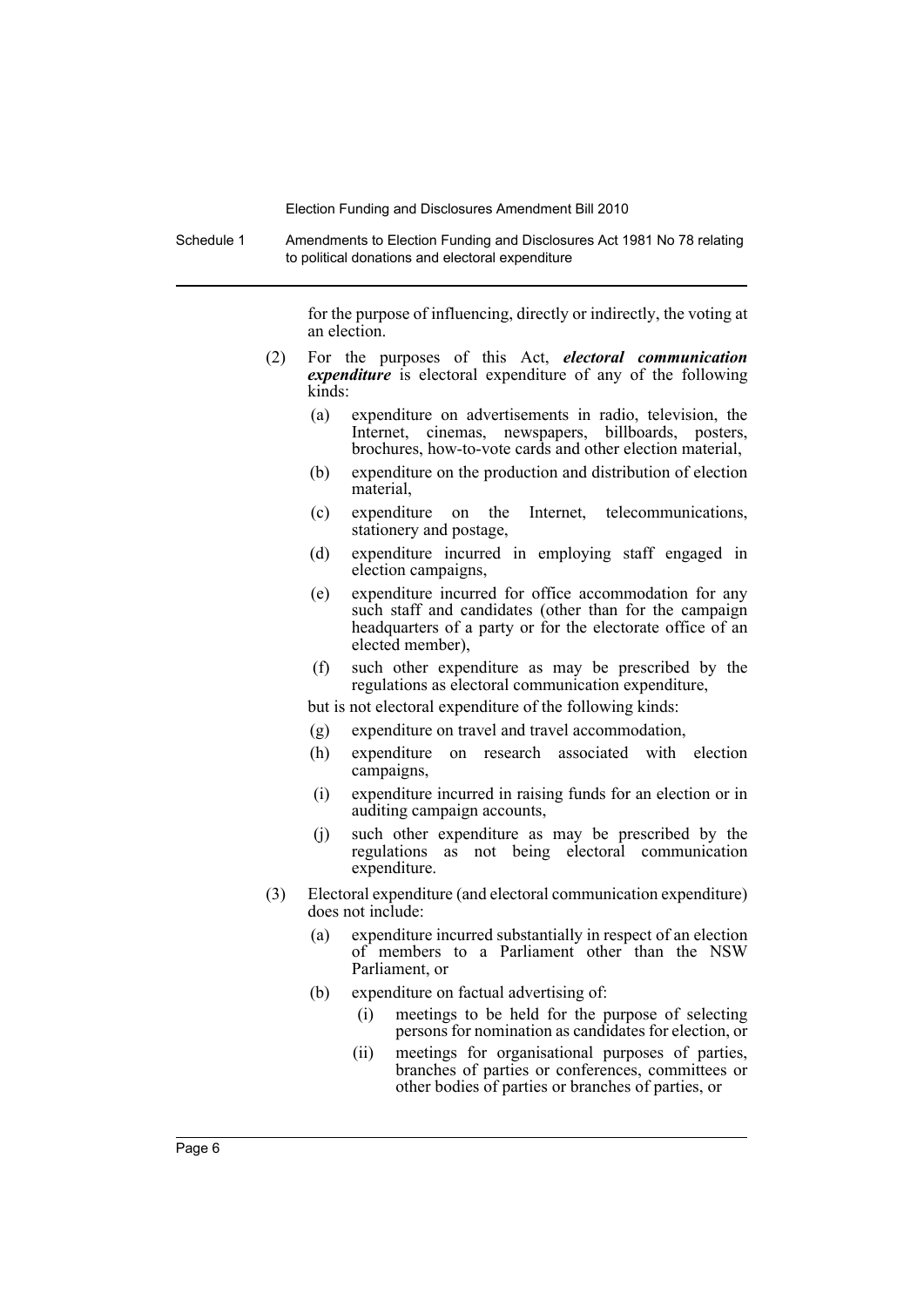Amendments to Election Funding and Disclosures Act 1981 No 78 relating to political donations and electoral expenditure Schedule 1

> (iii) any other matter involving predominantly the administration of parties or conferences, administration of parties or committees or other bodies of parties or branches of parties.

**Note.** Division 2B caps electoral communication expenditure during a State election campaign (and Part 5 limits public funding for such expenditure at State election campaigns to part of that capped amount). Division 2 (section 93) requires disclosure of the above electoral expenditure incurred at any time for State and local government elections. Section 96N also requires the annual disclosure under this Part by a party of donations and electoral expenditure to be accompanied by an audited annual financial statement of the party.

#### **[13] Section 88 Disclosures required to be made**

Insert "or made" after "received" in section 88 (1).

#### **[14] Section 88 Disclosures required to be made**

Omit section 88 (2). Insert instead:

#### (1A) **Third-party campaigners**

Disclosure is required under this Part of:

- (a) electoral communication expenditure incurred by a third-party campaigner in a capped expenditure period during the relevant disclosure period, and
- (b) political donations received by the third-party campaigner during the relevant disclosure period for the purposes of incurring that expenditure.

#### (2) **Major political donors**

Disclosure is required under this Part of reportable political donations made by a major political donor who has, during the relevant disclosure period, made a reportable political donation of or exceeding \$1,000.

#### **[15] Section 89 Relevant disclosure period**

Omit "is each 6-month period ending on 30 June and on 31 December" from section 89 (1).

Insert instead "is each 12-month period ending on 30 June".

## **[16] Section 90 Person responsible for making disclosures**

Omit section 90 (d). Insert instead:

- (d) in the case of a third-party campaigner—the official agent of the third-party campaigner,
- (e) in the case of a major political donor—the political donor.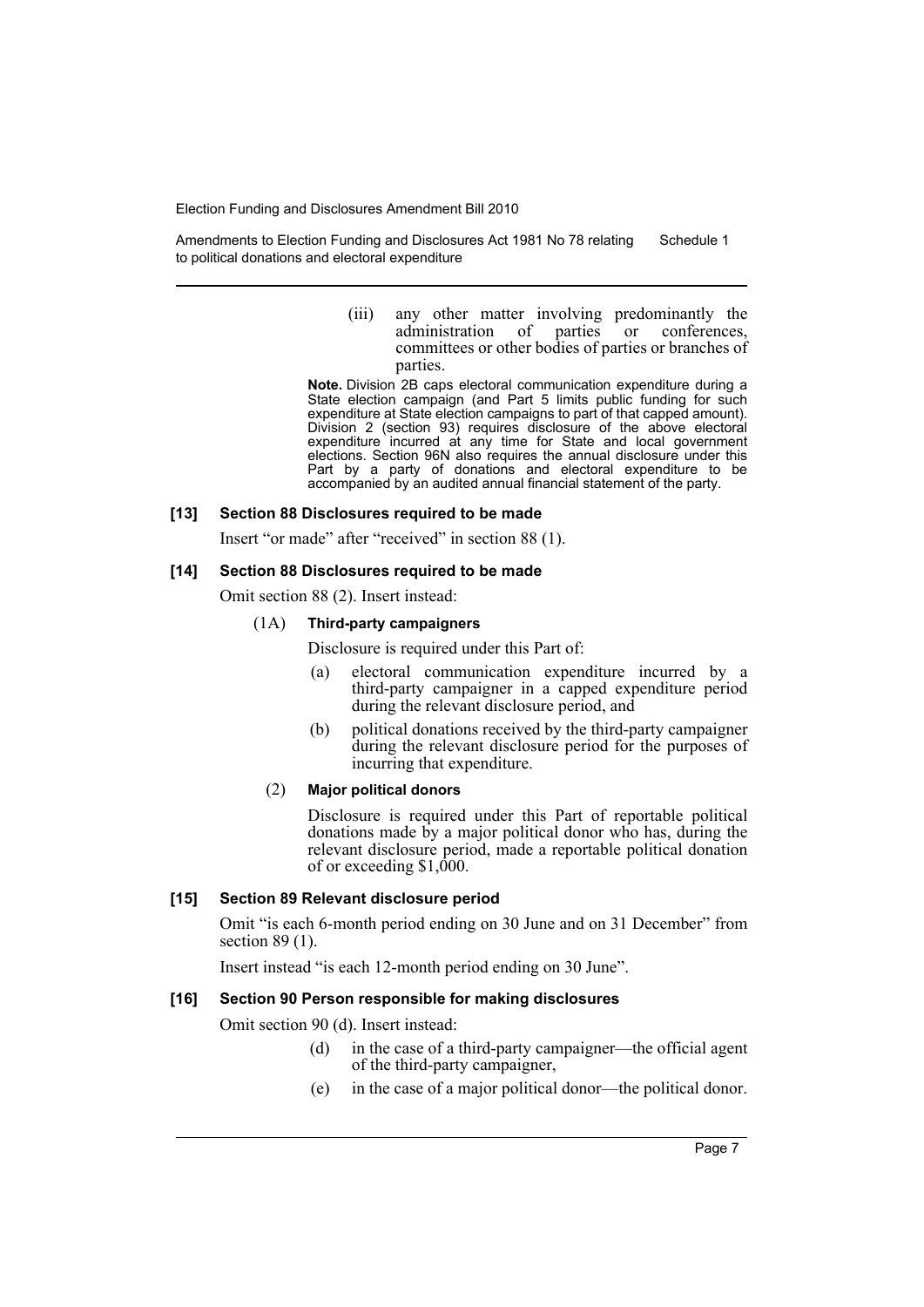Schedule 1 Amendments to Election Funding and Disclosures Act 1981 No 78 relating to political donations and electoral expenditure

## **[17] Section 91 When and how disclosures to be made**

Omit from the note to section 91 (1) "before 26 February for the period ending on 31 December in the previous year, and".

#### **[18] Section 91 (5A)**

Insert after section 91 (5):

(5A) Disclosures by a third-party campaigner who is also a major political donor in a relevant disclosure period may be made in a single declaration.

## **[19] Section 92 Political donations required to be disclosed**

Omit "major political donor" from section 92 (2) (a).

Insert instead "third-party campaigner".

## **[20] Section 92 (2) (f)**

Omit "the Australian Business Number of the entity".

Insert instead "the relevant business number of the entity referred to in section 96D".

## **[21] Section 92 (3) Small donations**

Insert "third-party campaigners or" before "major political donors".

## **[22] Section 93 Electoral expenditure required to be disclosed**

Omit section 93 (1). Insert instead:

(1) All electoral expenditure is required to be disclosed under this Part (whether or not it is incurred during the capped expenditure period for an election).

## **[23] Part 6, Divisions 2A and 2B**

Insert after Division 2 of Part 6:

## **Division 2A Caps on political donations for State elections**

## **95AA Application to State elections only**

- (1) This Division does not apply to donations in relation to local government elections and elected members of councils.
- (2) Accordingly, a reference in this Division:
	- (a) to an election is a reference that relates to a State election, and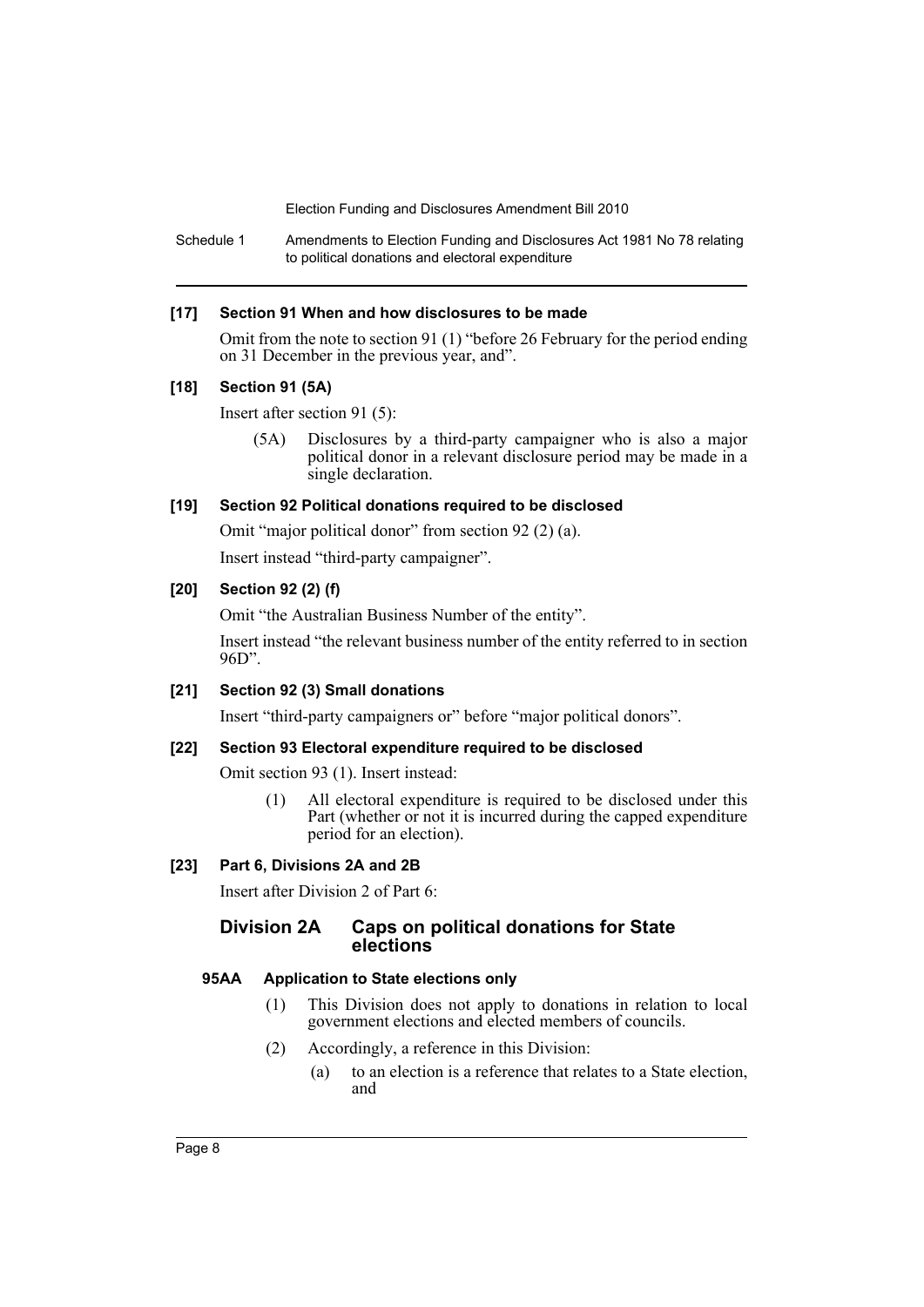Amendments to Election Funding and Disclosures Act 1981 No 78 relating to political donations and electoral expenditure Schedule 1

> (b) to an elected member or to a candidate or other person is a reference that relates to a member of Parliament or to a candidate or other person in connection with a State election.

#### **95A Applicable cap on political donations**

#### (1) **General cap**

The applicable cap on political donations is as follows:

- (a) \$5,000 for political donations to or for the benefit of a registered party,
- (b) \$2,000 for political donations to or for the benefit of a party that is not a registered party,
- (c) \$2,000 for political donations to or for the benefit of an elected member,
- (d) \$5,000 for political donations to or for the benefit of a group,
- (e) \$2,000 for political donations to or for the benefit of a candidate,
- (f) \$2,000 for political donations to or for the benefit of a third-party campaigner.

#### (2) **Aggregation of donations during financial year**

A political donation of or less than an amount specified in subsection (1) made by an entity or other person is to be treated as a donation that exceeds the applicable cap on political donations if that and other separate political donations made by that entity or other person to the same party, elected member, group, candidate or third-party campaigner within the same financial year would, if aggregated, exceed the applicable cap on political donations referred to in subsection (1).

#### (3) **Aggregation of donations to elected members, groups or candidates of same party**

A political donation of or less than an amount specified in subsection (1) made by an entity or other person to an elected member, group or candidate is to be treated as a donation that exceeds the applicable cap on political donations if that and other separate political donations made by that entity or person to elected members, groups or candidates of the same party within the same financial year would, if aggregated, exceed the applicable cap on political donations referred to in subsection (1).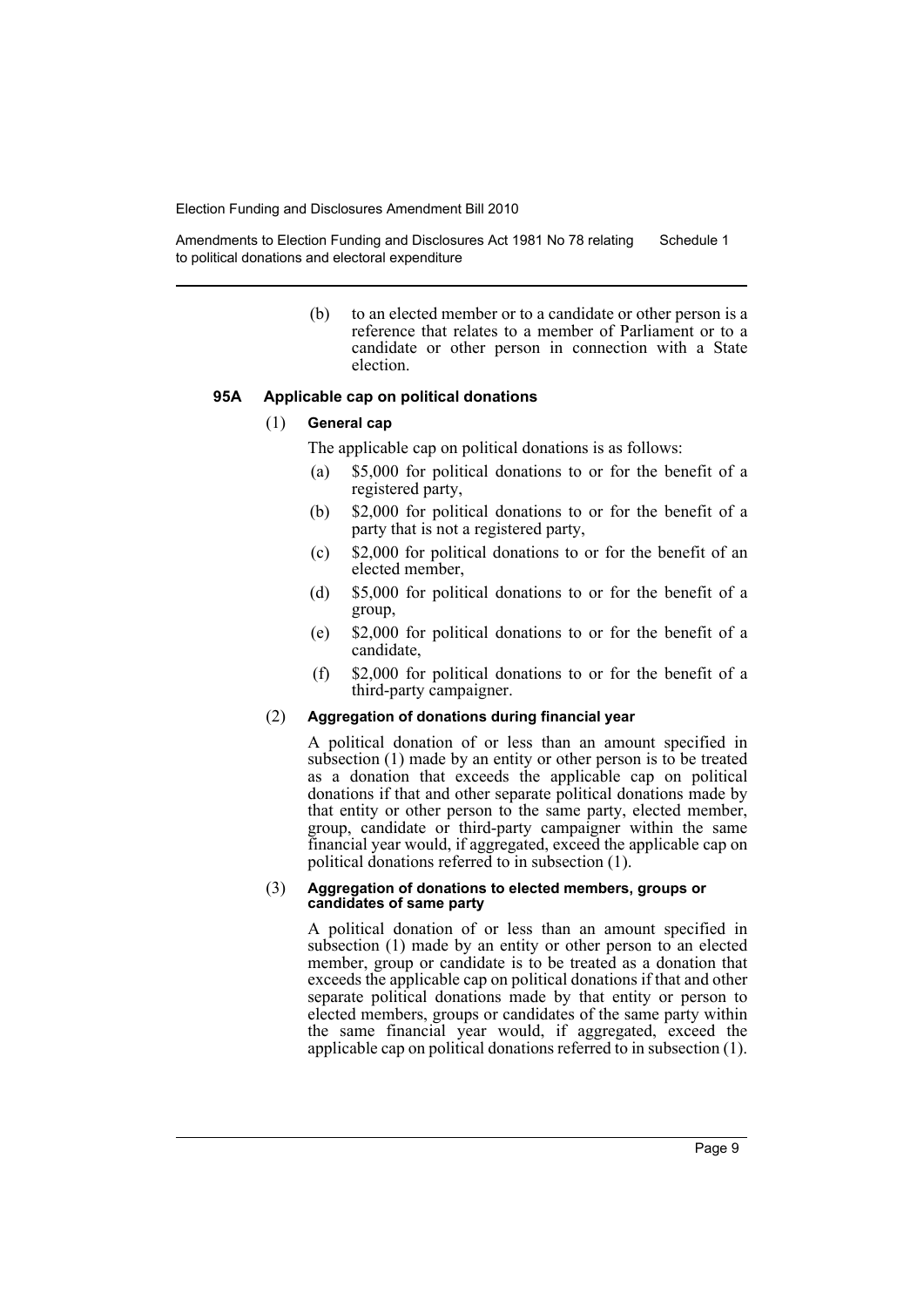Schedule 1 Amendments to Election Funding and Disclosures Act 1981 No 78 relating to political donations and electoral expenditure

## (4) **Non-aggregation of contributions to candidate's own campaign**

For the avoidance of doubt, a candidate's contribution to finance his or her own election campaign is not a political donation and is not included in the applicable cap on political donations to the candidate.

**Note.** Political donations in relation to separately registered parties that are in coalition or otherwise associated are not aggregated and, accordingly, the applicable cap applies separately in relation to each such registered party.

#### (5) **Indexation of capped amounts**

Each of the amounts referred to in subsection (1) is an adjustable amount that is to be adjusted for inflation as provided by Schedule 1.

## (6) **Meaning of candidates etc of same party**

For the purposes of this section, elected members, groups and candidates are of the same party if the same party endorsed the elected members, members of the group or candidates at the last election (including any subsequent by-election) or are to be endorsed by the same party at the next election. If any such person ceases to be a member of that party after being elected or endorsed as a candidate, the person ceases to be of the same party for the purposes of this section.

## **95B Prohibition on political donations that exceed applicable cap**

## (1) **General prohibition**

It is unlawful (subject to this section) for a person to accept a political donation to a party, elected member, group, candidate or third-party campaigner if the donation exceeds the applicable cap on political donations.

## (2) **Exception—federal or local government campaign donations**

It is not unlawful for a person to accept a political donation that exceeds the applicable cap if the donation (or that part of the donation that exceeds the applicable cap) is to be paid into (or held as an asset of) an account kept exclusively for the purposes of federal or local government election campaigns.

(3) A political donation of property (not being money) that is held as an asset of an account kept for federal or local government election campaigns ceases to be excluded by subsection (2) from the prohibition under this section if the proceeds of the disposal of the property are paid into any other account.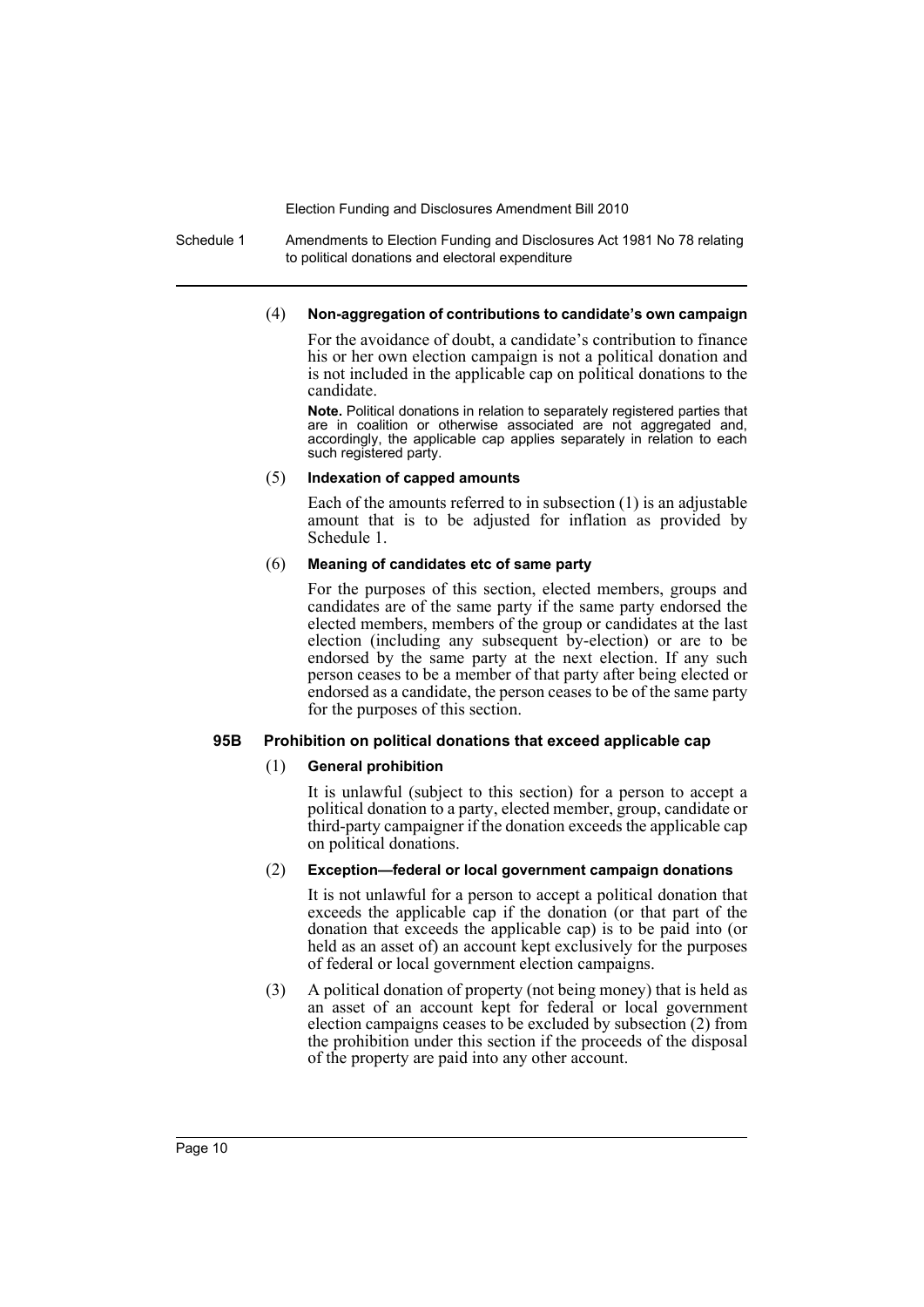Amendments to Election Funding and Disclosures Act 1981 No 78 relating to political donations and electoral expenditure Schedule 1

#### (4) **Exception for third-party campaigner**

It is not unlawful for a person to accept a political donation to a third-party campaigner that exceeds the applicable cap if the donation (or that part of the donation that exceeds the applicable cap) is not to be paid into (or held as an asset of) the campaign account of the third-party campaigner under section 96AA.

#### (5) **Defence—aggregration**

If a political donation to a person exceeds the applicable cap because of the aggregation of political donations made to other persons, the acceptance of the donation is not unlawful if the person did not know and could not reasonably have known of the political donations made to the other persons.

## (6) **Donors required to disclose related corporation donors**

It is unlawful for an individual to make a political donation on behalf of a corporation that is related to another corporation (referred to in section 84 (6)) that has made a political donation to the same party, elected member, group, candidate or third-party campaigner in the same financial year unless the individual complies with the requirements of the regulations relating to the disclosure to the person accepting the donation of particulars of the other corporation and its political donations.

#### (7) **Transitional—donations before 1 January 2011**

In calculating whether a political donation made after 1 January 2011 exceeds the applicable donation cap, a political donation made at any time after 30 June 2010 is to be taken into account as a donation made during the 2010–2011 financial year.

#### **95C Prohibition on donations to more than 3 third-party campaigners**

- (1) It is unlawful for a person to make or accept political donations to more than 3 third-party campaigners in the same financial year.
- (2) This section applies only to a political donation to a third-party campaigner that is to be paid into (or held as an asset of) the campaign account of the third-party campaigner under section 96AA.
- (3) A political donation to a third-party campaigner in contravention of this section is not unlawful if the person making or accepting the donation did not know and could not reasonably have known of the political donations to which this section applies made to the other third-party campaigners.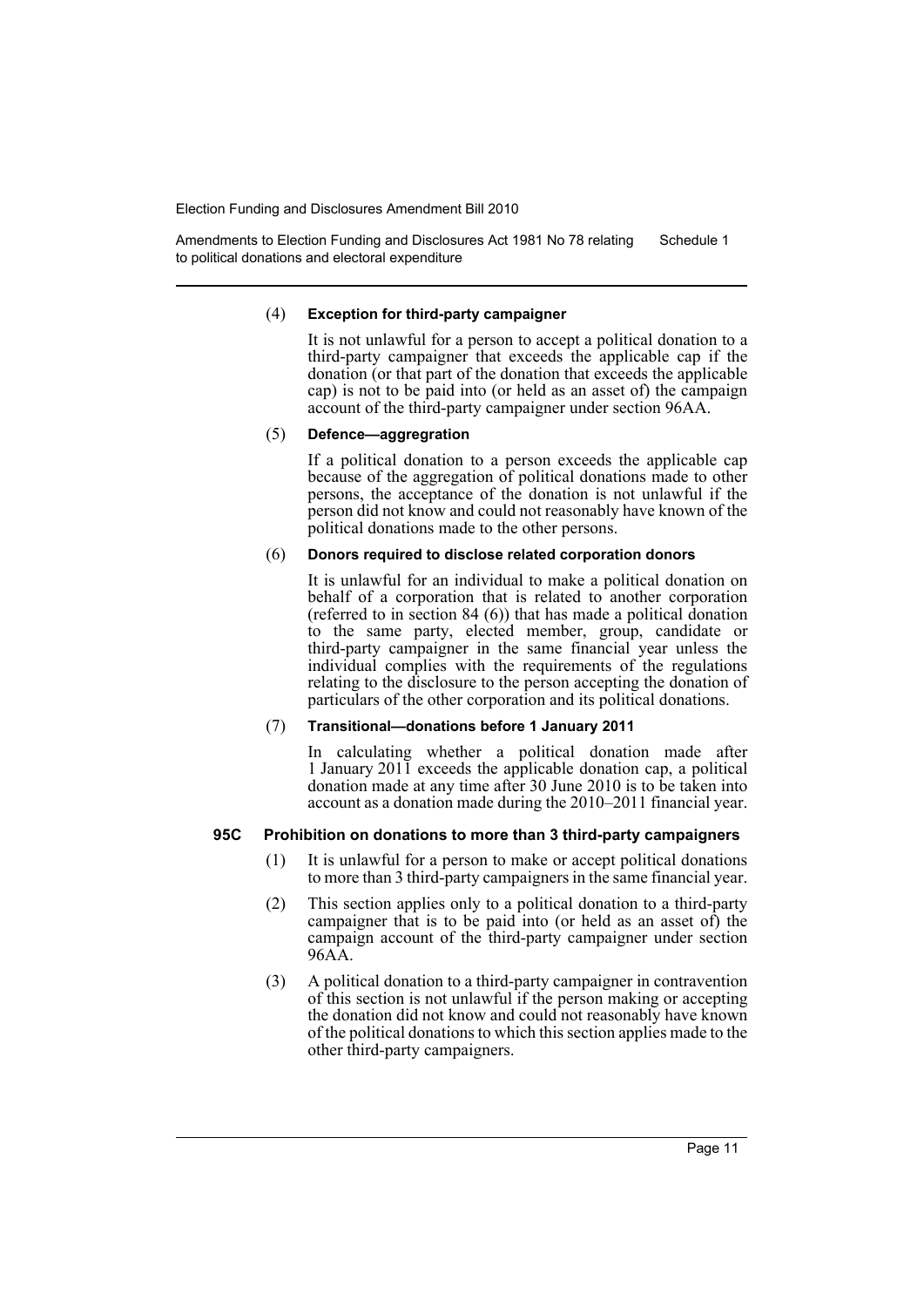Schedule 1 Amendments to Election Funding and Disclosures Act 1981 No 78 relating to political donations and electoral expenditure

#### **95D Exemption from donation cap for party subscriptions and party levies**

- (1) A party subscription paid to a party is to be disregarded for the purposes of this Division, except so much of the amount of the subscription as exceeds the relevant maximum subscription under subsection (3).
- (2) A *party subscription* is:
	- (a) an annual or other subscription paid to the party by a member of the party, or
	- (b) an annual or other subscription paid to the party by an entity or other person (including an industrial organisation) for affiliation with the party.
- (3) For the purposes of this section:
	- (a) the maximum subscription in respect of membership of a party is \$2,000, and
	- (b) the maximum subscription in respect of affiliation with a party is:
		- (i) if the amount of the subscription is not calculated by reference to the number of members of the affiliate—\$2,000, or
		- (ii) if the amount of the subscription is calculated by reference to the number of members of the affiliate—\$2,000 multiplied by the number of those members of the affiliate.
- (4) A party levy paid to a party by an elected member endorsed by the party is to be disregarded for the purposes of this Division. **Note.** Bequests are not donations for the purposes of this Part (see definition of *gift* in section 84) and accordingly are not subject to the political donation cap.

## **Division 2B Caps on electoral communication expenditure for State election campaigns**

## **95E Application to State elections only**

- (1) This Division does not apply in relation to local government elections.
- (2) Accordingly, a reference in this Division:
	- (a) to an election is a reference to a State election, and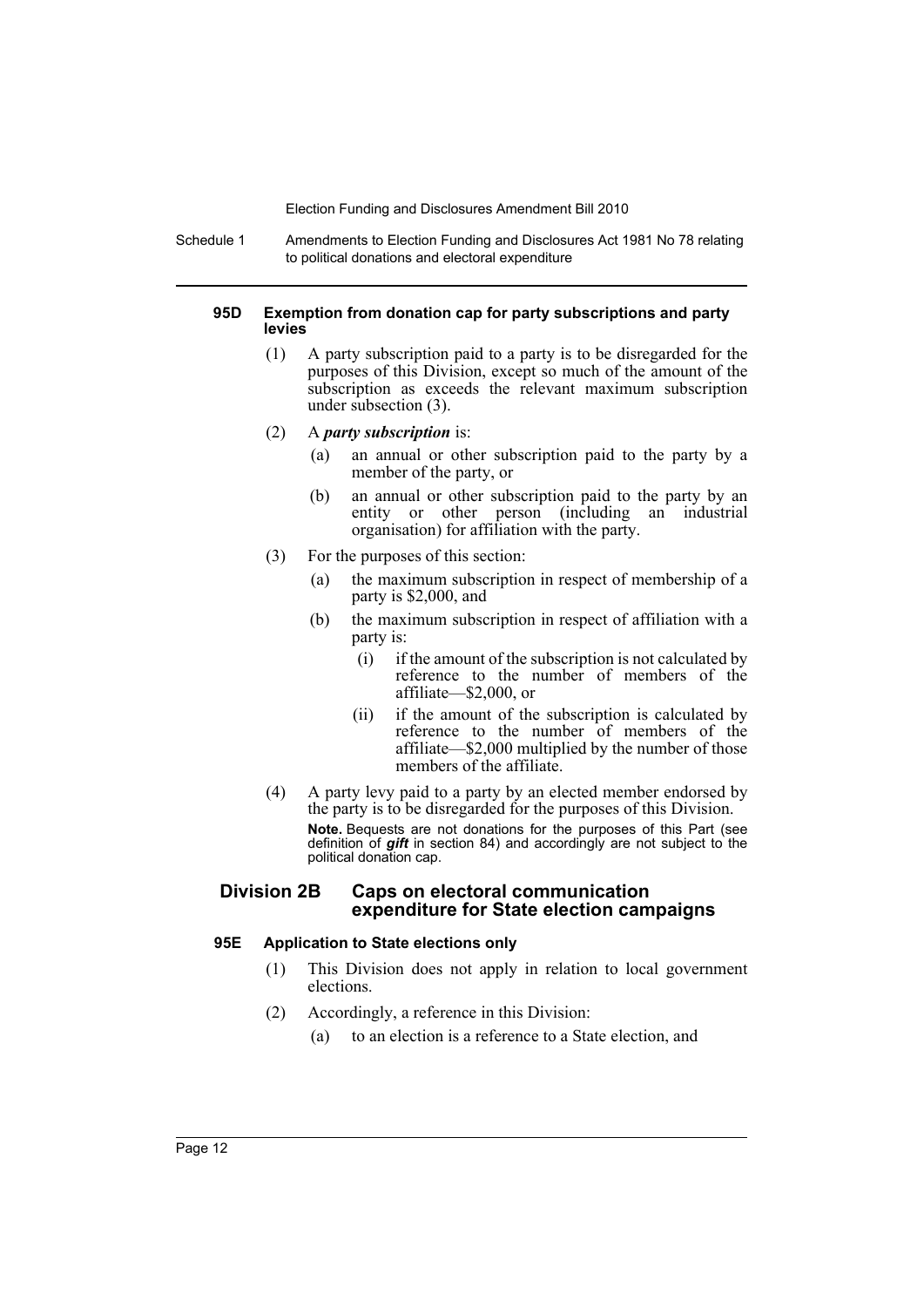Amendments to Election Funding and Disclosures Act 1981 No 78 relating to political donations and electoral expenditure Schedule 1

> (b) to a candidate or other person is a reference that relates to a candidate or other person in connection with a State election.

#### **95F Applicable caps on electoral communication expenditure on State election campaigns**

#### (1) **General**

The applicable caps on electoral communication expenditure for a State election campaign are as provided by this section, as modified by section 95G.

## (2) **Parties with Assembly candidates in a general election**

For a State general election, the applicable cap for a party that endorses candidates for election to the Assembly is \$100,000 multiplied by the number of electoral districts in which a candidate is so endorsed.

(3) Subsection (2) does not apply to a party that endorses candidates in a group for election to the Council and endorses candidates for election to the Assembly in not more than 10 electoral districts. **Note.** The total cap for a party that endorses candidates in all 93 electorates at a general election is \$9.3 million.

#### (4) **Other parties with Council candidates in a general election**

For a State general election, the applicable cap for a party that endorses candidates in a group for election to the Council, but does not endorse any candidates for election to the Assembly or does not endorse candidates in more than 10 electoral districts, is \$1,050,000.

### (5) **Independent groups of candidates in Council general elections**

For a periodic Council election, the applicable cap for a group of candidates who are not endorsed by any party is \$1,050,000.

#### (6) **Party candidates in Assembly general election**

For a State general election, the applicable cap for a candidate endorsed by a party for election to the Assembly is \$100,000.

#### (7) **Independent candidates in Assembly general election**

For a State general election, the applicable cap for a candidate not endorsed by any party for election to the Assembly is \$150,000.

## (8) **Non-grouped candidates in Council general election**

For a periodic Council election, the applicable cap for a candidate who is not included in a group is  $$1\overline{50,000}$ .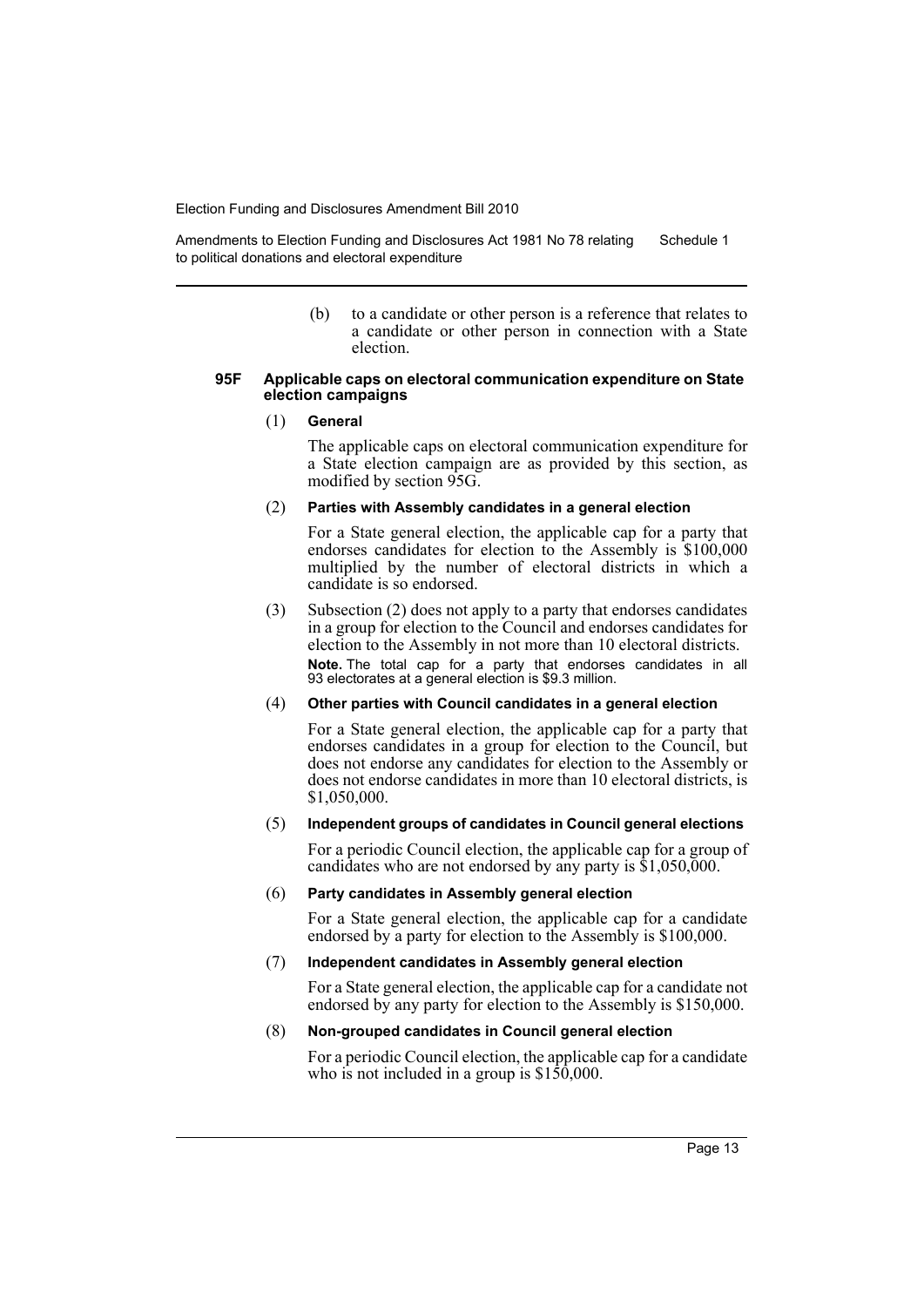Schedule 1 Amendments to Election Funding and Disclosures Act 1981 No 78 relating to political donations and electoral expenditure

#### (9) **Candidates in Assembly by-election**

For a by-election for the Assembly, the applicable cap for a candidate (whether or not endorsed by a party) is \$200,000.

#### (10) **Third-party campaigners**

For a State general election, the applicable cap for a third-party campaigner is:

- (a) \$1,050,000 if the third-party campaigner was registered under this Act before the commencement of the capped expenditure period for the election, or
- (b) \$525,000 in any other case.
- (11) For a by-election for the Assembly, the applicable cap for a third-party campaigner is \$20,000 for each by-election.

## (12) **Additional cap for individual Assembly seats**

The applicable cap for parties and third-party campaigners is subject to an additional cap (within the overall applicable cap) in relation to State general elections, or by-elections in more than one electorate, for electoral communication expenditure incurred substantially for the purposes of the election in a particular electorate, being:

- (a) in the case of a party—\$50,000 in respect of each such electorate, or
- (b) in the case of a third-party campaigner—\$20,000 in respect of each such electorate.
- (13) For the purposes of subsection (12), electoral communication expenditure is only incurred for the purposes of the election in a particular electorate if the expenditure is for advertising or other material that:
	- (a) explicitly mentions the name of a candidate in the election in that electorate or the name of the electorate, and
	- (b) is communicated to electors in that electorate, and
	- (c) is not mainly communicated to electors outside that electorate.

## (14) **Indexation of capped amounts**

Each of the amounts referred to in this section is an adjustable amount that is to be adjusted for inflation as provided by Schedule 1.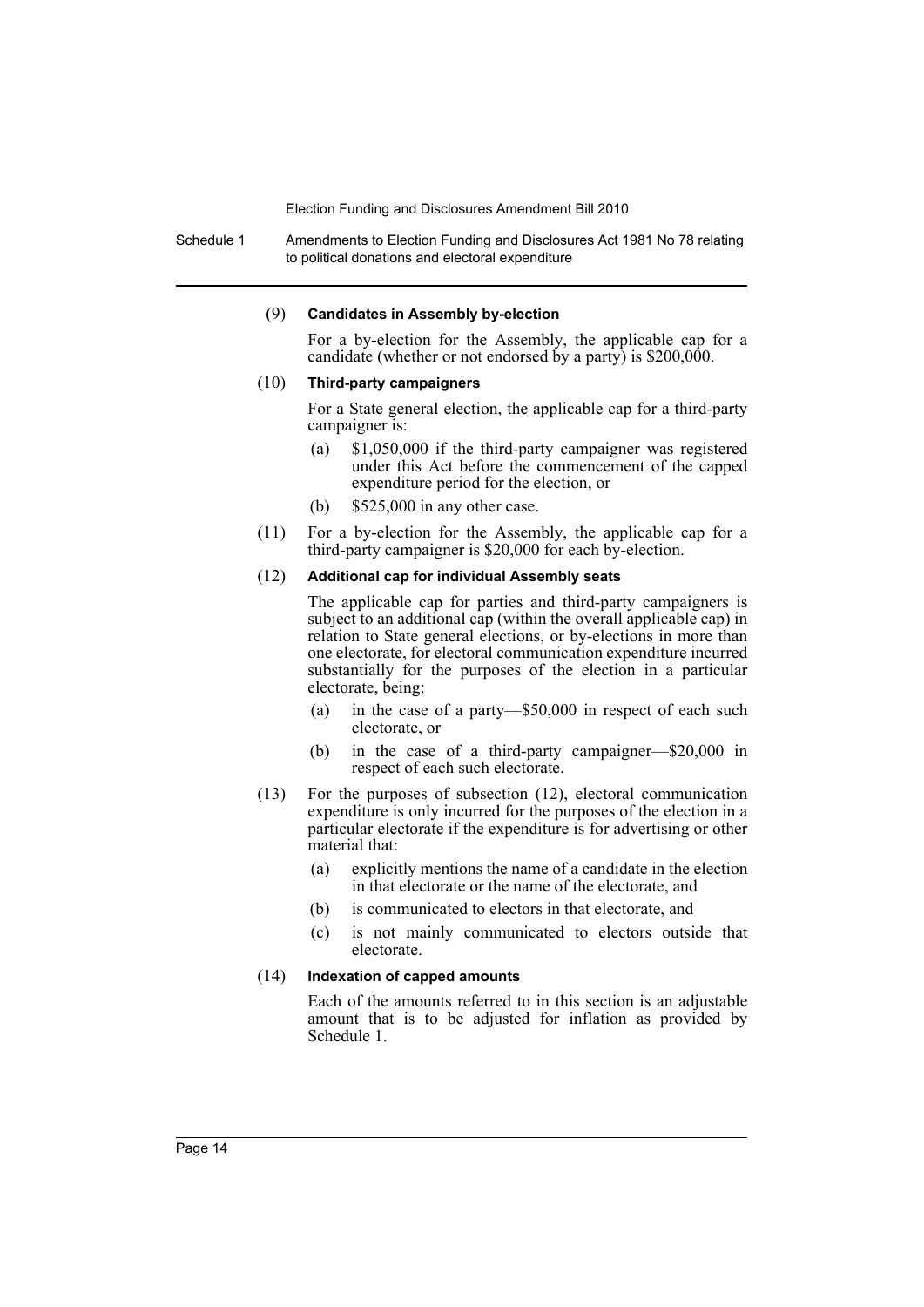Amendments to Election Funding and Disclosures Act 1981 No 78 relating to political donations and electoral expenditure Schedule 1

#### **95G Aggregation of applicable caps**

- (1) For the purposes of this section, registered parties are *associated* if:
	- (a) they endorse the same candidate for a State election, or
	- (b) they endorse candidates included in the same group in a periodic Council election, or
	- (c) they form a recognised coalition and endorse different candidates for a State election or endorse candidates in different groups in a periodic Council election.

#### (2) **Aggregation of expenditure of associated parties**

If 2 or more registered parties are associated:

- (a) the amount of \$100,000 of electoral communication expenditure in respect of any electoral district in which there are candidates endorsed by the associated parties is, for the purpose of calculating the applicable cap on electoral communication expenditure by those parties under section 95F (2), to be shared by those parties (and is not a separate amount for each of those parties), and
- (b) the amount of \$1,050,000 of electoral communication expenditure in respect of any group of candidates endorsed by those parties is, for the purpose of calculating the applicable cap on electoral communication expenditure by those parties under section 95F (4), to be shared by those parties (and is not a separate amount for each of those parties).

#### (3) **Aggregation of expenditure of multiple endorsed candidates in Assembly electorate**

The amount of \$100,000 of electoral communication expenditure in respect of an election in an electoral district in which there are 2 or more candidates endorsed by the same party (or by associated parties) is, for the purpose of calculating the applicable cap on electoral communication expenditure by the candidates under section 95F (6), to be shared by those candidates (and is not a separate amount for each of those candidates).

#### (4) **Aggregation of expenditure of parties and endorsed Council candidates**

Electoral communication expenditure incurred by a party for a State election campaign that is of or less than the amount specified in section 95F for the party (as modified by subsection  $(2)$  in the case of associated parties) is to be treated as expenditure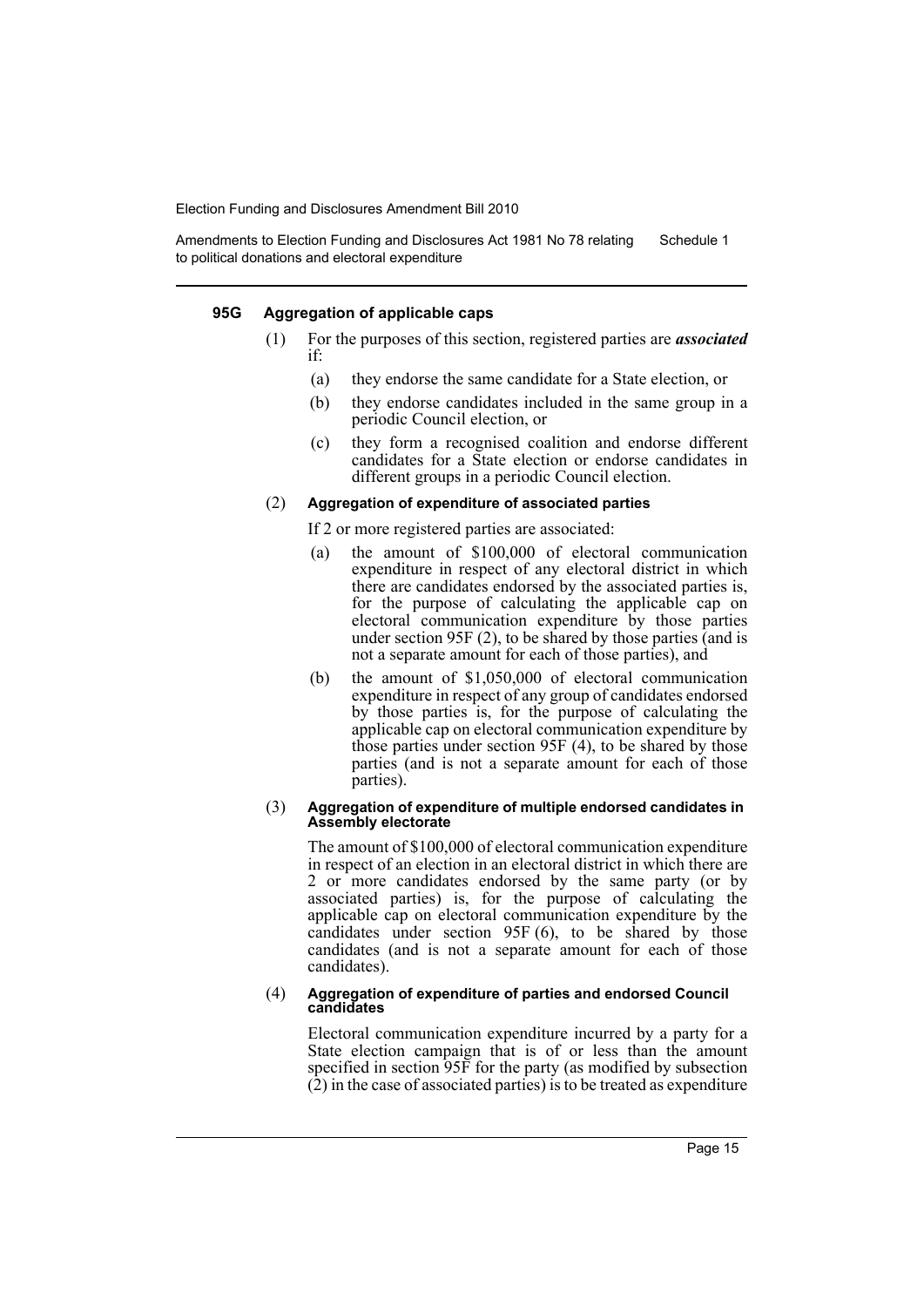Schedule 1 Amendments to Election Funding and Disclosures Act 1981 No 78 relating to political donations and electoral expenditure

> that exceeds the applicable cap if that expenditure and any other electoral communication expenditure incurred by a candidate for election to the Council who is endorsed by the party (or associated party) exceed the applicable cap so specified for the party.

#### (5) **Aggregation of expenditure of endorsed candidates and parties for Assembly by-elections**

Electoral communication expenditure incurred by a candidate endorsed by a party for an Assembly by-election campaign that is of or less than the amount specified in section 95F for the candidate is to be treated as expenditure that exceeds the applicable cap if that expenditure and any other electoral communication expenditure incurred by the party (or by any associated party) for that by-election exceed the applicable cap so specified for the candidate.

#### **95H Capped expenditure period**

The applicable cap on electoral communication expenditure for a State election applies to electoral communication expenditure during each of the following periods (the *capped expenditure period*):

- (a) in the case of the first general election to be held in 2011 the period from and including 1 January 2011 to the end of polling day for the election,
- (b) in the case of a subsequent general election to be held following the expiry of the Legislative Assembly by the effluxion of time—the period from and including 1 October in the year before which the election is to be held to the end of polling day for the election,
- (c) in any other case—the period from and including the day of the issue of the writ or writs for the election to the end of polling day for the election.

#### **95I Prohibition on incurring electoral communication expenditure exceeding applicable cap during State campaigns**

- (1) It is unlawful for a party, group, candidate or third-party campaigner to incur electoral communication expenditure for a State election campaign during the capped expenditure period for the election if it exceeds the applicable cap on electoral communication expenditure.
- (2) If the electoral communication expenditure of any party, group, candidate or third-party campaigner is less than the applicable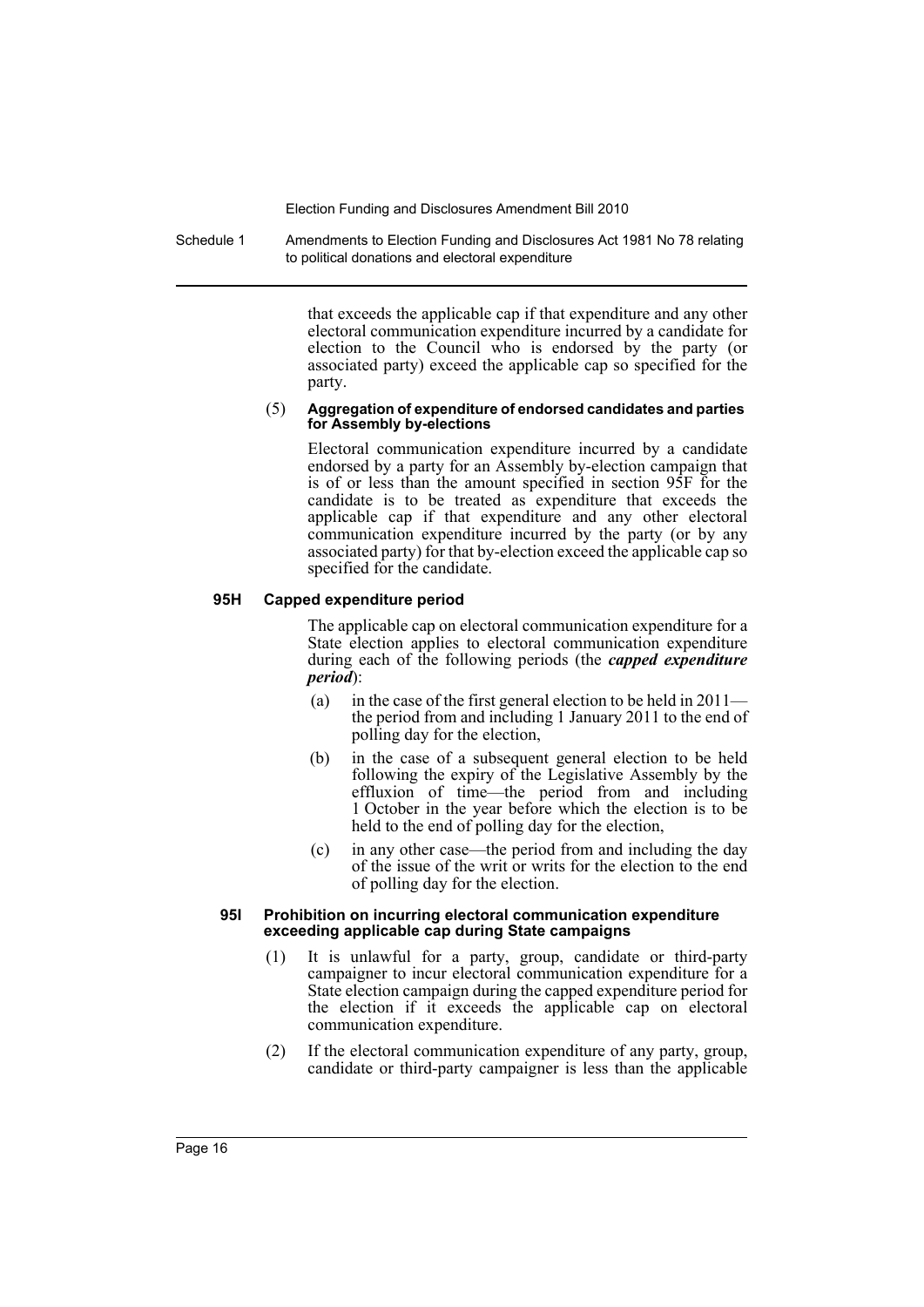Amendments to Election Funding and Disclosures Act 1981 No 78 relating to political donations and electoral expenditure Schedule 1

> cap, the balance is not transferrable so as to increase the applicable cap of any other party or person.

(3) The applicable cap for a candidate or group of candidates is for electoral communication expenditure directed at the election of the candidate or group.

#### **95J When is electoral communication expenditure incurred**

- (1) For the purposes of this Division, electoral communication expenditure is taken to be incurred when the services for which the expenditure is incurred are actually provided or the goods for which the expenditure is incurred are actually delivered.
- (2) In particular:
	- (a) expenditure on advertising is incurred when the advertising is broadcast or published, and
	- (b) expenditure on the production and distribution of election material is incurred when the material is distributed, and
	- (c) expenditure on the employment of staff is incurred during the period of their employment, and
	- (d) expenditure of a class prescribed by the regulations is incurred at the time so prescribed.

#### **[24] Section 96 Requirements for parties**

Insert at the end of the section:

- (3) It is unlawful for a party to make payments for electoral expenditure for a State election campaign unless the payment is made from the State campaign account of the party kept in accordance with this section.
- (4) The State campaign account of a party is to be a separate account with a bank, credit union, building society or other entity prescribed by the regulations.
- (5) The following may be paid into the State campaign account of a party:
	- (a) political donations made to the party after 1 January 2011 (including the proceeds of the investment or disposal of any political donation of property after that date that is held as an asset of the account),
	- (b) payments made to the party under Part 5 at any time,
	- (c) money borrowed by the party at any time,
	- (d) a bequest to the party,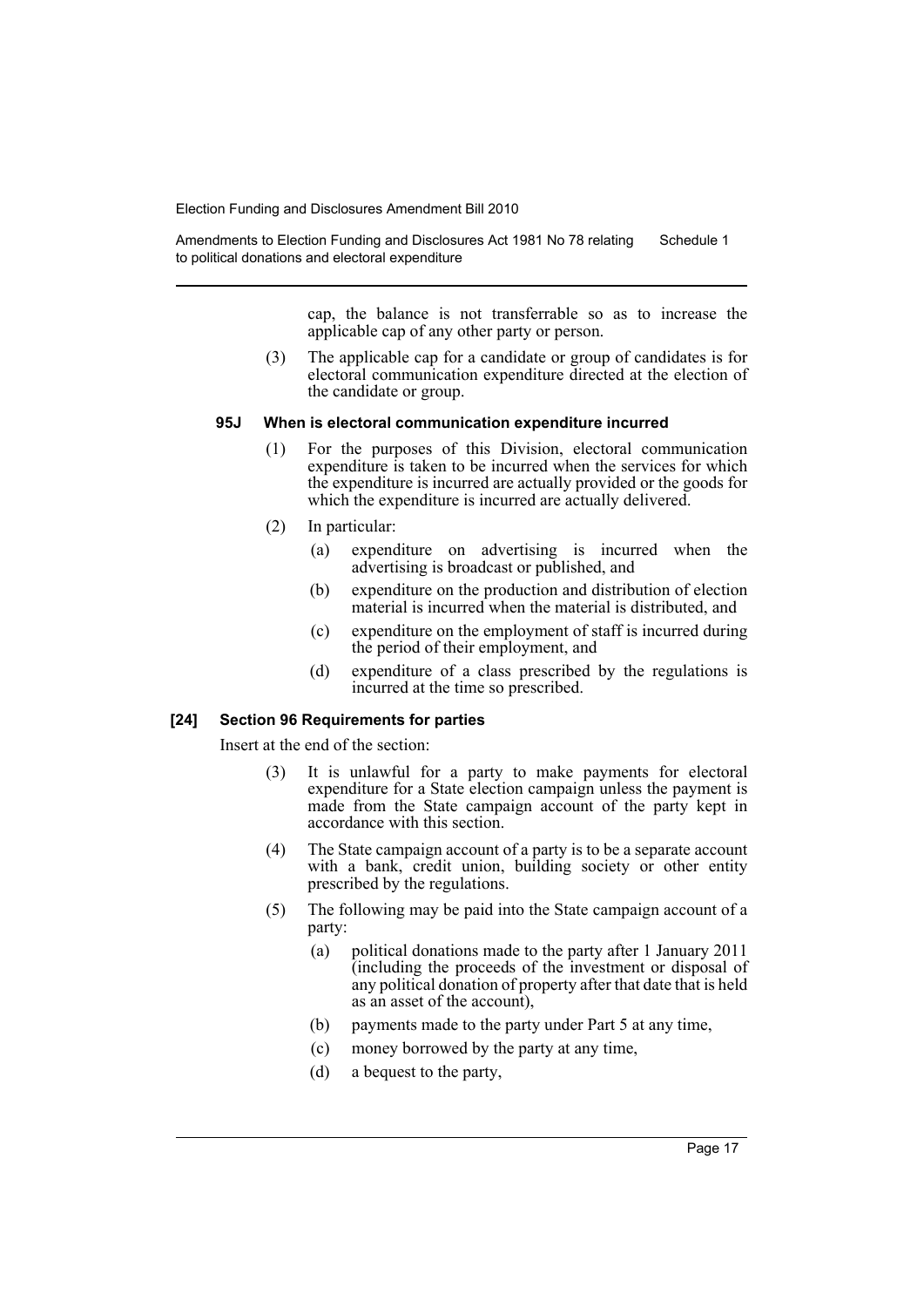Schedule 1 Amendments to Election Funding and Disclosures Act 1981 No 78 relating to political donations and electoral expenditure

- (e) money belonging to the party on 1 January 2011 (including the proceeds of the investment or disposal of any other property belonging to the party on or before that date),
- (f) any other money of a kind that is prescribed by the regulations for the purposes of this subsection.
- (6) However, the following may not be paid into the State campaign account of a party:
	- (a) a party subscription referred to in section 95D, other than any amount that exceeds the maximum subscription referred to in that section and that constitutes a political donation to the party,
	- (b) any amount of a political donation to the party that exceeds the applicable cap on political donations to the party under Division 2A,
	- (c) any money paid to the party under Part 6A,
	- (d) any other money of a kind that is prescribed by the regulations for the purposes of this subsection.
- (7) This section does not prevent payments being made out of the State campaign account that are in addition to the payments for electoral expenditure referred to in subsection (3).

#### **[25] Section 96AA**

Insert after section 96A:

#### **96AA Requirements for third-party campaigners**

- (1) It is unlawful for a third-party campaigner to make payments for electoral communication expenditure incurred during a capped expenditure period, or to accept political donations for the purposes of incurring that expenditure, unless:
	- (a) the third-party campaigner is registered under this Act, and
	- (b) the third-party campaigner has an official agent, and
	- (c) the payments are made by, and the donations are made to, that agent.

**Note.** Section 38C prevents registration of third-party campaigners in the period of 7 days before any State election.

- (2) It is unlawful for third-party campaigners to make payments for any such electoral communication expenditure, or to use political donations for any such purpose, unless:
	- (a) the payments for that expenditure are made by the official agent of the third-party campaigner from a campaign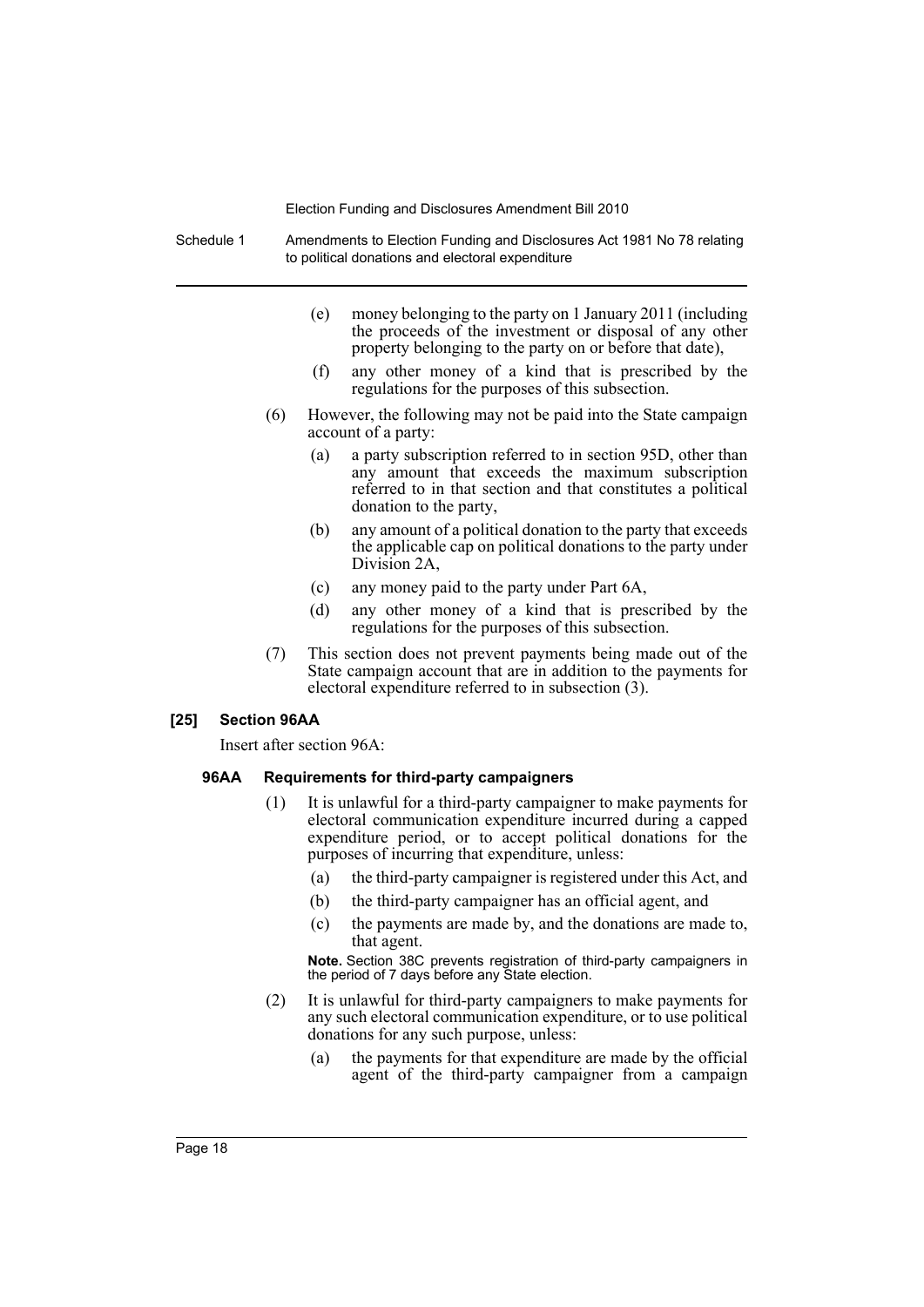Amendments to Election Funding and Disclosures Act 1981 No 78 relating to political donations and electoral expenditure Schedule 1

> account of the third-party campaigner kept in accordance with this section, and

- (b) the donations were paid by the official agent into the campaign account of the third-party campaigner kept in accordance with this section.
- (3) Subject to the regulations, a person may be appointed in writing by the official agent of a third-party campaigner to make payments for electoral communication expenditure from a campaign account by the official agent or to accept political donations to be made to the official agent, or both.
- (4) The campaign account of a third-party campaigner is to be a separate account with a bank, credit union, building society or other entity prescribed by the regulations.
- (5) The following may not be paid into the campaign account of a third-party campaigner:
	- (a) any amount of a political donation to the third-party campaigner that exceeds the applicable cap on political donations to the campaigner under Division 2A,
	- (b) any other amount of a kind that is prescribed by the regulations.
- (6) This section does not prevent payments being made out of the campaign account of the third-party campaigner that are in addition to the payments for electoral communication expenditure referred to in this section.

## **[26] Section 96D**

Omit the section. Insert instead:

#### **96D Restrictions on persons from whom donations can be accepted**

- (1) It is unlawful for a political donation to a party, elected member, group, candidate or third-party campaigner to be accepted unless the donor is:
	- (a) an individual who is enrolled on the roll of electors for State elections, the roll of electors for federal elections, or the roll of electors for a local government election, or
	- (b) an entity that has a relevant business number.
- (2) A relevant business number is:
	- (a) an Australian Business Number (ABN), or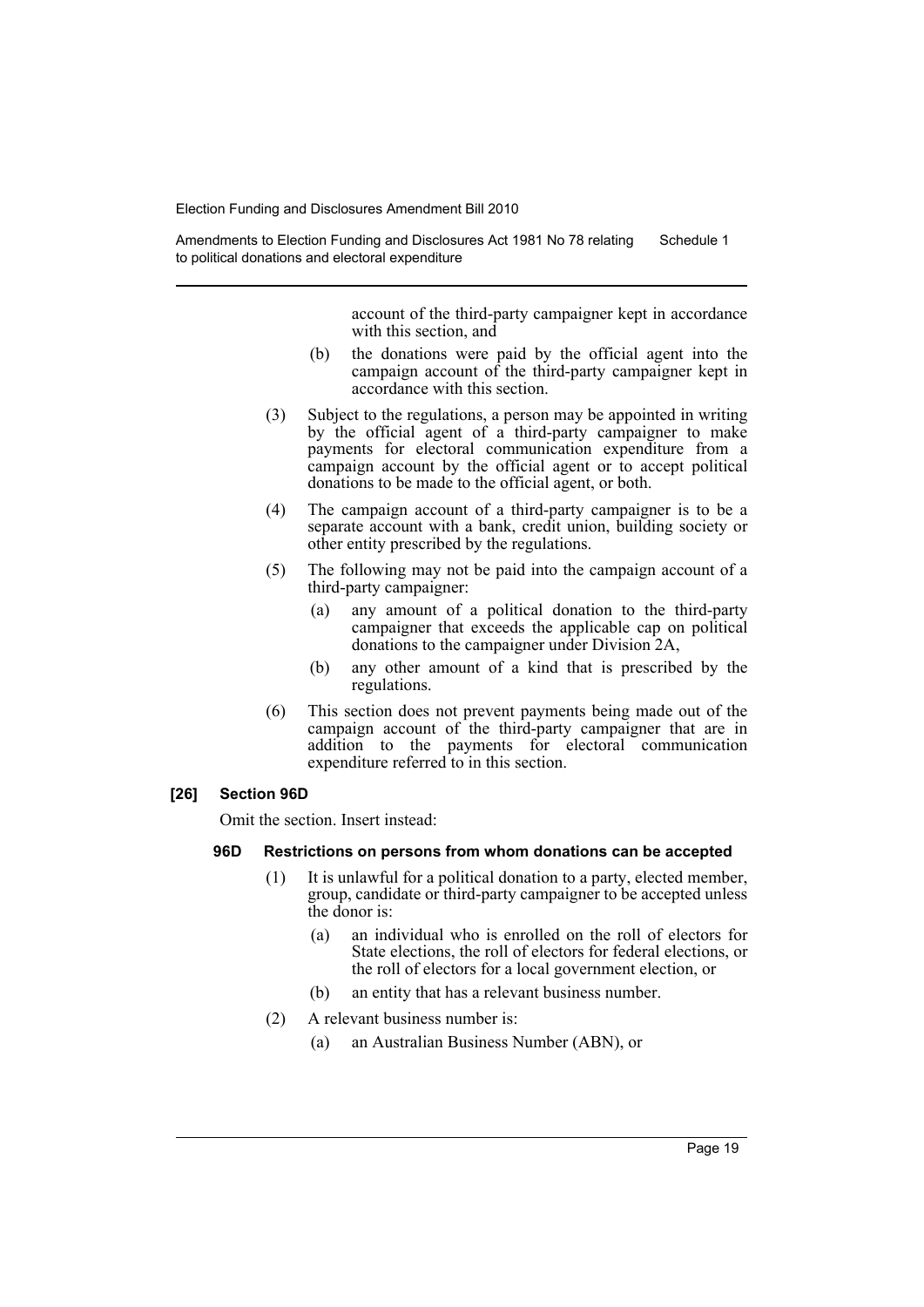Schedule 1 Amendments to Election Funding and Disclosures Act 1981 No 78 relating to political donations and electoral expenditure

> (b) any other number allocated or recognised by the Australian Securities and Investments Commission for the purposes of identifying the entity.

## **[27] Section 96EA**

Insert after section 96E:

#### **96EA Prohibition on political donations by parties etc to independent candidates**

- (1) It is unlawful for a party (or a candidate or elected member endorsed by a party) to make a political donation to a candidate, or a group of candidates, not endorsed by that or any other party.
- (2) It is unlawful for such a candidate or candidates to accept the political donation.

## **[28] Section 96GAA**

Insert before section 96GA:

## **96GAA Meaning of "prohibited donor"**

For the purposes of this Division, a *prohibited donor* is:

- (a) a property developer, or
- (b) a tobacco industry business entity, or
- (c) a liquor or gambling industry business entity,

and includes any industry representative organisation if the majority of its members are such prohibited donors.

#### **[29] Sections 96GA and 96GE**

Omit "property developer" wherever occurring.

Insert instead "prohibited donor".

#### **[30] Section 96GB Meaning of "property developer", "tobacco industry business entity" and "liquor or gambling industry business entity"**

Insert after section 96GB (2):

- (2A) Each of the following persons is a *tobacco industry business entity*:
	- (a) a corporation engaged in a business undertaking that is mainly concerned with the manufacture or sale of tobacco products,
	- (b) a person who is a close associate of a corporation referred to in paragraph (a).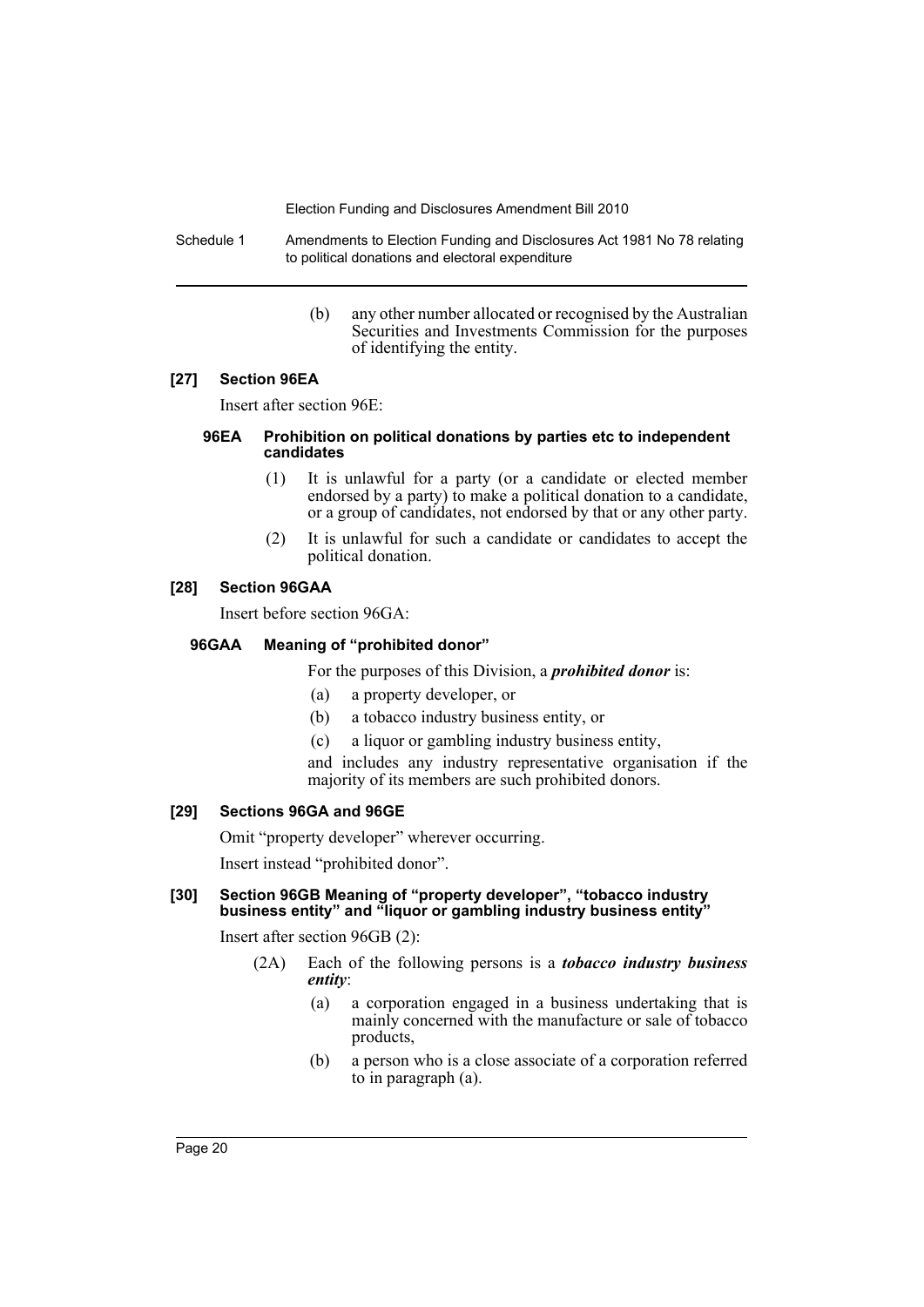Amendments to Election Funding and Disclosures Act 1981 No 78 relating to political donations and electoral expenditure Schedule 1

- (2B) Each of the following persons is a *liquor or gambling industry business entity*:
	- (a) a corporation engaged in a business undertaking that is mainly concerned with either or a combination of the following, but only if it is for the ultimate purpose of making a profit:
		- (i) the manufacture or sale of liquor products,
		- (ii) wagering, betting or other gambling (including the manufacture of machines used primarily for that purpose), or
	- (b) a person who is a close associate of a corporation referred to in paragraph (a).

#### **[31] Section 96H Offences relating to disclosures**

Omit "or candidate" from section 96H (3) wherever occurring.

Insert instead ", candidate or third-party campaigner".

## **[32] Section 96HA**

Insert after section 96H:

#### **96HA Offences relating to caps on donations and expenditure**

- (1) A person who does any act that is unlawful under Division 2A or  $2\overrightarrow{B}$  is guilty of an offence if the person was, at the time of the act, aware of the facts that result in the act being unlawful.
- (2) A person who makes a donation with the intention of causing the donation to be accepted in contravention of Division 2A is guilty of an offence.

Maximum penalty: In the case of a party, 200 penalty units or in any other case, 100 penalty units.

#### **[33] Section 96I Other offences**

Omit section 96I (1). Insert instead:

(1) A person who does any act that is unlawful under Division 3, 4 or 4A is guilty of an offence if the person was, at the time of the act, aware of the facts that result in the act being unlawful.

## **[34] Section 96J Recovery of unlawful donations etc**

Insert at the end of the section:

(2) This section extends to a political donation that would be unlawful under this Part but for section 95B (5) or 95C (3).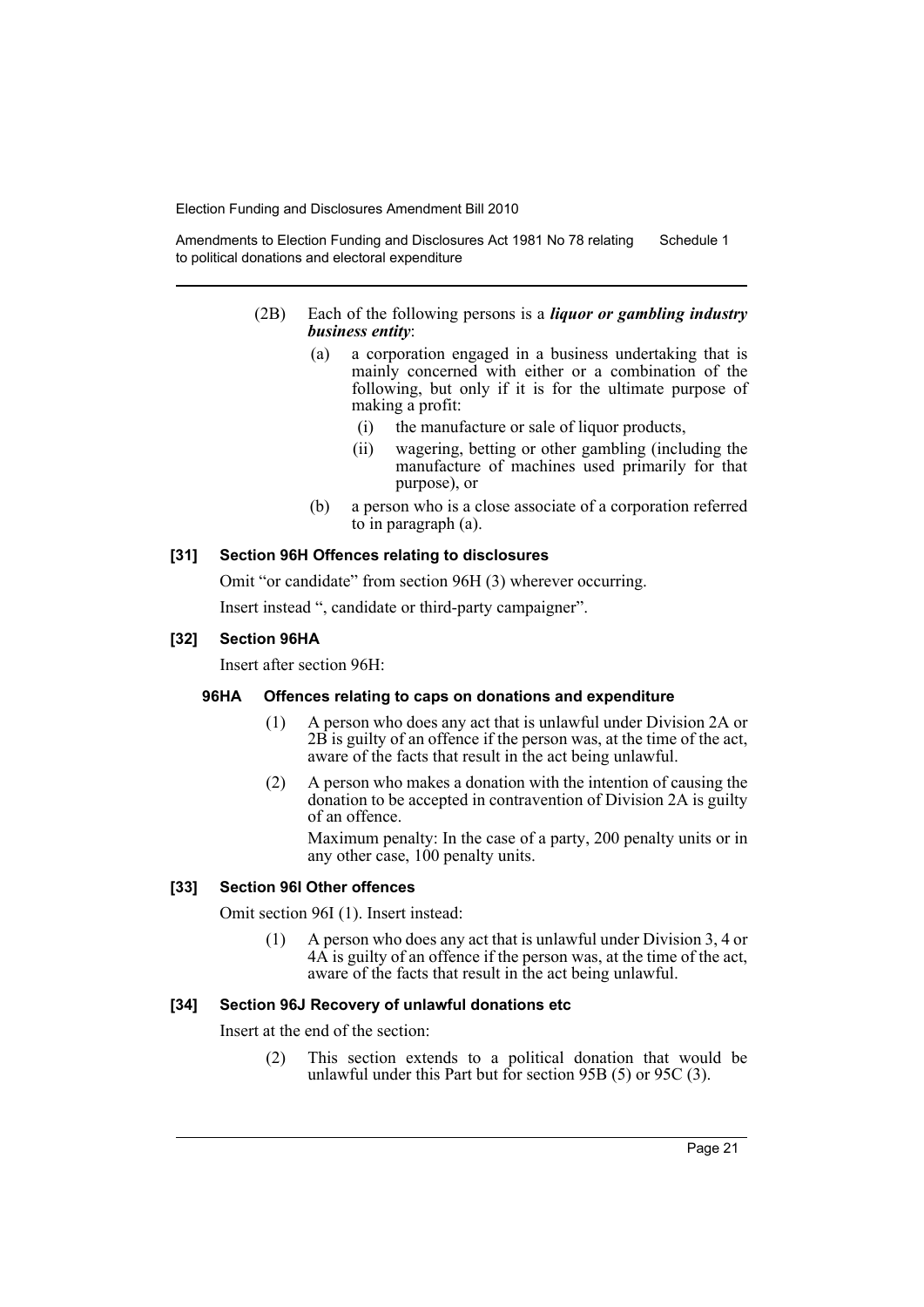Schedule 1 Amendments to Election Funding and Disclosures Act 1981 No 78 relating to political donations and electoral expenditure

## **[35] Sections 96K Audit certificate and 96M Amendment of disclosures**

Omit "or candidate" wherever occurring.

Insert instead ", candidate or third-party campaigner".

#### **[36] Section 96N**

Insert after section 96M:

#### **96N Annual financial statements of registered parties to accompany disclosures**

- (1) A declaration of disclosures by a party under this Part is to be accompanied by a copy of the duly audited annual financial statement of the party in a form approved by the Authority.
- (2) The annual financial statement must set out the following:
	- (a) the total amount received by, or on behalf of, the party during the financial year,
	- (b) the total amount paid by, or on behalf of, the party during the financial year,
	- (c) the total outstanding amount, as at the end of the financial year, of all debts incurred by, or on behalf of, the party,
	- (d) such other details about the amounts (or about particular kinds of the amounts) so received or paid, or debts so incurred, as the regulations require.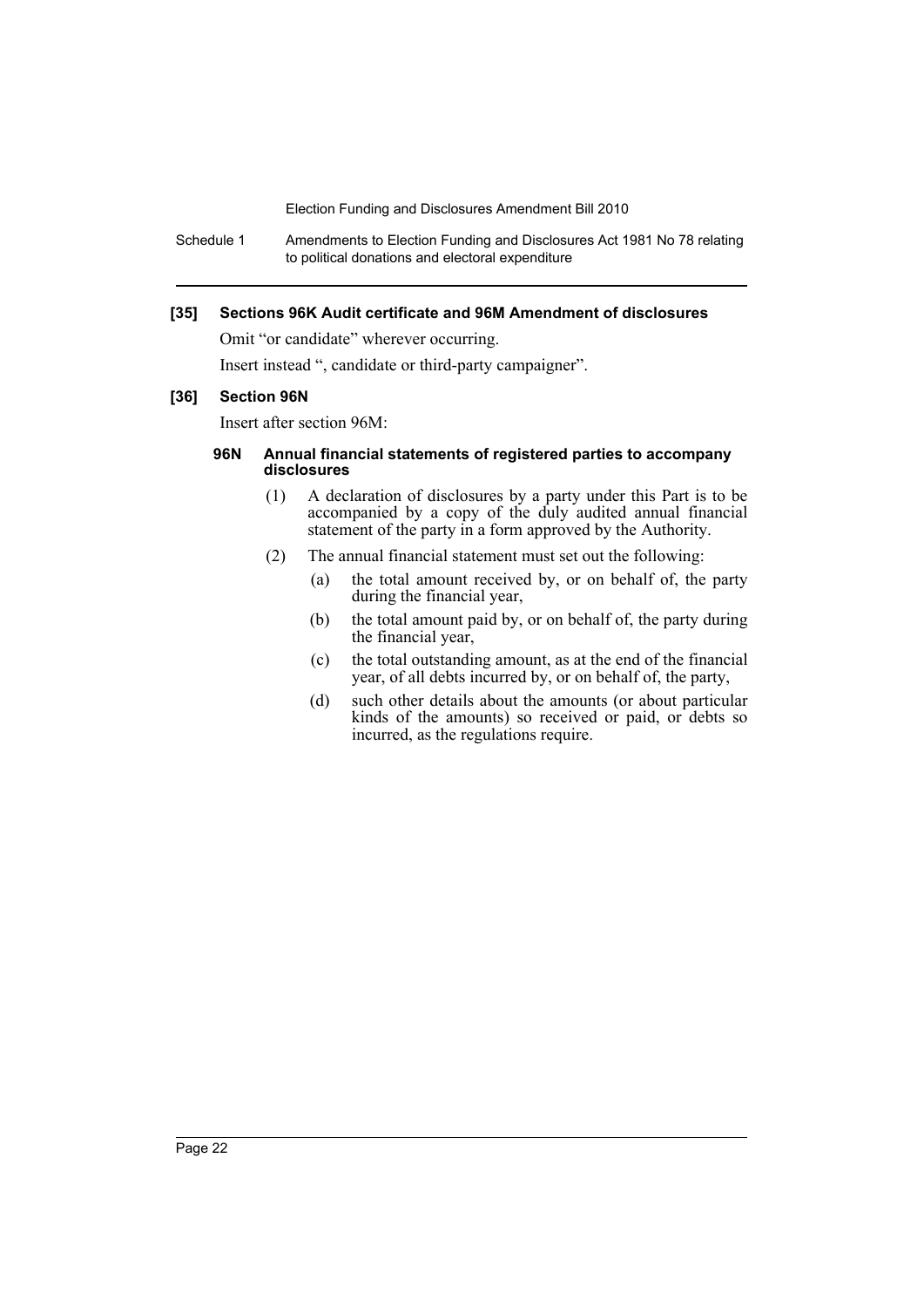Amendments to Election Funding and Disclosures Act 1981 No 78 relating to election and other funding Schedule 2

## <span id="page-24-0"></span>**Schedule 2 Amendments to Election Funding and Disclosures Act 1981 No 78 relating to election and other funding**

## **[1] Section 4 Definitions**

Insert in alphabetical order in section 4 (1):

*Administration Fund* means the fund established under Division 2 of Part 6A.

*Election Campaigns Fund* means the fund established under Part 5.

*Policy Development Fund* means the fund established under Division 3 of Part 6A.

## **[2] Section 4 (1)**

Omit the definitions of *fund* and *primary votes*.

## **[3] Part 5**

Omit the Part. Insert instead:

## **Part 5 Public funding of State election campaigns**

## **Division 1 Preliminary**

## **54A Application to State elections only**

- (1) This Part does not apply in relation to local government elections.
- (2) Accordingly, a reference in this Part to an election is a reference that relates to a State election.

## **54B Part 6 definitions apply**

Words and expressions used in this Part and in Part 6 have the same meaning in this Part as they have in that Part, except where the contrary intention appears.

#### **55 Meaning of electoral communication expenditure for a State election**

(1) For the purposes of this Part, electoral communication expenditure for a State election is electoral communication expenditure incurred during the capped expenditure period for the election within the meaning of section 95H.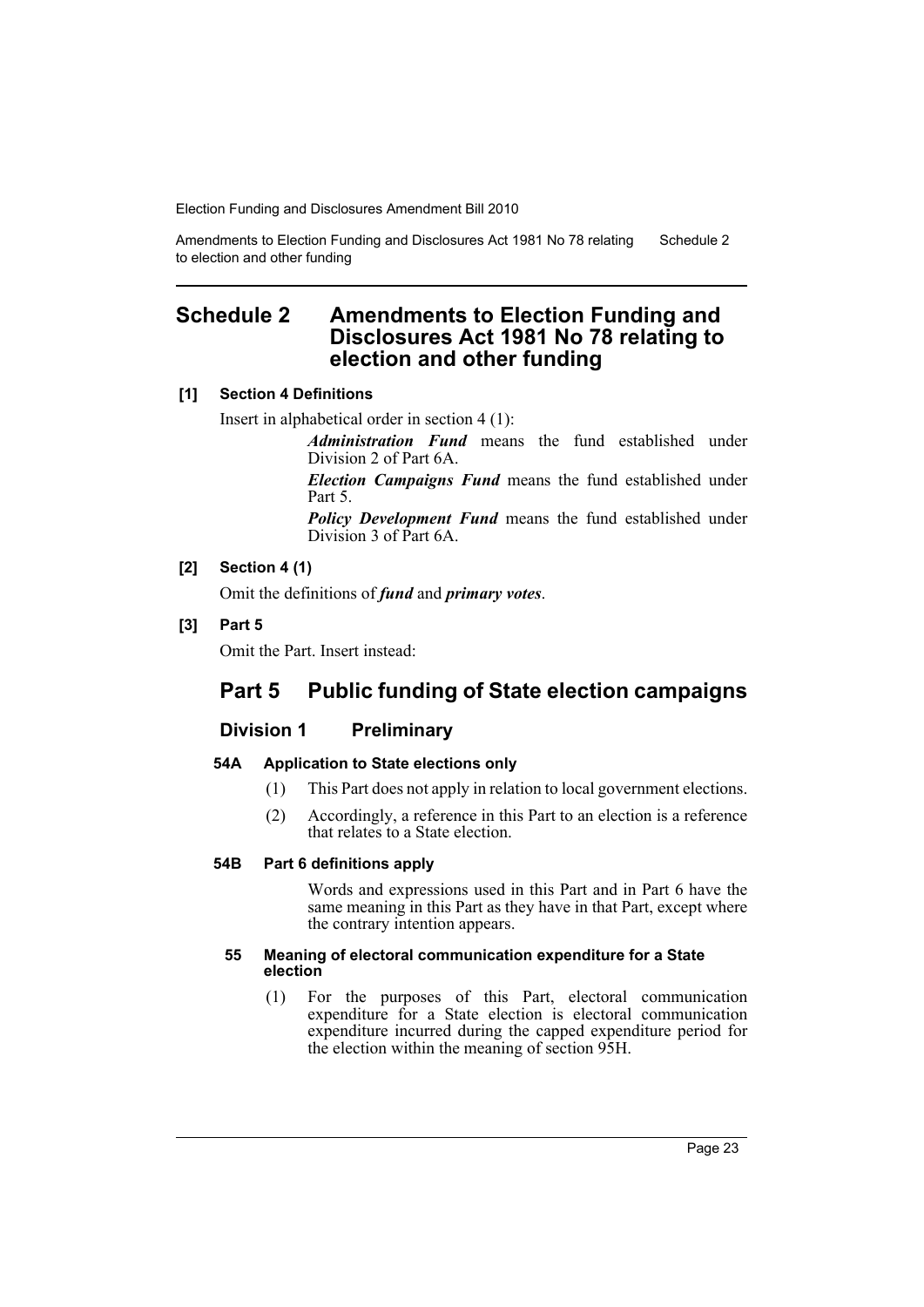Schedule 2 Amendments to Election Funding and Disclosures Act 1981 No 78 relating to election and other funding

> (2) The decision of the Authority as to whether any expenditure is or is not electoral communication expenditure in accordance with this Act, the regulations and the guidelines determined under section 24 is final. The Auditor-General or an auditor is, for the purposes of this Act, entitled to rely on any such decision of the Authority.

## **Division 2 Public funding for electoral communication expenditure of parties and candidates**

#### **56 Establishment of Election Campaigns Fund**

- (1) There is to be an Election Campaigns Fund to be kept by the Authority in respect of State elections.
- (2) Payments from the Election Campaigns Fund are to be distributed in accordance with this Part.

#### **57 Registered parties eligible for public funding of election campaigns**

- (1) Parties are, subject to and in accordance with this Act, eligible for payments from the Election Campaigns Fund in respect of a State election (other than a by-election for the Assembly).
- (2) A party is eligible for payments from the Election Campaigns Fund in respect of any such State election if:
	- (a) it is a registered party on polling day for the State election, and
	- (b) it endorses candidates who are duly nominated for the State election and the Authority is satisfied that the candidates claim to be endorsed by the party, and
	- (c) it satisfies at least one of the party eligibility criteria.
- (3) The party eligibility criteria are as follows:
	- (a) in the case of an Assembly general election—the total number of first preference votes received by all those candidates endorsed by a party is at least 4 % of the total number of first preference votes in all electoral districts in which the candidates were duly nominated for election,
	- (b) in the case of a periodic Council election—the total number of first preference votes received by all those candidates endorsed by a party (and by all other candidates included in the same group) is at least 4 % of the total number of first preference votes in that election,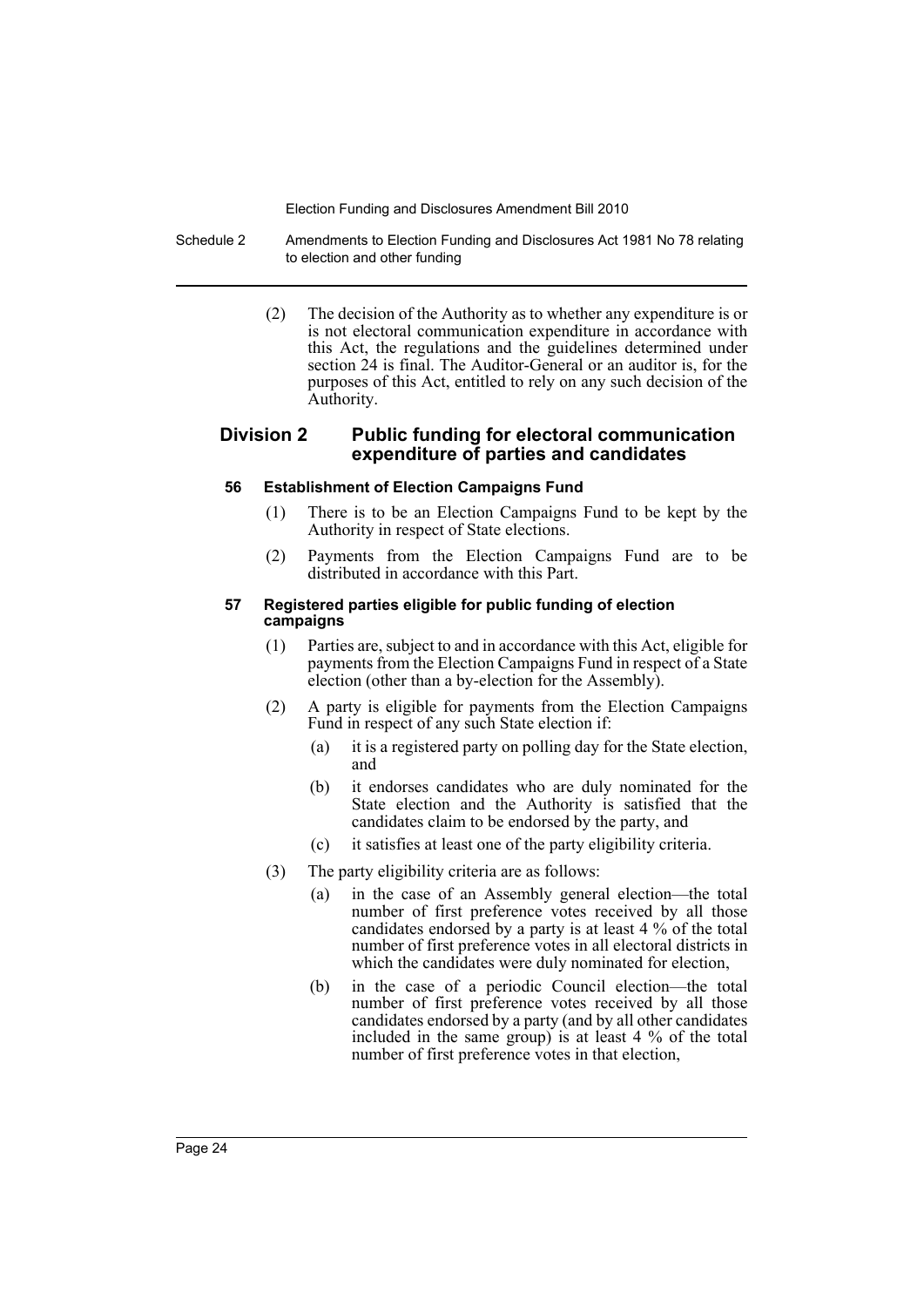Amendments to Election Funding and Disclosures Act 1981 No 78 relating to election and other funding Schedule 2

> (c) in the case of any election—at least one of those candidates endorsed by a party is elected at the State election.

#### **58 Amount of public funding for eligible parties**

(1) In this section:

*actual expenditure* of a party means the total actual electoral communication expenditure incurred by a party, irrespective of whether it was incurred in connection with an Assembly general election or with a periodic Council election or with both of those elections.

*applicable expenditure cap* for a party means the applicable cap on electoral communication expenditure for the party determined under Division 2B of Part 6.

*eligible Assembly party* means a party that is eligible for payment from the Election Campaigns Fund in respect of a State election and that is not an eligible Council party in respect of that election.

*eligible Council party* means a party that is eligible for payment from the Election Campaigns Fund in respect of a periodic Council election because it satisfies the eligibility criteria under section 57 (3) (b) or (c) relating to the Council, but that:

- (a) did not endorse any candidate for election in the Assembly, or
- (b) only endorsed candidates for election in the Assembly in not more than 10 electorates.
- (2) The amount to be distributed from the Election Campaigns Fund to a party eligible for payment from the Fund in respect of a State election is the amount set out in the Table to this section.

#### **TABLE**

#### **Eligible Assembly party**

100% of so much of the actual expenditure of the party as is within 0–10% of the applicable expenditure cap, plus

75% of so much of the actual expenditure of the party as is within the next 10–90% of the applicable expenditure cap, plus

50% of so much of the actual expenditure of the party as is within the last 90–100% of the applicable expenditure cap.

#### **Eligible Council party**

100% of so much of the actual expenditure of the party as is within zero to one third of the applicable expenditure cap, plus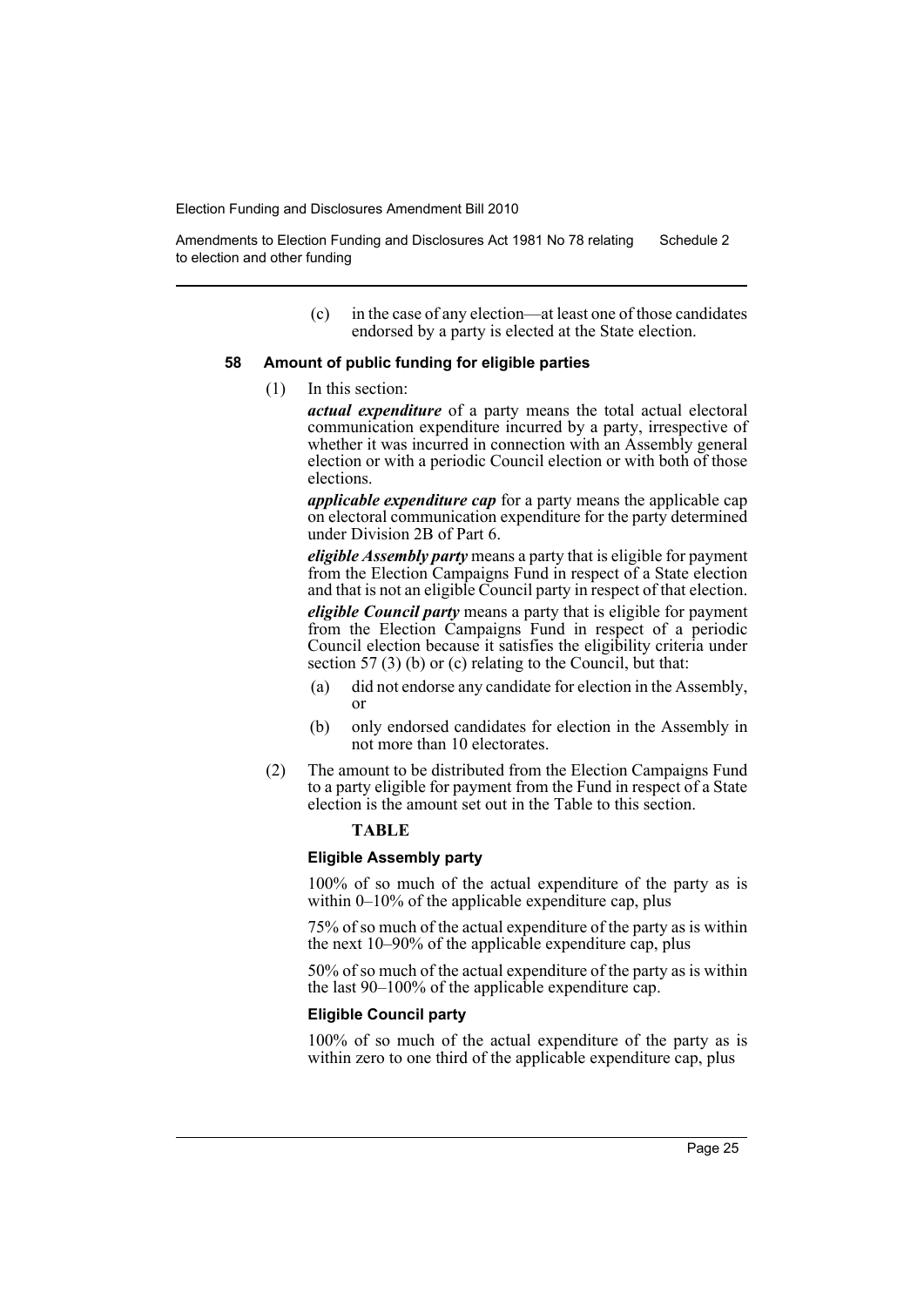Schedule 2 Amendments to Election Funding and Disclosures Act 1981 No 78 relating to election and other funding

> 75% of so much of the actual expenditure of the party as is within the next one third to two thirds of the applicable expenditure cap, plus

> 50% of so much of the actual expenditure of the party as is within the last two thirds to 100% of the applicable expenditure cap.

#### **59 Candidates eligible for public funding of election campaigns**

- (1) Candidates are, subject to and in accordance with this Act, eligible for payments from the Election Campaigns Fund in respect of a State election.
- (2) A candidate who is duly nominated for a State election is eligible for payments from the Election Campaigns Fund in respect of the election if:
	- (a) the candidate is registered as such a candidate in the Register of Candidates for the election on polling day for the election, and
	- (b) in the case of a candidate for a periodic Council election, the candidate was not included in a group, or was included in a group none of whose members were endorsed by a party, and
	- (c) the candidate satisfies at least one of the candidate eligibility criteria.
- (3) The candidate eligibility criteria are as follows:
	- (a) in the case of an Assembly general election or by-election for the Assembly—the candidate is elected or the total number of first preference votes received by the candidate is at least 4% of the total number of first preference votes in the electoral district in which the candidate was duly nominated for election,
	- (b) in the case of a periodic Council election—the candidate is elected or the total number of first preference votes received by the candidate (and, if included in a group, by all other candidates included in the same group) is at least 4% of the total number of first preference votes in the election.

## **60 Amount of public funding for eligible candidates**

(1) In this section:

*actual expenditure* of a candidate means the total actual electoral communication expenditure incurred by the candidate in connection with a State election.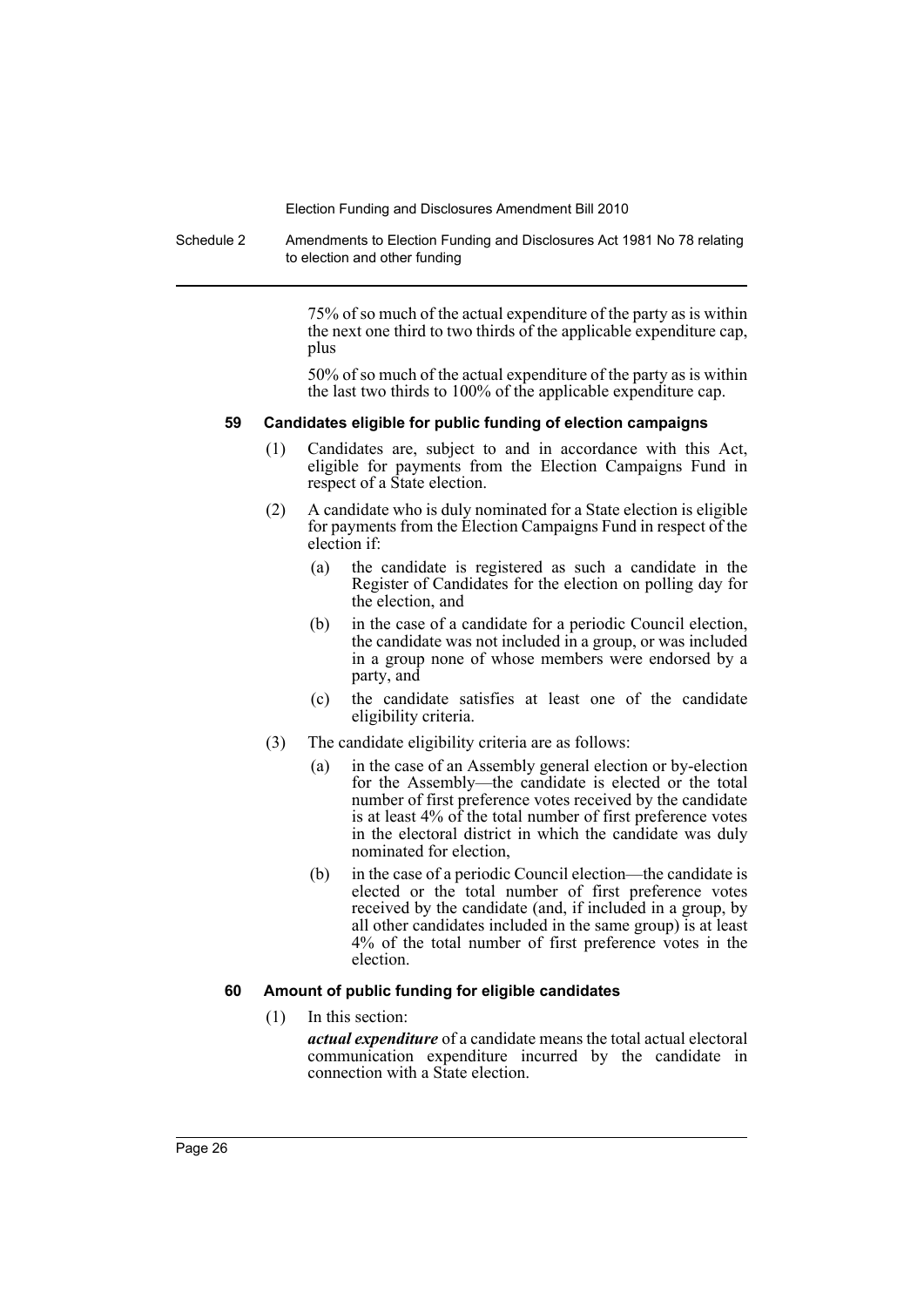Amendments to Election Funding and Disclosures Act 1981 No 78 relating to election and other funding Schedule 2

> *applicable expenditure cap* for a candidate means the applicable cap on electoral communication expenditure for the candidate determined under Division 2B of Part 6.

> *eligible Assembly independent candidate* means a candidate at an Assembly election who is eligible for payment from the Election Campaigns Fund and who was not endorsed by a party.

> *eligible Assembly party candidate* means a candidate at an Assembly election who is eligible for payment from the Election Campaigns Fund and who was endorsed by a party.

> *eligible Council candidate* means a candidate at a periodic Council election who is eligible for payment from the Election Campaigns Fund.

(2) The amount to be distributed from the Election Campaigns Fund to a candidate eligible for payment from the Fund in respect of a State election is the amount set out in the Table to this section.

## **TABLE**

#### **Eligible Assembly party candidate**

100% of so much of the actual expenditure of the candidate as is within  $0-10\%$  of the applicable expenditure cap, plus

50% of so much of the actual expenditure of the candidate as is within the next 10–50% of the applicable expenditure cap.

#### **Eligible Assembly independent candidate**

100% of so much of the actual expenditure of the candidate as is within 0–10% of the applicable expenditure cap, plus

50% of so much of the actual expenditure of the candidate as is within the next 10–80% of the applicable expenditure cap.

#### **Eligible Council candidate**

100% of so much of the actual expenditure of the candidate as is within zero to one third of the applicable expenditure cap, plus

75% of so much of the actual expenditure of the candidate as is within the next one third to two thirds of the applicable expenditure cap, plus

50% of so much of the actual expenditure of the candidate as is within the last two thirds to 100% of the applicable expenditure cap.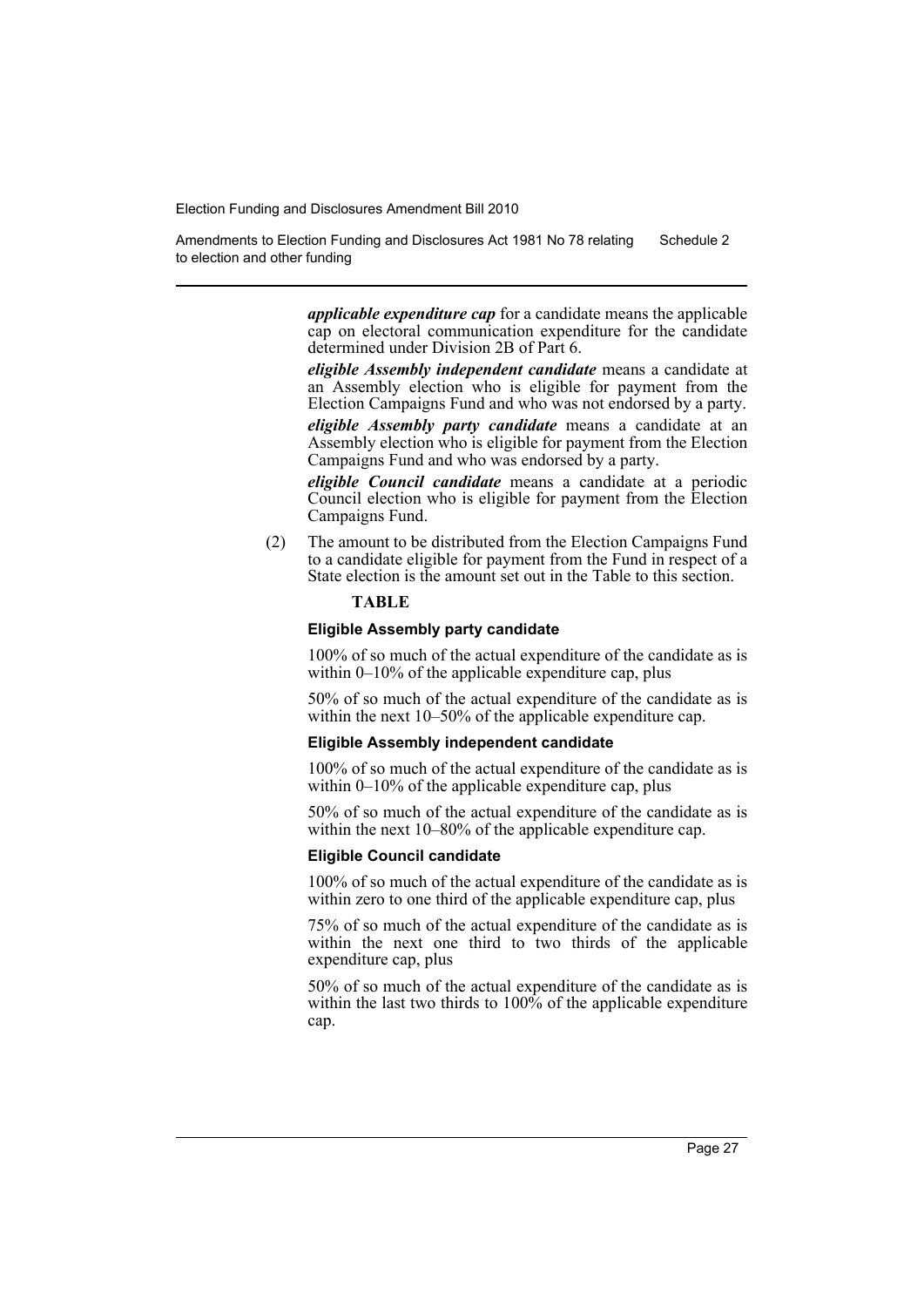Schedule 2 Amendments to Election Funding and Disclosures Act 1981 No 78 relating to election and other funding

#### **61 Expenditure claimed by both party and candidate**

- (1) The same item of electoral communication expenditure cannot, for the purposes of this Division, be included as expenditure of both a candidate and the party that endorses the candidate.
- (2) If any such item of expenditure is claimed by both the candidate and the party, the expenditure is taken to be that of the party and not the candidate.

## **62 Payments to parties endorsing the same candidate or group**

- (1) If the Authority is satisfied that 2 or more registered parties endorse the same candidate or same group of candidates for a State election and that the candidate or candidates each claim to be endorsed by those parties:
	- (a) those parties are taken, for the purposes of this Part, to constitute one registered party instead of 2 or more registered parties in relation to the candidate or candidates at that election, and
	- (b) the amount that would otherwise be payable from the Election Campaigns Fund to that one registered party in respect of the election is payable instead to those 2 or more registered parties as shared funding.
- (2) An amount payable to 2 or more parties as shared funding is payable to them:
	- (a) in equal shares, or
	- (b) in such other shares as the party agents of those parties agree on and as are specified in a direction in writing (a *shared funding direction*) signed by them and served on the Authority.
- (3) If a registered party would, but for this subsection, be entitled to be paid 2 or more amounts by virtue of subsection (1), the party is entitled to be paid only one of those amounts, being the largest amount.
- (4) A shared funding direction remains effective until revoked by the party agents of the parties concerned and notice in writing of the revocation is served on the Authority.

## **63 Entitlements to advance payments**

(1) A registered party is, subject to and in accordance with this Act, eligible for an advance payment from the Election Campaigns Fund for electoral communication expenditure incurred in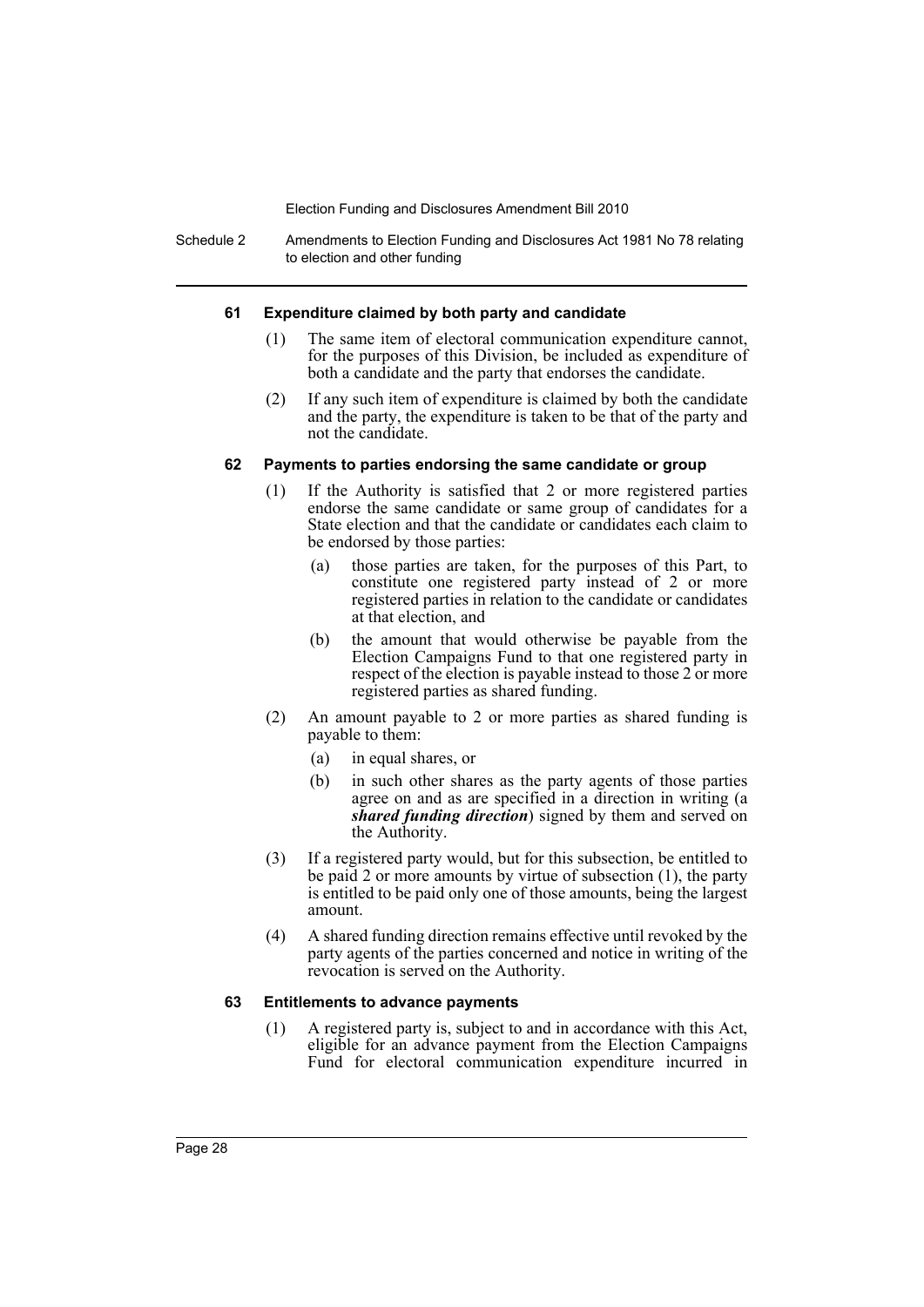Amendments to Election Funding and Disclosures Act 1981 No 78 relating to election and other funding Schedule 2

> connection with a general election of an amount determined in accordance with subsection (2).

- (2) The amount payable, by way of advance payment, is an amount equal to 30% of the total amount to which the party was entitled under this Part (other than under section  $67$ ) in respect of the previous general election.
- (3) The amount payable by way of an advance payment under this section may be paid, as a lump sum or by way of instalments, at any time after the commencement of the capped expenditure period for the election.
- (4) Any amount paid to a party by way of advance payment under this section in respect of a general election is to be deducted from the amount payable under this Part to the party from the Election Campaigns Fund in respect of that general election.
- (5) If a party receives amounts by way of advance payment under this section in respect of a general election in excess of the amount (if any) to which it becomes entitled under this Part from the Election Campaigns Fund in respect of that general election, the amount of the excess must be repaid to the Authority within 60 days after the day for the return of the writs for that general election.
- (6) Any amount received by a party by way of advance payment under this section in respect of a general election must be repaid, on demand by the Authority, to the Authority if:
	- (a) the party does not contest the general election, or
	- (b) before the polling day for the general election, the party ceases to operate or be registered or it has been, or is being, dissolved or wound up.
- (7) Any amount required to be repaid under this section may be recovered by the Authority as a debt in any court of competent jurisdiction.
- (8) This section does not apply to the first general election to be held in 2011.

## **Division 3 General provisions relating to funding**

## **64 Claims for, and approvals of, payments**

(1) A claim for payment under this Part (other than an advance payment) in respect of a State election must be lodged with the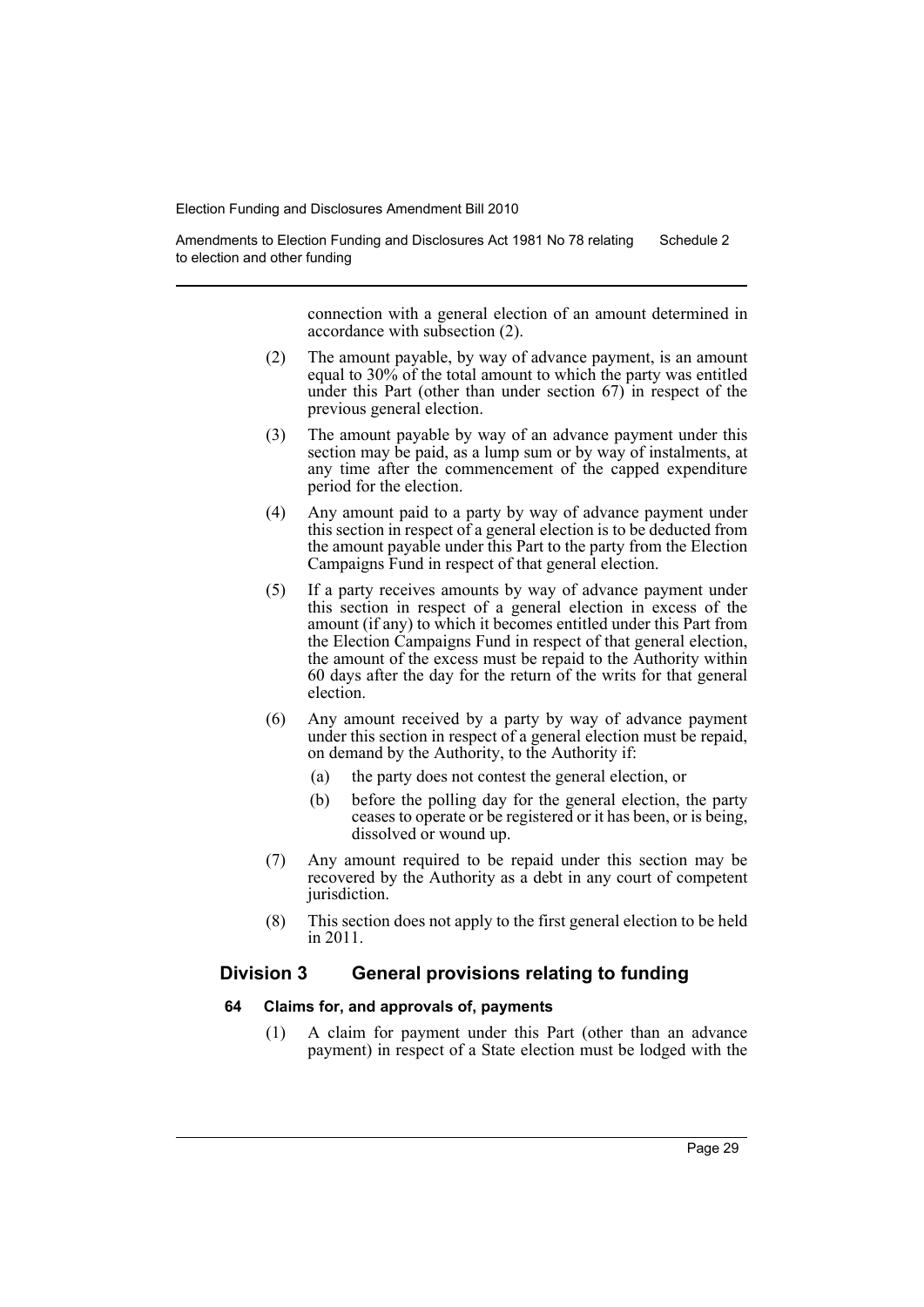Schedule 2 Amendments to Election Funding and Disclosures Act 1981 No 78 relating to election and other funding

> Authority before the expiration of 120 days after the day for the return of the writs for the election.

> **Note.** Section 106 authorises the Authority to extend the time for lodging a claim for payment.

- (2) Subject to this Act, the Authority must:
	- (a) approve the making of the payment under this Part if:
		- (i) a claim for the payment is made by the party or party agent for the party, or by the official agent of the candidate, in the form and manner approved by the Authority, and
		- (ii) the claim is reviewed by an auditor in accordance with section 65, and
		- (iii) the Authority is satisfied that the party or candidate is eligible for the payment, or
	- (b) refuse to approve the making of the payment under this Part to the extent that the payment would exceed the amount of electoral communication expenditure for which payment may be made under this Part.
- (3) In assessing a claim for payment under this Part, the Authority may require the applicant to provide the Authority with further or other information relative to the assessment.
- (4) If the Authority is satisfied that it is proper to do so, it may disallow, wholly or in part, any items of expenditure covered by a claim under this Part.

## **65 Review of claim**

A claim under this Part is not validly lodged with the Authority unless it is accompanied by a certificate of an auditor stating:

- (a) that the auditor was given full and free access at all reasonable times to all accounts, records, documents and papers of the agent by whom the claim is to be lodged, and of the party or candidate, as the case may require, relating directly or indirectly to the expenditure referred to in the claim, and
- (b) that the auditor duly examined such of those accounts, records, documents and papers as the auditor considers material for the purpose of giving the certificate, and
- (c) that the auditor received all information and explanations that the auditor asked for with respect to the expenditure referred to in the claim, subject to the qualifications (if any) specified in the certificate, and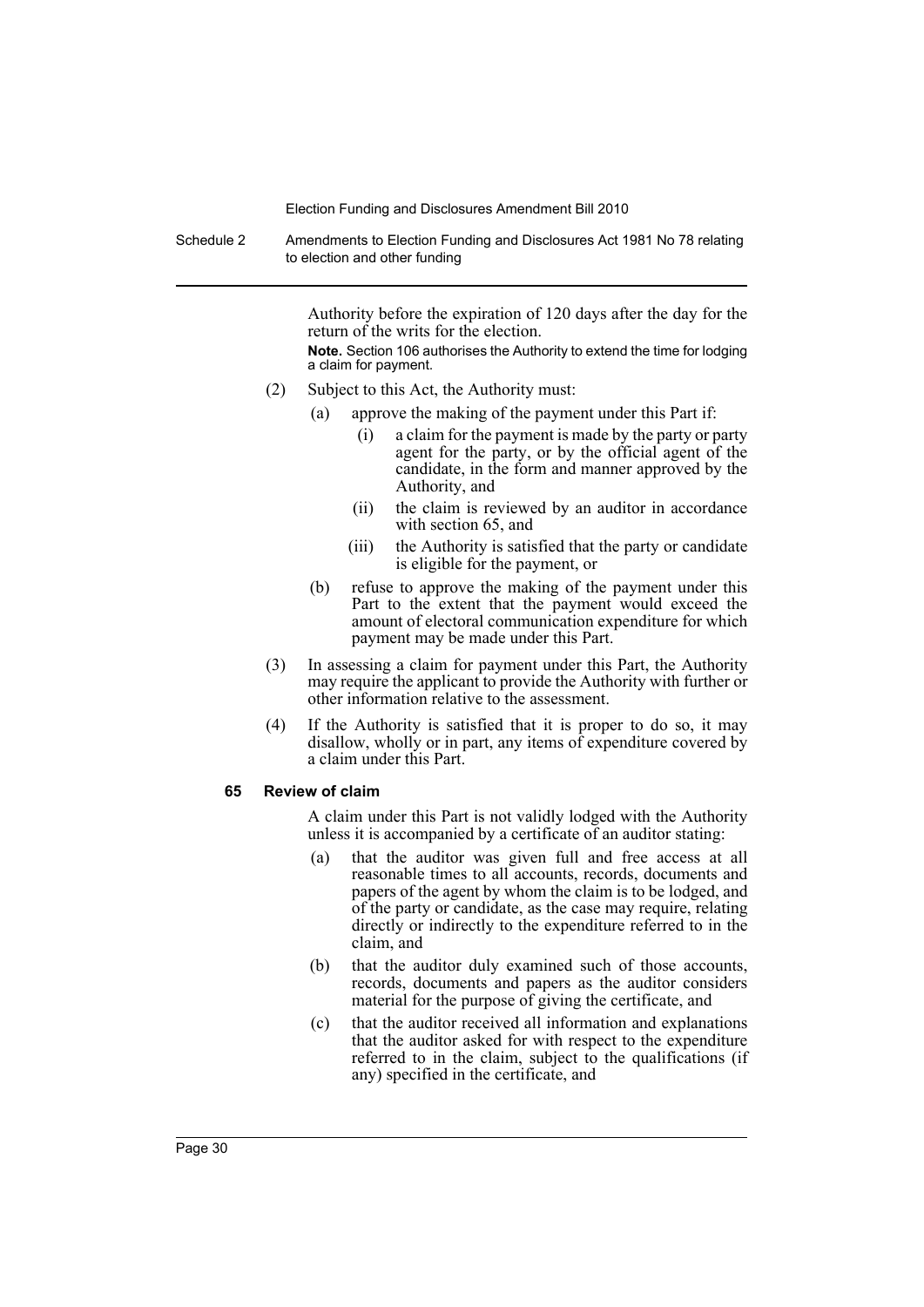Amendments to Election Funding and Disclosures Act 1981 No 78 relating to election and other funding Schedule 2

- (d) that the auditor is satisfied that, from the information available to the auditor, the expenditure specified in the claim was incurred and is, having regard to this Act, the regulations and the guidelines determined under section 24, expenditure which may properly be the subject of such a claim, and
- (e) that the auditor has no reason to think that any statement in the claim is not correct.

#### **66 Expenditure to be vouched for**

A claim under this Part is not validly lodged with the Authority unless all expenditure specified in the claim is vouched for in the manner prescribed by the regulations.

#### **67 Making payments to party at direction of candidate**

- (1) A candidate to whom a payment is to be made under this Part in respect of an election may direct the Authority to make the payment to a party that:
	- (a) endorsed the candidate in that election, and
	- (b) was a registered party on the polling day for that election.
- (2) In that case, the party becomes entitled to the payment and the payment is to be made to that party instead of to that candidate.
- (3) A direction under this section:
	- (a) may be made in anticipation of an entitlement to a payment under this Part, and
	- (b) is required to be made in writing, and
	- (c) may be revoked by the candidate by notice to the Authority given with the written consent of the party agent of the party.

#### **68 Making of payments**

- (1) Subject to this Act, a payment to be made to a party or candidate under this Part is to be made to the party or party agent of the party or to the official agent of the candidate (as the case requires).
- (2) The Authority may instead, if it thinks it proper to do so in the circumstances, direct that the whole or any part of a payment under this Part be made to a specified account with a financial institution established for or in trust for a party, for the members of a party or for a candidate.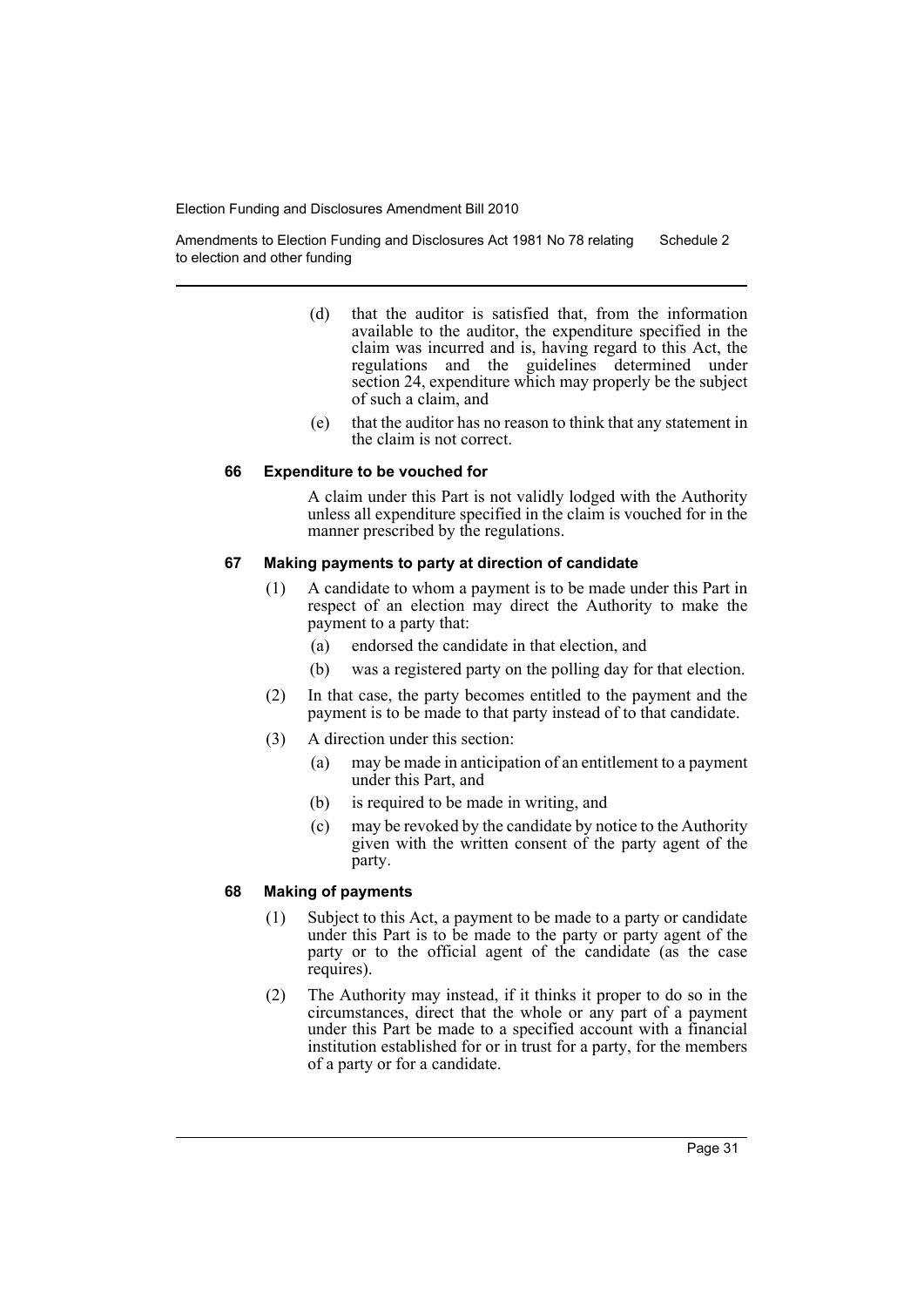Schedule 2 Amendments to Election Funding and Disclosures Act 1981 No 78 relating to election and other funding

- (3) Despite subsections (1) and (2), payments to be made to a candidate are required to be paid into the campaign account of the candidate if such an account is required to be kept under section 96A.
- (4) Subject to and in accordance with the regulations, the Authority may, if it thinks it proper to do so in the circumstances, direct that the whole or any part of a payment under this Part be made to a person, body or organisation other than the party, party agent or official agent referred to in subsection (1).
- (5) Except as prescribed by the regulations, details of any direction under subsection (4) are to be included in the report of the Authority under section 107 (2) for the reporting period in which the direction was given.
- (6) Payments may be made under this Part to an agent subject to such reasonable conditions with respect to the disbursement of the amount paid as the Authority determines.
- (7) An agent must comply with any condition determined in accordance with subsection (6) and applicable to the agent or any of his or her predecessors.

Maximum penalty: 100 penalty units.

- (8) It is a defence to a prosecution for an offence arising under subsection (7) if the agent establishes that the agent did not know, and could not reasonably have known, that the condition was applicable as referred to in that subsection.
- (9) Where a payment is made under this Part and the recipient is not entitled to receive the whole or any part of the amount paid, whether because of a false statement in a claim or otherwise, the amount or that part of the amount may be recovered by the Authority as a debt in any court of competent jurisdiction.

## **69 Prepayment on lodgment of claims**

- (1) If the Authority is unable to finalise a claim for payment lodged on behalf of a party within 14 days, the Authority is required to make a preliminary payment within that period of 14 days.
- (2) The preliminary payment is to be of an amount equal to 70 per cent of the total amount estimated by the Authority to be payable to the party (other than under section 67), reduced by the amount of any advance payments made for the election concerned.
- (3) In making an estimate under this section, the Authority may, but need not, rely on information contained in the claim lodged by the party.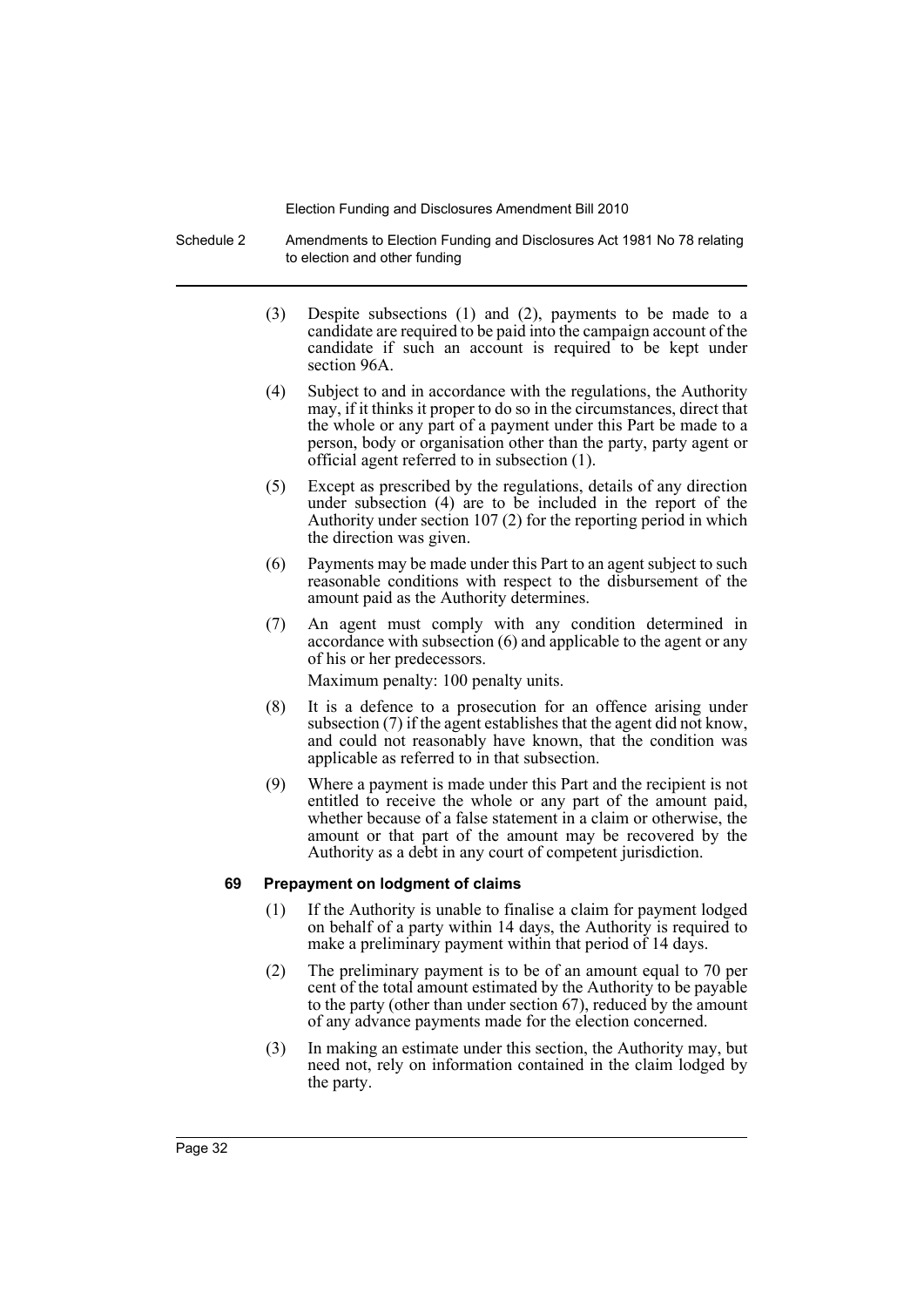Amendments to Election Funding and Disclosures Act 1981 No 78 relating to election and other funding Schedule 2

- (4) If a party receives a preliminary payment in excess of the amount (if any) to which it becomes entitled under a claim for payment, the amount of the excess must be repaid to the Authority within 60 days after the Authority notifies the party.
- (5) The amount of any such excess may be recovered by the Authority as a debt in any court of competent jurisdiction.

## **70 Payments conditional on disclosure of political donations etc**

- (1) A party or candidate is not eligible for any payment (other than advance payments) under this Part in respect of a general election while any failure to lodge a requisite declaration (or annual financial statement) under Part 6 for a past period continues in respect of the party or candidate (or of any group of which the candidate is a member).
- (2) If the Authority is authorised under section 96J to recover from a party or candidate (or from the official agent of the party or candidate) an amount relating to the unlawful acceptance of a political donation or other amount, the Authority may deduct the amount from any payment (other than an advance payment) under this Part.

## **71 Death of a candidate**

If a candidate dies and would, but for his or her death, have been entitled to a payment under this Part, the Authority may make the payment to the candidate's legal personal representative or otherwise in accordance with section 68.

## **72 Deductions from payment for debts owed**

The Authority may deduct from any payment due under this Part in respect of a party or candidate all or any overpayment or excess amount that the Authority is authorised by this Part to recover as a debt from the party or candidate.

## **73 Special provisions relating to groups**

- (1) If there is an alteration in the composition of a group at a periodic Council election and the Authority is satisfied that the identity of the group is substantially unaltered, payments may be made under this Part as if its composition had not altered.
- (2) A reference in this Part to the official agent of a candidate or to the campaign account of a candidate is (if a candidate at a periodic Council election) a reference to the official agent or campaign account of the group.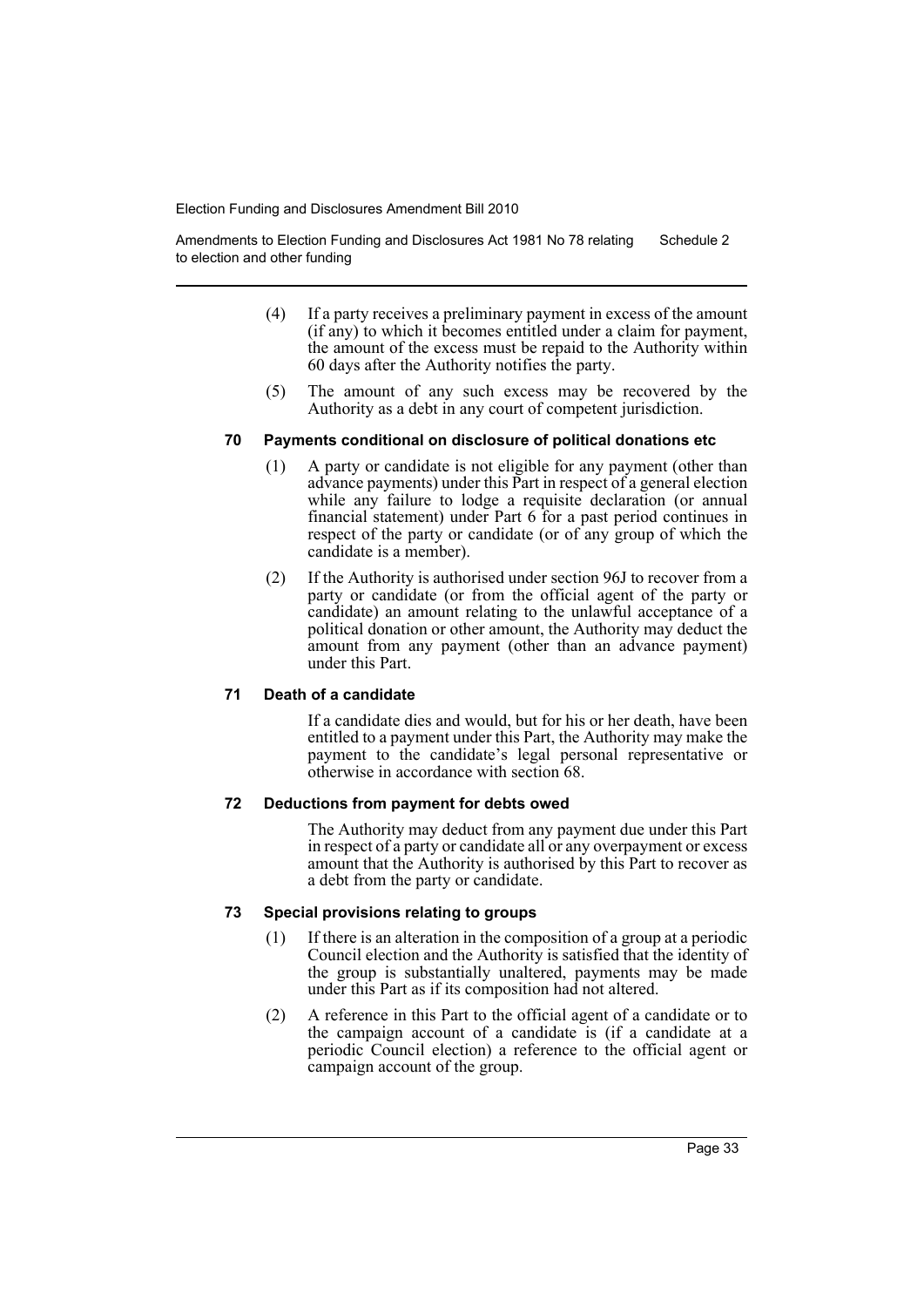Schedule 2 Amendments to Election Funding and Disclosures Act 1981 No 78 relating to election and other funding

## **74 Public access to claims etc**

- (1) A claim lodged with the Authority for a payment under this Part, together with any documents relating to the assessment of the claim by the Authority, or a copy thereof, must be retained by the Authority for at least 6 years after the polling day for the election to which it or they relate. Any such claim and documents, or a copy thereof, must be available for public inspection during ordinary office hours.
- (2) The Authority may, on application made to it and on payment of a reasonable fee to be determined from time to time by the Authority, provide copies of or extracts from any claim or documents referred to in subsection (1).

## **75 False statements**

- (1) A person who, in any claim lodged with the Authority for a payment under this Part, makes a statement that is false or misleading in a material particular, knowing it to be false or not reasonably believing it to be true, is guilty of an offence.
- (2) A candidate who, in relation to any matter to be included in a claim for a payment under this Part, gives or withholds giving information to the official agent of the candidate knowing that it will result in the making of a false or misleading claim by the agent is guilty of an offence.

Maximum penalty: 200 penalty units or imprisonment for 2 years, or both.

## **[4] Part 6A**

Omit the Part. Insert instead:

## **Part 6A Administrative and policy development funding**

## **Division 1 Preliminary**

## **97A Application to State members and parties only**

- (1) This Part does not apply in relation to councillors.
- (2) Accordingly, a reference in this Part to an elected member (or a party with endorsed elected members) or to an election is a reference that relates to a member of either House of Parliament or to a State election.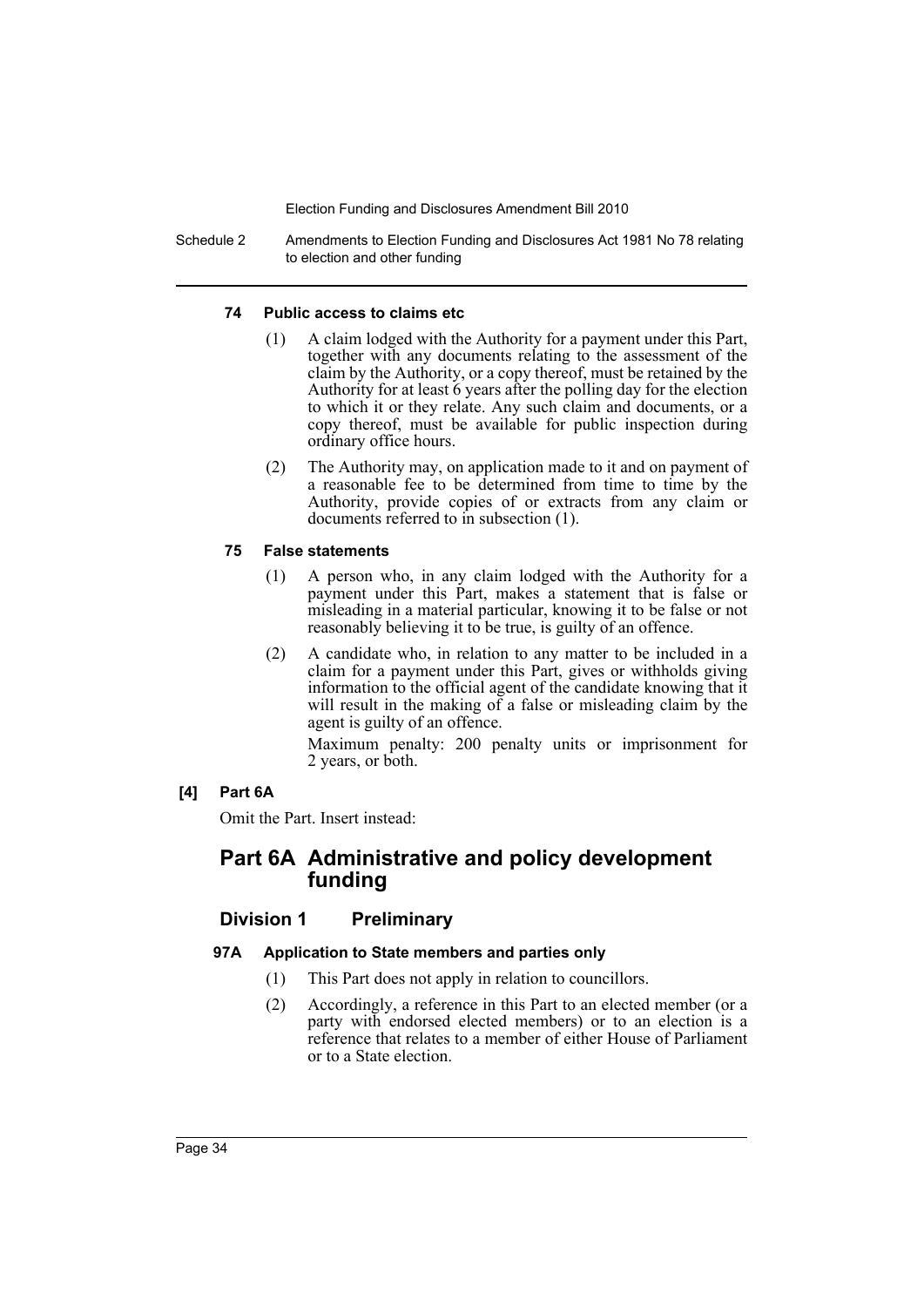Amendments to Election Funding and Disclosures Act 1981 No 78 relating to election and other funding Schedule 2

#### **97B Administrative expenditure—payments from Administration Fund**

- (1) For the purposes of Division 2, a reference to administrative expenditure is a reference to expenditure for administrative and operating expenses and:
	- (a) includes a reference to the following:
		- (i) expenditure for the administration or management of the activities of the eligible party or elected member,
		- (ii) expenditure for conferences, seminars, meetings or similar functions at which the policies of the eligible party or elected member are discussed or formulated,
		- (iii) expenditure on providing information to the public or a section of the public about the eligible party or elected member,
		- (iv) expenditure on providing information to members and supporters of the eligible party or elected member,
		- (v) expenditure in respect of the audit of the financial accounts of, or claims for payment or disclosures under this Act of, the eligible party or elected member,
		- (vi) expenditure on the remuneration of staff engaged in the above activities for the eligible party or elected member (being the proportion of that remuneration that relates to the time spent on those activities),
		- (vii) expenditure on equipment or vehicles used for the purposes of the above activities (being the proportion of the cost of their acquisition and operation that relates to the use of the equipment or vehicles for those activities),
		- (viii) expenditure on office accommodation for the above staff and equipment,
			- (ix) expenditure on interest payments on loans, but
	- (b) does not include a reference to the following:
		- (i) electoral expenditure,
		- (ii) expenditure for which a member may claim a parliamentary allowance as a member,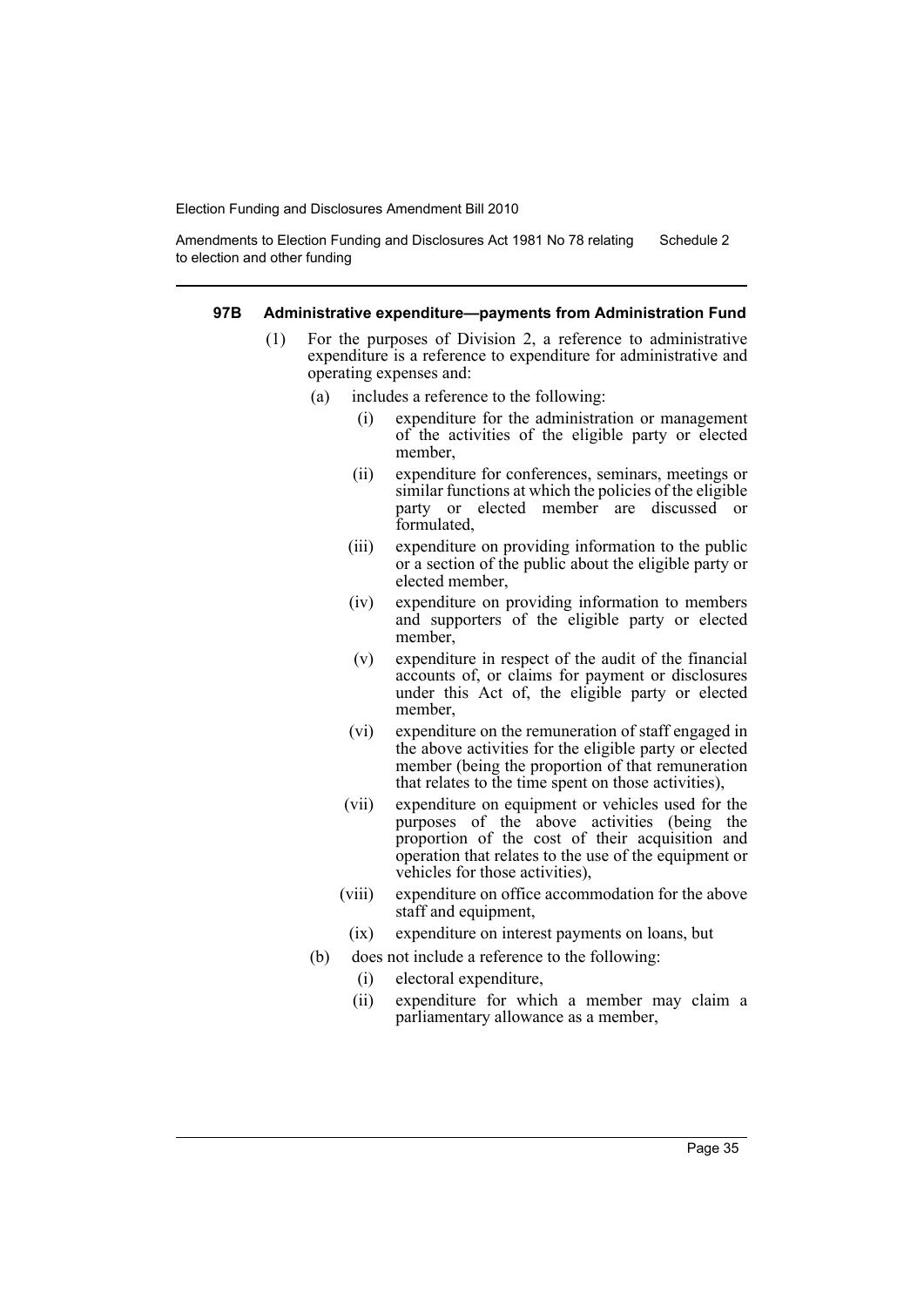Schedule 2 Amendments to Election Funding and Disclosures Act 1981 No 78 relating to election and other funding

- (iii) expenditure incurred substantially in respect of operations or activities that relate to the election of members to a Parliament other than the NSW Parliament,
- (iv) expenditure prescribed by the regulations.
- (2) The decision of the Authority as to whether any expenditure is or is not administrative expenditure in accordance with this Act, the regulations and the guidelines determined under section 24 is final. The Auditor-General or an auditor is, for the purposes of this Act, entitled to rely on any such decision of the Authority.

#### **97C Policy development expenditure—payments from Policy Development Fund**

- (1) For the purposes of Division 3, a reference to policy development expenditure:
	- (a) includes a reference to the following:
		- (i) expenditure for providing information to the public or a section of the public about the eligible party,
		- (ii) expenditure for conferences, seminars, meetings or similar functions at which the policies of the eligible party are discussed or formulated,
		- (iii) expenditure on providing information to members and supporters of the eligible party,
		- (iv) expenditure in respect of the audit of the financial accounts of, or claims for payment or disclosures under this Act of, the eligible party,
		- (v) expenditure on the remuneration of staff engaged in the above activities for the eligible party (being the proportion of that remuneration that relates to the time spent on those activities),
		- (vi) expenditure on equipment or vehicles used for the purposes of the above activities (being the proportion of the cost of their acquisition and operation that relates to the use of the equipment or vehicles for those activities),
		- (vii) expenditure on office accommodation for the above staff and equipment,
		- (viii) expenditure on interest payments on loans, but
	- (b) does not include a reference to the following:
		- (i) electoral expenditure,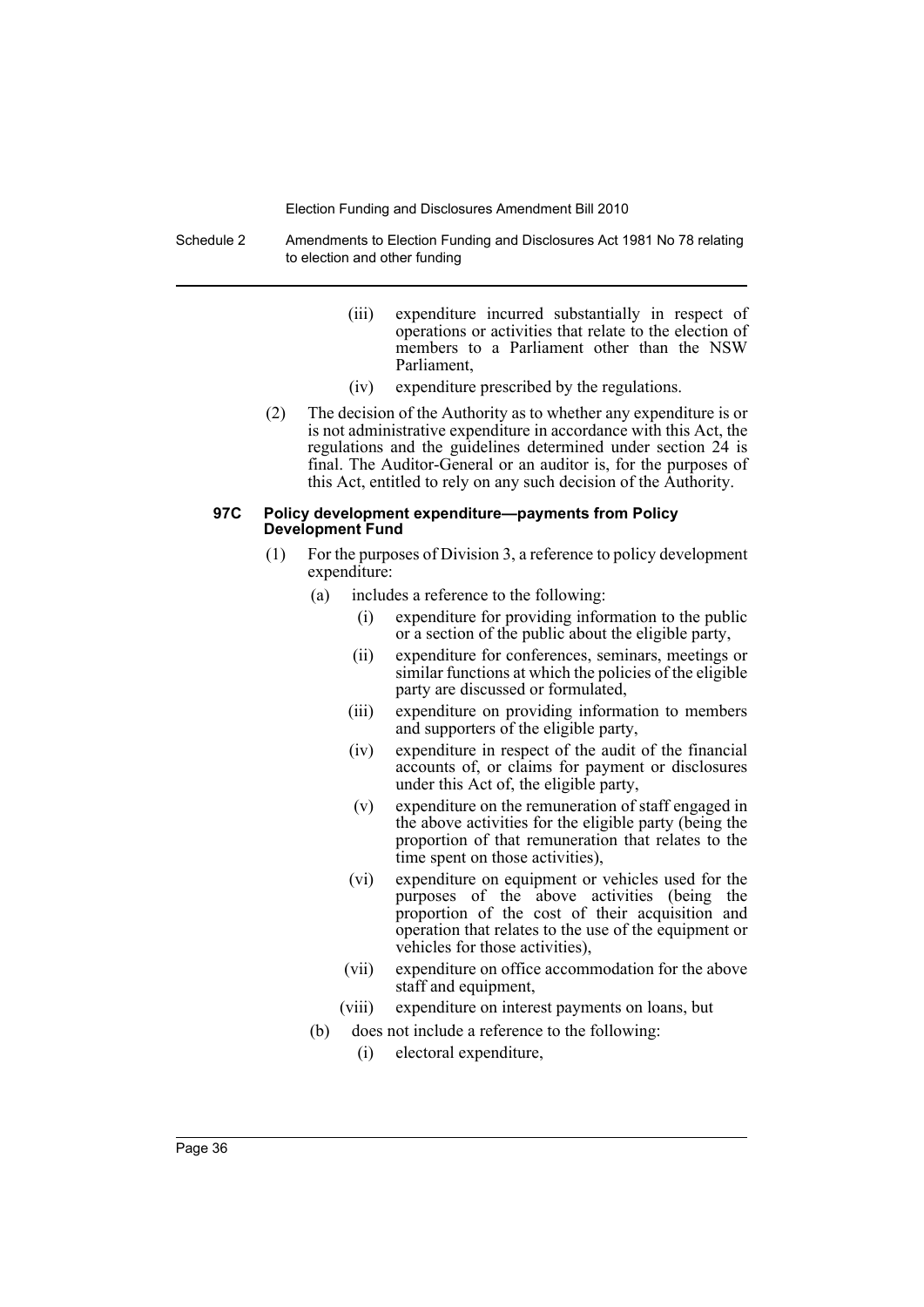Amendments to Election Funding and Disclosures Act 1981 No 78 relating to election and other funding Schedule 2

- (ii) expenditure incurred substantially in respect of activities that relate to the election of members to a Parliament other than the NSW Parliament,
- (iii) expenditure prescribed by the regulations.
- (2) The decision of the Authority as to whether any expenditure is or is not policy development expenditure in accordance with this Act, the regulations and the guidelines determined under section 24 is final. The Auditor-General or an auditor is, for the purposes of this Act, entitled to rely on any such decision of the Authority.

## **Division 2 Administrative funding for parties and independent members**

## **97D Establishment of Administration Fund**

- (1) There is to be an Administration Fund to be kept by the Authority in respect of parties and elected members.
- (2) Payments from the Administration Fund are to be distributed in accordance with this Division.

## **97E Public funding of eligible parties for administrative expenditure**

- (1) Parties are, subject to and in accordance with this Act, eligible for annual payments, on a calendar year basis, from the Administration Fund.
- (2) A party is eligible for payments from the Administration Fund if:
	- (a) it was a registered party on polling day for the previous State election and continues to be a registered party on the date that the entitlement for an annual payment is determined under this Division, and
	- (b) candidates endorsed by the party were elected at the State election and the Authority is satisfied that the elected members claimed to be endorsed by the party, and
	- (c) the Authority is satisfied that the elected members continue to be members or representatives of the party on the date that the entitlement for an annual payment is determined under this Division.
- (3) The annual amount to be distributed from the Administration Fund to any such eligible party is the amount of actual administrative expenditure incurred by or on behalf of the party during the calendar year to which the payment relates, but not exceeding: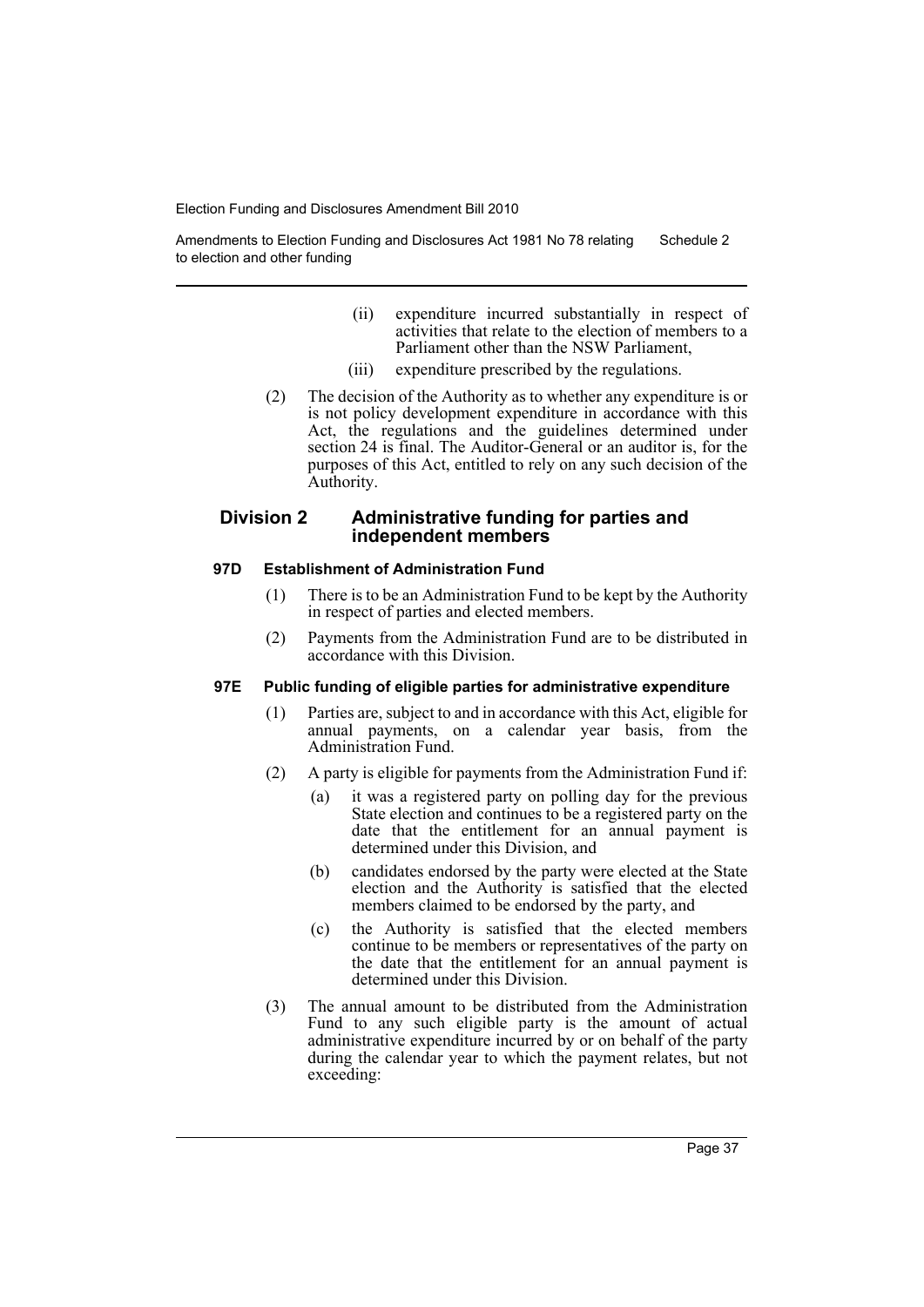Schedule 2 Amendments to Election Funding and Disclosures Act 1981 No 78 relating to election and other funding

(a) \$80,000 for each elected member endorsed by the party, or

(b)  $$2,000,000$ 

whichever is the lesser.

- (4) The number of endorsed elected members of a party in relation to any annual payment is to be determined as at the date that the entitlement for an annual payment is determined under this Division.
- (5) Each of the amounts referred to in this section is an adjustable amount that is to be adjusted for inflation as provided by Schedule 1.

#### **97F Public funding of Independent members for administrative expenditure**

- (1) Elected members are, subject to and in accordance with this Act, eligible for annual payments, on a calendar year basis, from the Administration Fund.
- (2) An elected member is eligible for payments from the Administration Fund if:
	- (a) the elected member was not an endorsed candidate of any party at the State election at which the member was elected, and
	- (b) the Authority is satisfied that the elected member is not a member or representative of any party on the date that the entitlement for an annual payment is determined under this Division.
- (3) The annual amount to be distributed from the Administration Fund to any such eligible elected member is the amount of actual administrative expenditure incurred by or on behalf of the elected member during the calendar year to which the payment relates, but not exceeding \$80,000.
- (4) The amount referred to in subsection (3) is an adjustable amount that is to be adjusted for inflation as provided by Schedule 1.

#### **97G Parties with the same endorsed elected members**

- (1) If the Authority is satisfied that 2 or more registered parties endorsed the same elected members for the State election at which they were elected and that the members each claim to be endorsed by those parties:
	- (a) those parties are taken, for the purposes of this Division, to constitute one registered party instead of 2 or more registered parties in relation to those elected members, and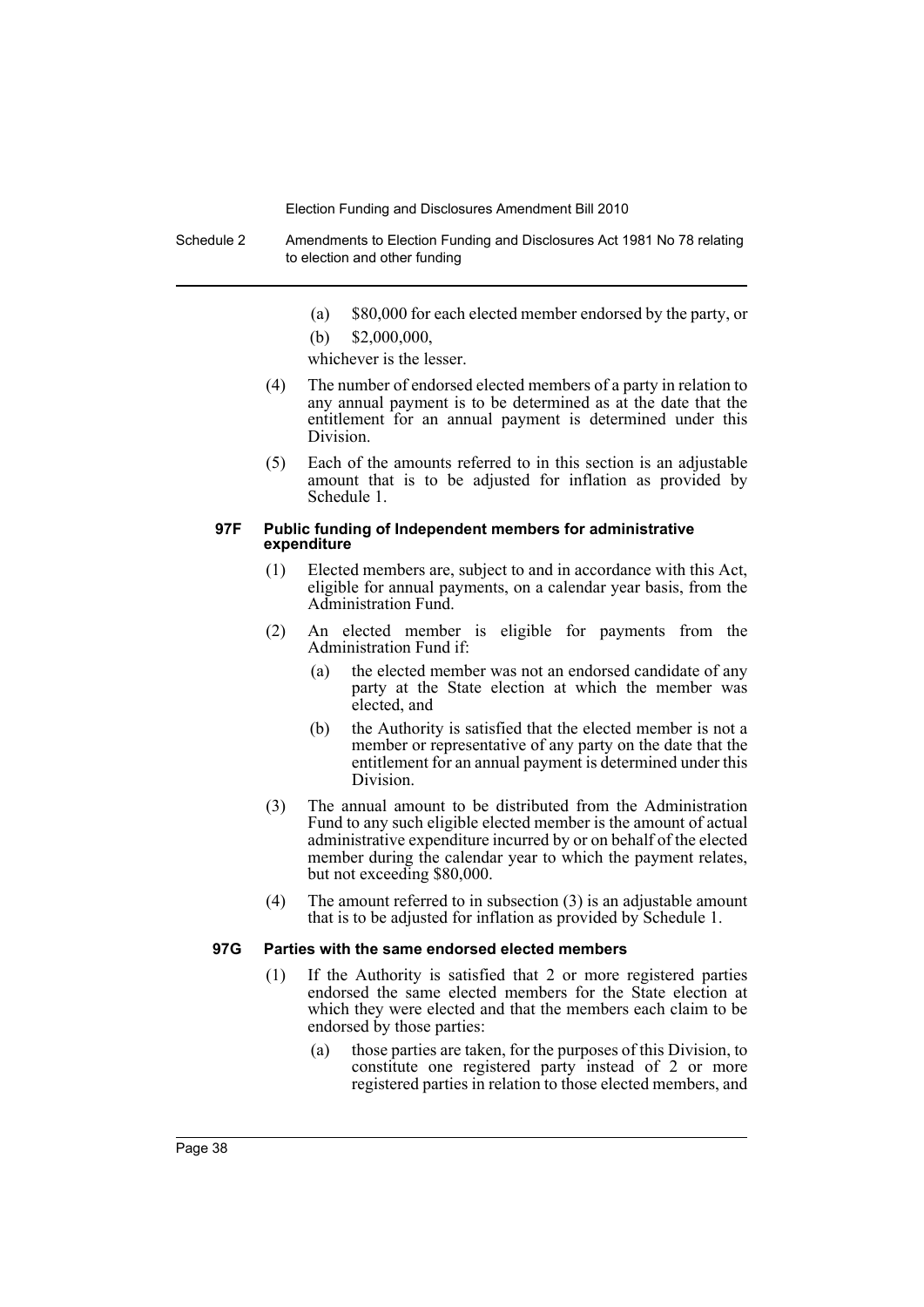Amendments to Election Funding and Disclosures Act 1981 No 78 relating to election and other funding Schedule 2

- (b) the amount that would otherwise be payable from the Administration Fund to that one registered party in respect of the election is payable instead to those 2 or more registered parties as shared funding.
- (2) An amount payable to 2 or more parties as shared funding is payable to them:
	- (a) in equal shares, or
	- (b) in such other shares as the party agents of those parties agree on and as are specified in a direction in writing (a *shared funding direction*) signed by them and served on the Authority.
- (3) If a registered party would, but for this subsection, be entitled to be paid 2 or more amounts by virtue of subsection (1), the party is entitled to be paid only one of those amounts, being the largest amount.
- (4) A shared funding direction remains effective until revoked by the party agents of the parties concerned and notice in writing of the revocation is served on the Authority.

## **Division 3 Policy development funding for parties not entitled to administrative funding**

#### **97H Establishment of Policy Development Fund**

- (1) There is to be a Policy Development Fund to be kept by the Authority in respect of parties that are not eligible for payments from the Administration Fund.
- (2) Payments from the Policy Development Fund are to be distributed in accordance with this Division.

#### **97I Public funding of eligible parties for policy development expenditure**

- (1) Parties that are not eligible for payments from the Administration Fund are, subject to and in accordance with this Act, eligible for annual payments, on a calendar year basis, from the Policy Development Fund.
- (2) A party is eligible for payments from the Policy Development Fund if:
	- (a) it is a registered party and has been a registered party for at least 12 months on the date the entitlement for an annual payment is determined under this Division, and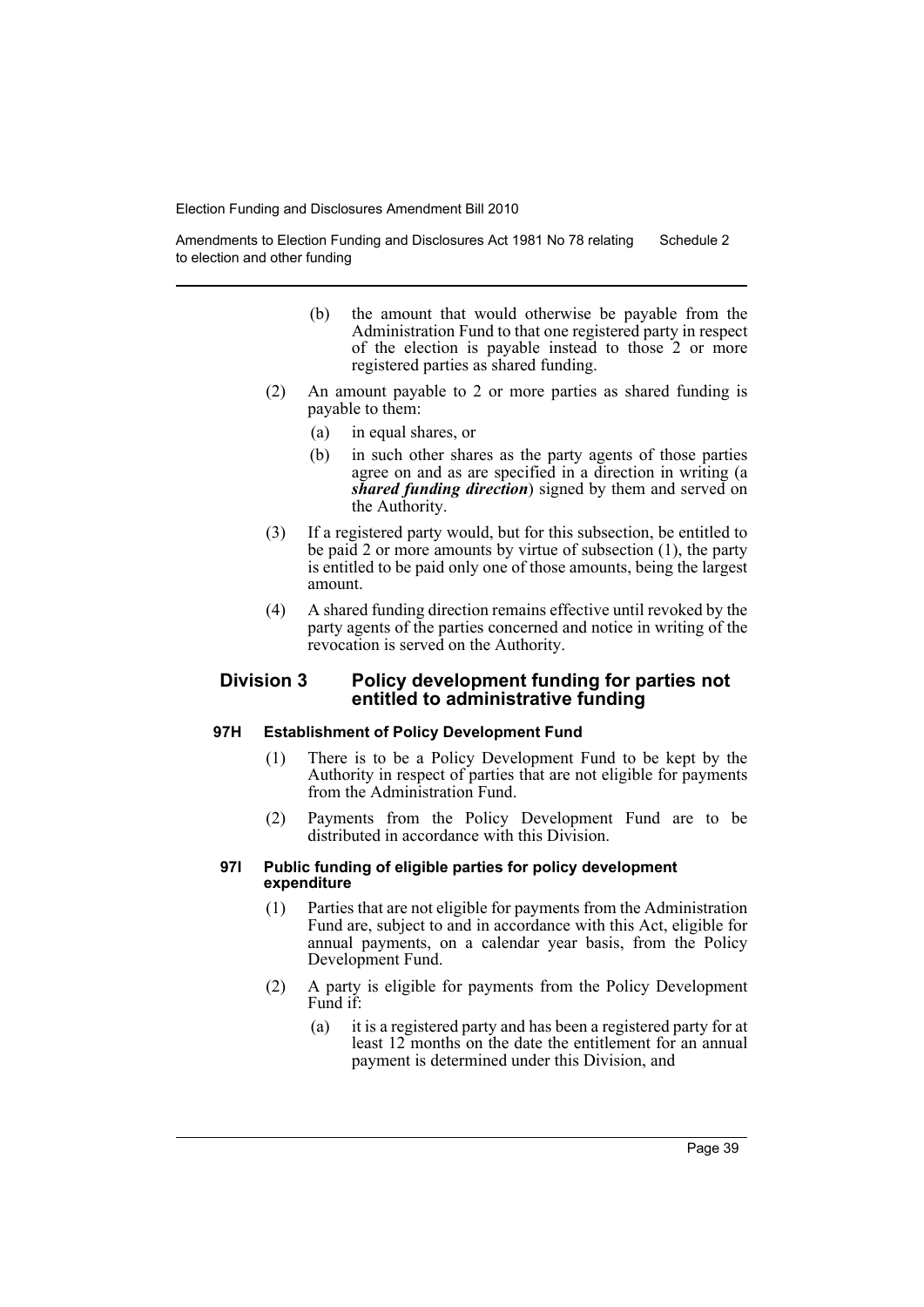Schedule 2 Amendments to Election Funding and Disclosures Act 1981 No 78 relating to election and other funding

- (b) the Authority is satisfied that it operates as a genuine political party, and
- (c) it is not entitled to payments from the Administration Fund.
- (3) The annual amount to be distributed from the Policy Development Fund to any such eligible party is the amount of actual policy development expenditure incurred by or on behalf of the party during the calendar year to which the payment relates, but not exceeding the relevant maximum amount of payment in relation to the party.
- (4) The relevant maximum amount of an annual payment in relation to an eligible party is the amount of 25 cents for each first preference vote received by any candidate at the previous State election who was endorsed by the party, being either:
	- (a) votes received by any such candidate at the previous Assembly general election, or
	- (b) votes received by any such candidate (or any candidate included in the same group) at the previous periodic Council election.

The relevant maximum amount is zero if no such first preference votes were received.

- (5) Despite subsection (4), the relevant maximum amount is \$5,000 if the amount referred to in subsection (4) is less than \$5,000, but only:
	- (a) during the first 8 calendar years after the commencement of this Division in the case of a party that was a registered party on that commencement, or
	- (b) during the first 8 calendar years after a party first becomes a registered party after that commencement.
- (6) The amounts referred to in subsections (4) and (5) are adjustable amounts that are to be adjusted for inflation as provided by Schedule 1.

## **Division 4 General provisions relating to funding**

## **97J Claims for payment**

(1) A party or elected member is entitled to receive a payment under this Part for a calendar year only if the party or member makes a claim for the payment in accordance with this Division.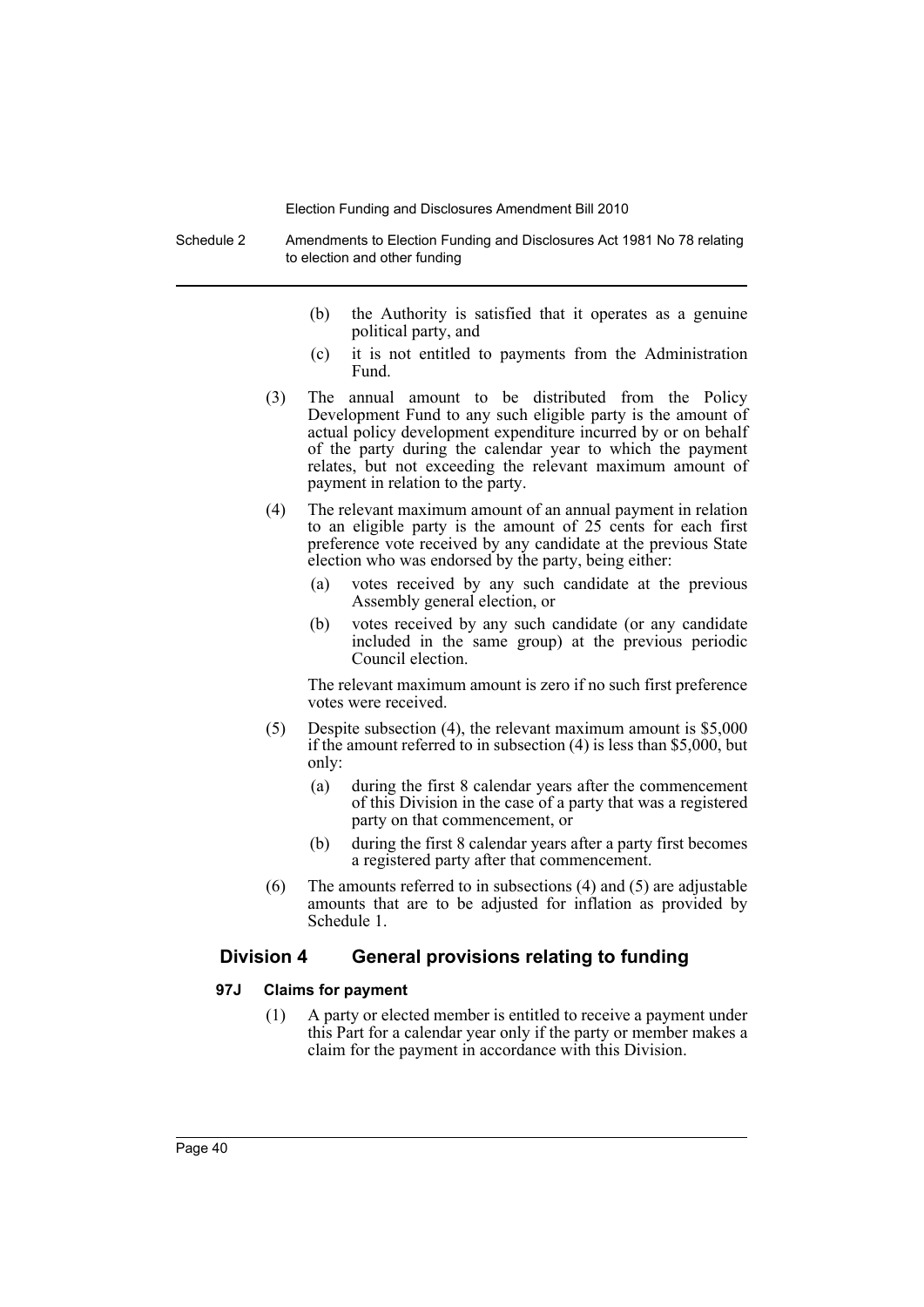Amendments to Election Funding and Disclosures Act 1981 No 78 relating to election and other funding Schedule 2

- (2) A claim must:
	- (a) be lodged with the Authority and be in writing, and
	- (b) be accompanied by a declaration and such information as the Authority may require under this Division, and
	- (c) be made within 6 months after the end of the calendar year for which payment is to be made.
- (3) Entitlement to payments under this Part are to be determined as at the end of the calendar year for which the payment is to be made.
- (4) Payments under this Part are to be made to the agent of the party or elected member concerned.

#### **97K Declarations etc by agents**

- (1) An agent of any party or elected member who makes a claim for a payment under this Part is required to make such declarations and provide such information (accompanied by a certificate of an auditor) as the Authority may require in connection with the payment.
- (2) The Authority is to make available to members of the public for inspection the contents of any declaration, certificate or other information it receives under this section.

#### **97L Payments conditional on compliance with other obligations under this Act**

- (1) A party or elected member is not eligible for any payment under this Part while any failure to lodge a requisite declaration (or annual financial statement) under Part 6 for a past period continues in respect of the party or member.
- (2) If the Authority is authorised under section 96J to recover from a party or elected member (or from the official agent of the party or member) an amount relating to the unlawful acceptance of a political donation or other amount, the Authority may deduct the amount from any payment under this Part.

#### **97M False statements**

(1) A person who, in any claim lodged with the Authority for a payment under this Part or in any declaration under this Part, makes a statement that is false or misleading in a material particular, knowing it to be false or not reasonably believing it to be true, is guilty of an offence.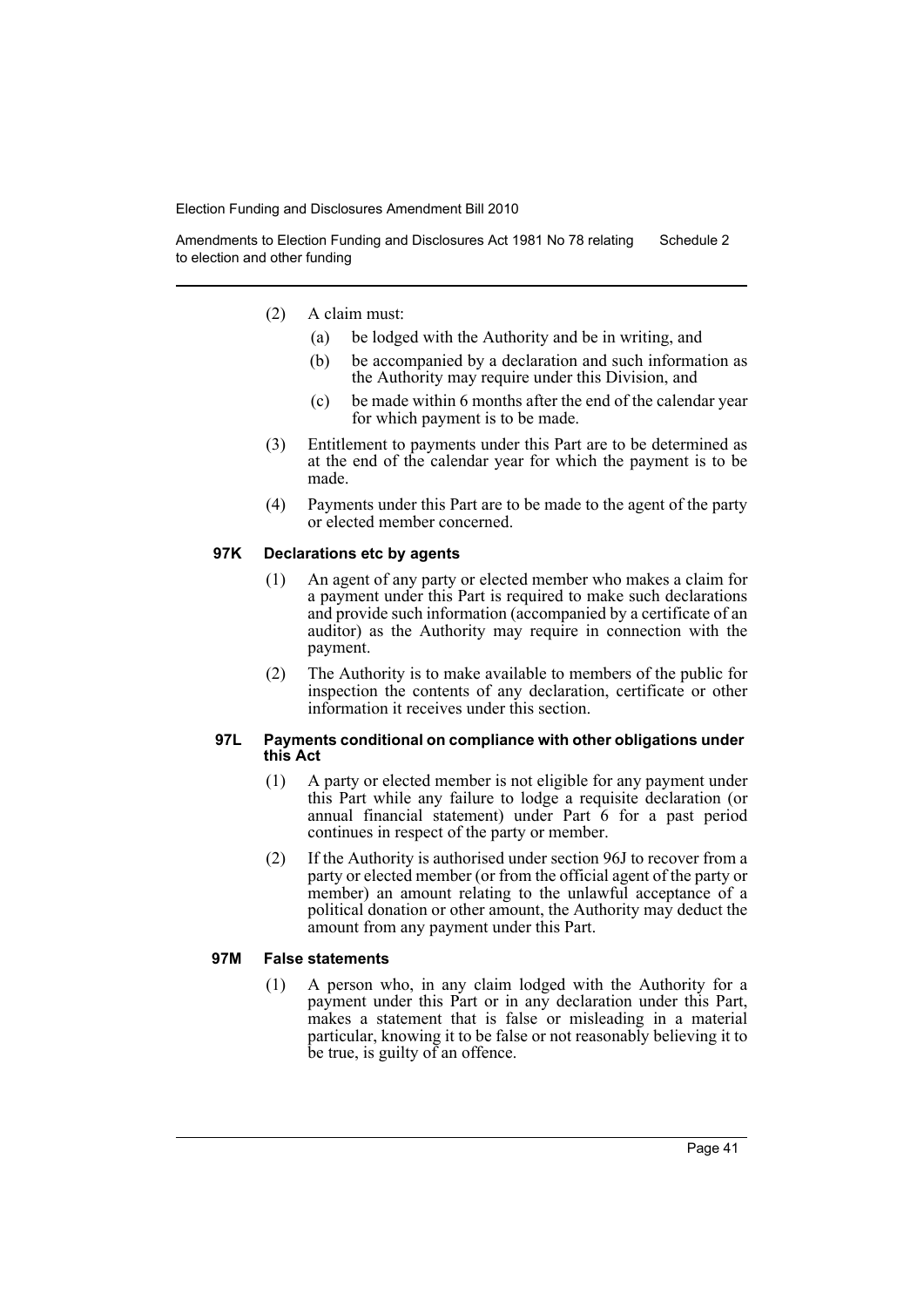Schedule 2 Amendments to Election Funding and Disclosures Act 1981 No 78 relating to election and other funding

> (2) A person who, in relation to any matter to be included in a claim or declaration under this Part, gives or withholds giving information to the party or agent knowing that it will result in the making of a false or misleading claim or declaration in whole or in part is guilty of an offence.

Maximum penalty: 100 penalty units.

## **[5] Schedule 1**

Omit the Schedule. Insert instead:

## **Schedule 1 Adjustment for inflation of monetary caps**

## **1 Definitions**

In this Schedule:

*adjustable amount* means an amount that a provision of this Act provides is to be adjusted for inflation under this Schedule.

*Consumer Price Index* means the Consumer Price Index (All Groups Index) for Sydney published by the Australian Statistician.

*Consumer Price Index number*, in relation to a quarter, means the number for that quarter appearing in the Consumer Price Index.

## **2 Adjustment of political donation caps**

- (1) Each of the adjustable amounts specified in a provision of Division 2A of Part 6 applies for the first financial year to which the provision applies and is to be adjusted for inflation for subsequent financial years as provided by this clause.
- (2) The adjustable amounts that are to apply for a subsequent financial year are to be determined by multiplying the adjustable amounts that applied for the previous financial year by the annual increase in the Consumer Price Index during that previous financial year.
- (3) The annual increase in the Consumer Price Index during a financial year is to be calculated as  $B/A$  where:

*A* is the Consumer Price Index number for the last quarter for which such a number was published before the start of the financial year.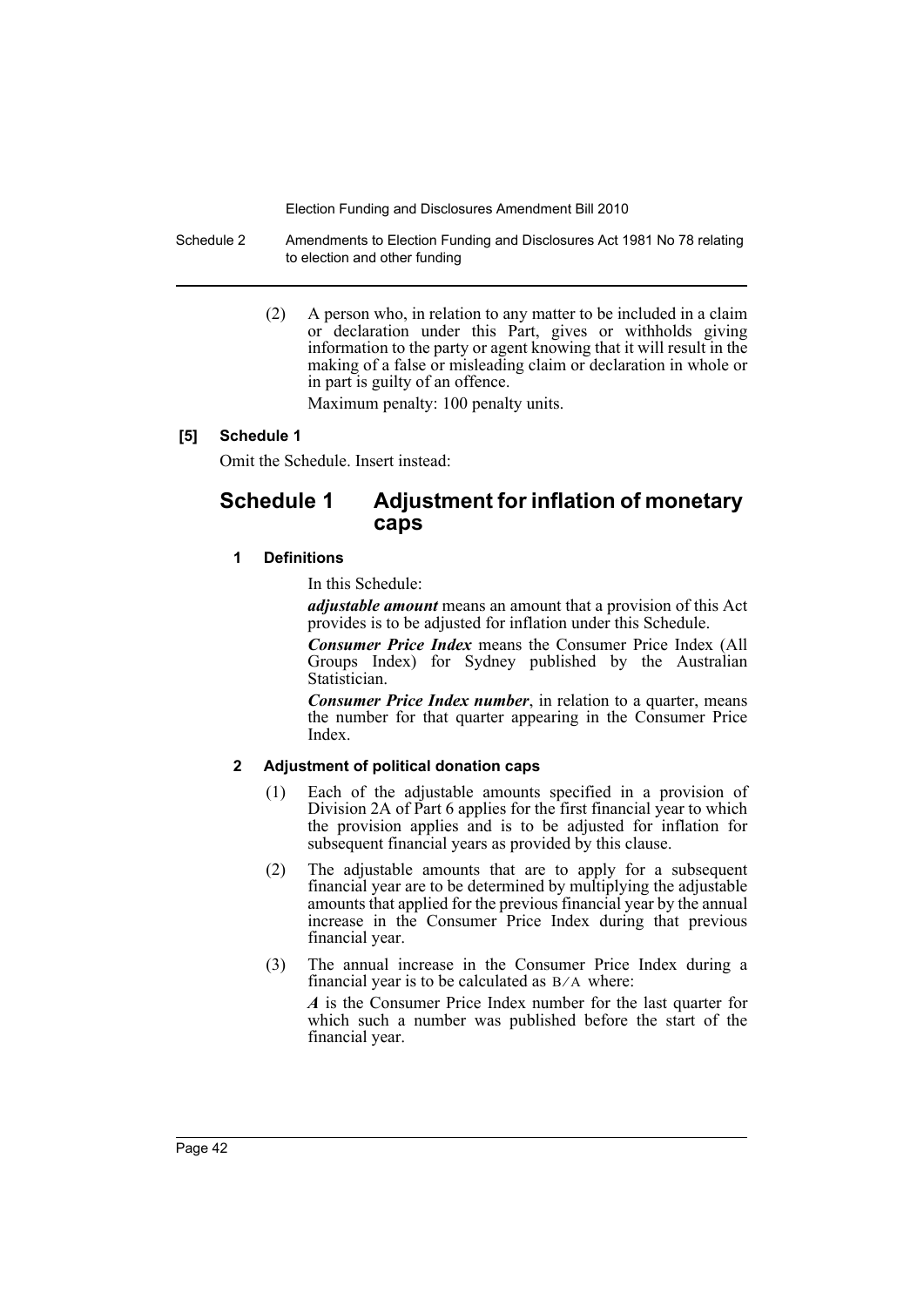Amendments to Election Funding and Disclosures Act 1981 No 78 relating to election and other funding Schedule 2

> *B* is the Consumer Price Index number for the last quarter for which such a number was published before the end of the financial year.

- (4) If  $B/A$  is less than 1 (as a result of deflation),  $B/A$  is deemed to be 1.
- (5) Before the start of each financial year after the first financial year of the operation of this clause, the Authority is to publish notice on the NSW legislation website and its website of the amount of each adjustable amount for the financial year (as adjusted under this Schedule).

#### **3 Adjustment of electoral communication expenditure caps**

- (1) Each of the adjustable amounts specified in a provision of Division 2B of Part 6 applies for the first election period that is current when the provision commences and is then to be adjusted for inflation for subsequent election periods as provided by this clause.
- (2) An *election period* is the period between the polling days of successive Assembly general elections.
- (3) The adjustable amounts that are to apply for a subsequent election period are to be determined by multiplying the adjustable amounts that applied for the previous election period by the increase in the Consumer Price Index during that previous election period.
- (4) The annual increase in the Consumer Price Index during an election period is to be calculated as  $B/A$  where:

*A* is the Consumer Price Index number for the last quarter for which such a number was published before the start of the election period.

*B* is the Consumer Price Index number for the last quarter for which such a number was published before the end of the election period.

- (5) If  $B/A$  is less than 1 (as a result of deflation),  $B/A$  is deemed to be 1.
- (6) Before the start of each election period after the election period that is current when this clause commences, the Authority is to publish notice on the NSW legislation website and its website of the amount of each adjustable amount for the election period that results from an adjustment under this clause.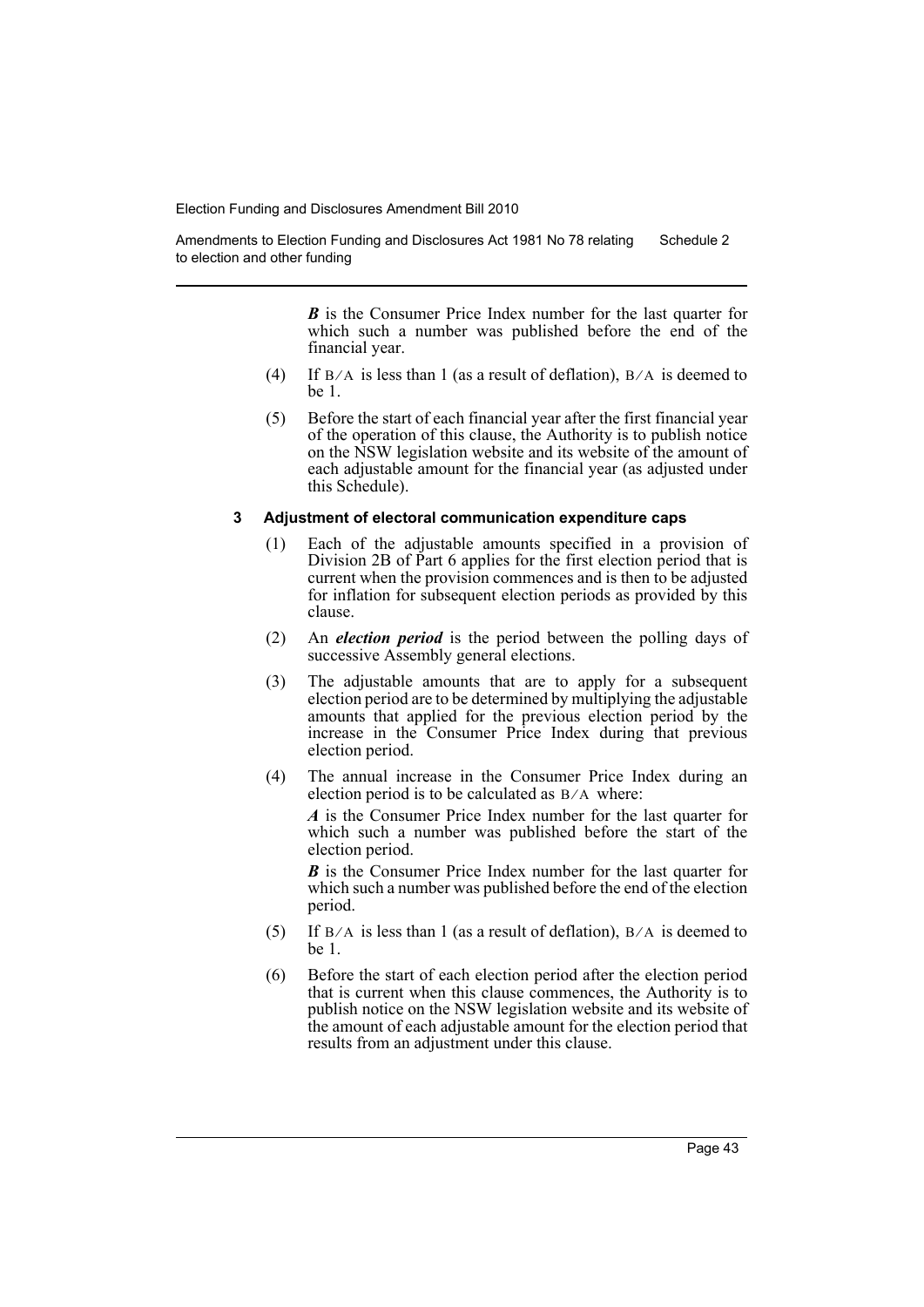Schedule 2 Amendments to Election Funding and Disclosures Act 1981 No 78 relating to election and other funding

## **4 Adjustment of administrative funding and policy development caps**

- (1) Each of the adjustable amounts specified in a provision of Division 2 or 3 of Part 6A applies for the first calendar year to which the provision applies and is to be adjusted for inflation for subsequent calendar years as provided by this clause.
- (2) The adjustable amounts that are to apply for a subsequent calendar year are to be determined by multiplying the adjustable amounts that applied for the previous calendar year by the annual increase in the Consumer Price Index during that previous calendar year.
- (3) The annual increase in the Consumer Price Index during a calendar year is to be calculated as  $B/A$  where:

*A* is the Consumer Price Index number for the last quarter for which such a number was published before the start of the calendar year.

*B* is the Consumer Price Index number for the last quarter for which such a number was published before the end of the calendar year.

- (4) If  $B/A$  is less than 1 (as a result of deflation),  $B/A$  is deemed to be 1.
- (5) Before the start of each calendar year after the first calendar year of the operation of this clause, the Authority is to publish notice on the NSW legislation website and on its website of the amount of each adjustable amount for the calendar year (as adjusted under this Schedule).

## **5 Rounding of adjustments**

- (1) If the determination of an adjustable amount for a year or election period under this Schedule results in an amount that is not a whole number multiple of \$100, the amount calculated is to be rounded up to the nearest whole number multiple of \$100 and that amount as so rounded is the adjustable amount for that year or election period.
- (2) In the case of an adjustment of the amount of 25 cents specified in section 97I (4) of this Act, the amount is to be rounded up to the nearest whole number multiple of 0.01 cent if the determination results in an amount that is not a whole number multiple of 0.01 cent.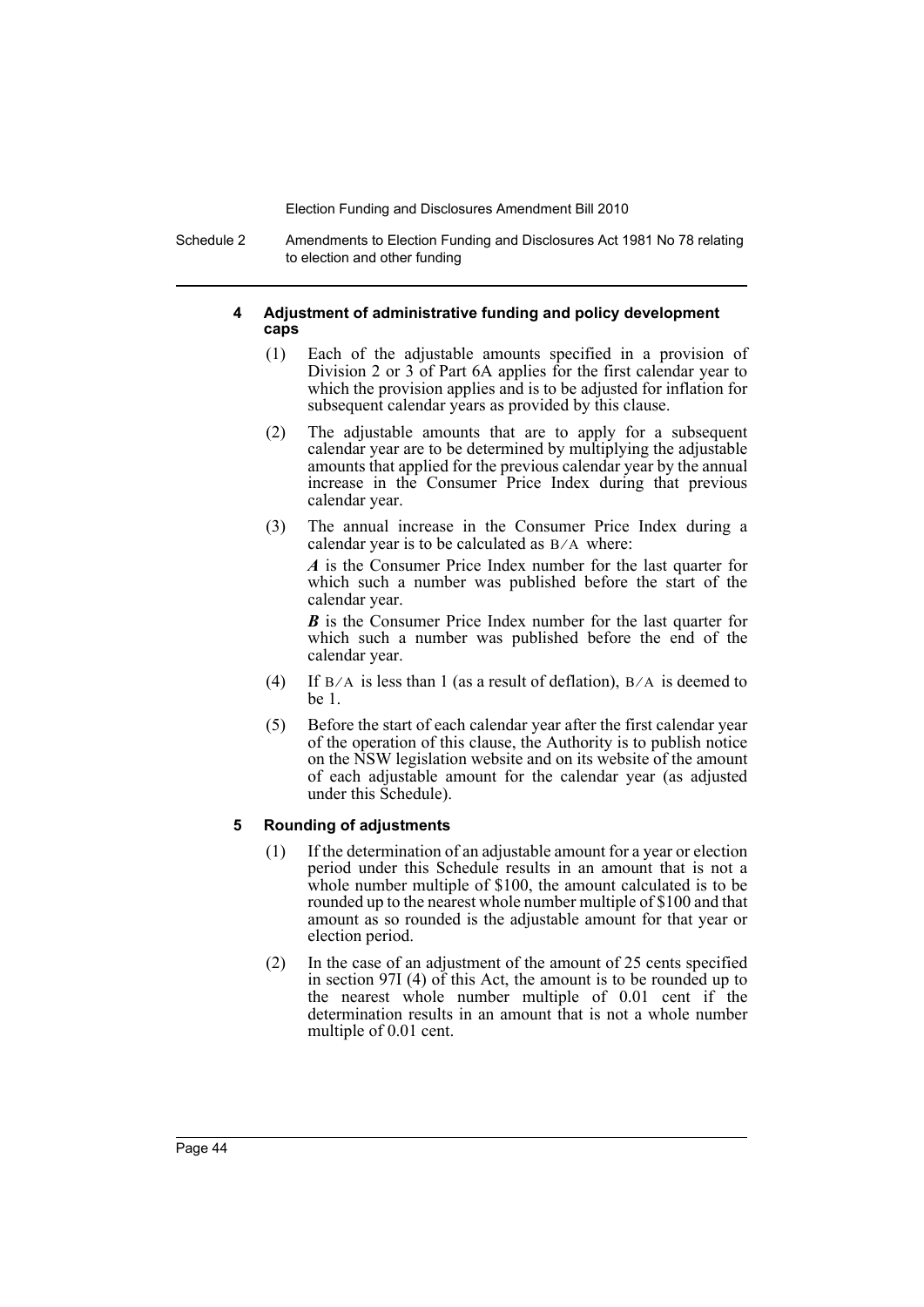Miscellaneous amendments to Election Funding and Disclosures Act 1981 No 78 Schedule 3

## <span id="page-46-0"></span>**Schedule 3 Miscellaneous amendments to Election Funding and Disclosures Act 1981 No 78**

#### **[1] Section 4 Definitions**

Insert in alphabetical order in section 4 (1):

*ex officio official agent* means an official agent other than an official agent under paragraph (f), (f1) or (f2) of the definition of *official agent*.

#### **[2] Section 4 (1), definition of "official agent"**

Insert "(or a person appointed official agent in place of the party agent under section  $46A$ <sup>3</sup> after "the party agent of the party" in paragraph (a).

## **[3] Section 4 (1), definition of "official agent"**

Insert "(or a person appointed official agent in place of the party agent under section 46)<sup>"</sup> after "the party agent of the party" wherever occurring in paragraphs (c) and (d).

## **[4] Section 4 (1), definition of "official agent"**

Omit "section 49" in paragraph (f) of the definition.

Insert instead "section 46".

## **[5] Section 4 (1), definition of "official agent"**

Insert after paragraph (f) of the definition:

- (f1) in relation to an elected member for whom an official agent is registered in the Register of Official Agents—that official agent, or
- (f2) in relation to a third-party campaigner—the official agent registered in the Register of Official Agents for the third-party campaigner, or

## **[6] Section 23 Particular functions**

Insert ", and caps on," after "disclosures of" in section 23 (c).

## **[7] Section 23**

Insert at the end of the section:

(2) For the purpose of ensuring compliance with this Act, the Authority is authorised to make an application to the Supreme Court for an injunction, declaration or other order that is within the jurisdiction of the Court.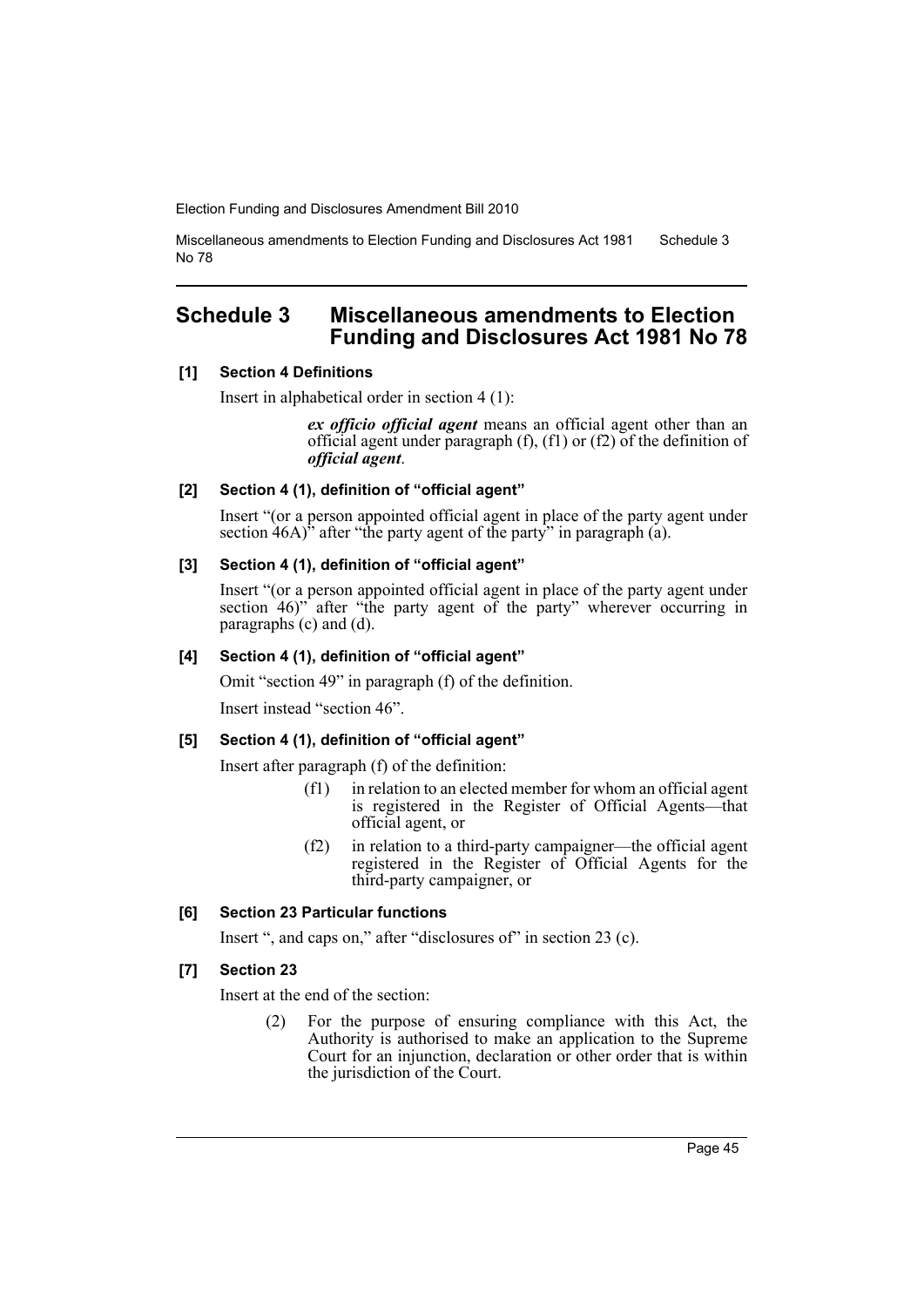Schedule 3 Miscellaneous amendments to Election Funding and Disclosures Act 1981 No 78

## **[8] Section 24 Guidelines**

Insert ", caps" after "claims" in section 24 (2).

#### **[9] Section 26**

Insert ", third-party campaigners" after "groups".

#### **[10] Section 32A**

Insert after section 32:

## **32A Deemed registration of nominated candidates and groups**

- (1) A person nominated as a candidate at an election in accordance with the *Parliamentary Electorates and Elections Act 1912* or in accordance with the *Local Government Act 1993* is deemed to be registered as a candidate for the election.
- (2) The candidates who comprise a group at an election are deemed to be registered as a group for the election.
- (3) The Authority is to make appropriate entries in the Register of Candidates for an election to effect the registration of a candidate or group deemed under this section to be registered for the election.

#### **[11] Part 4, Division 2A**

Insert after Division 2 of Part 4:

## **Division 2A Register of Third-party Campaigners**

## **38A Register of Third-party Campaigners to be kept**

- (1) The Authority is to keep a register, to be called the Register of Third-party Campaigners, for each general election.
- (2) The Authority is to keep separate Registers of Third-party Campaigners for State and local government elections. The register for State elections may be called the State Register of Third-party Campaigners and the register for local government elections may be called the Local Government Register of Third-party Campaigners.
- (3) The Register of Third-party Campaigners for a general election is to be kept as from the polling day for the previous general election.
- (4) Subject to this Act, the Register of Third-party Campaigners is to be kept in such form and manner as the Authority thinks fit.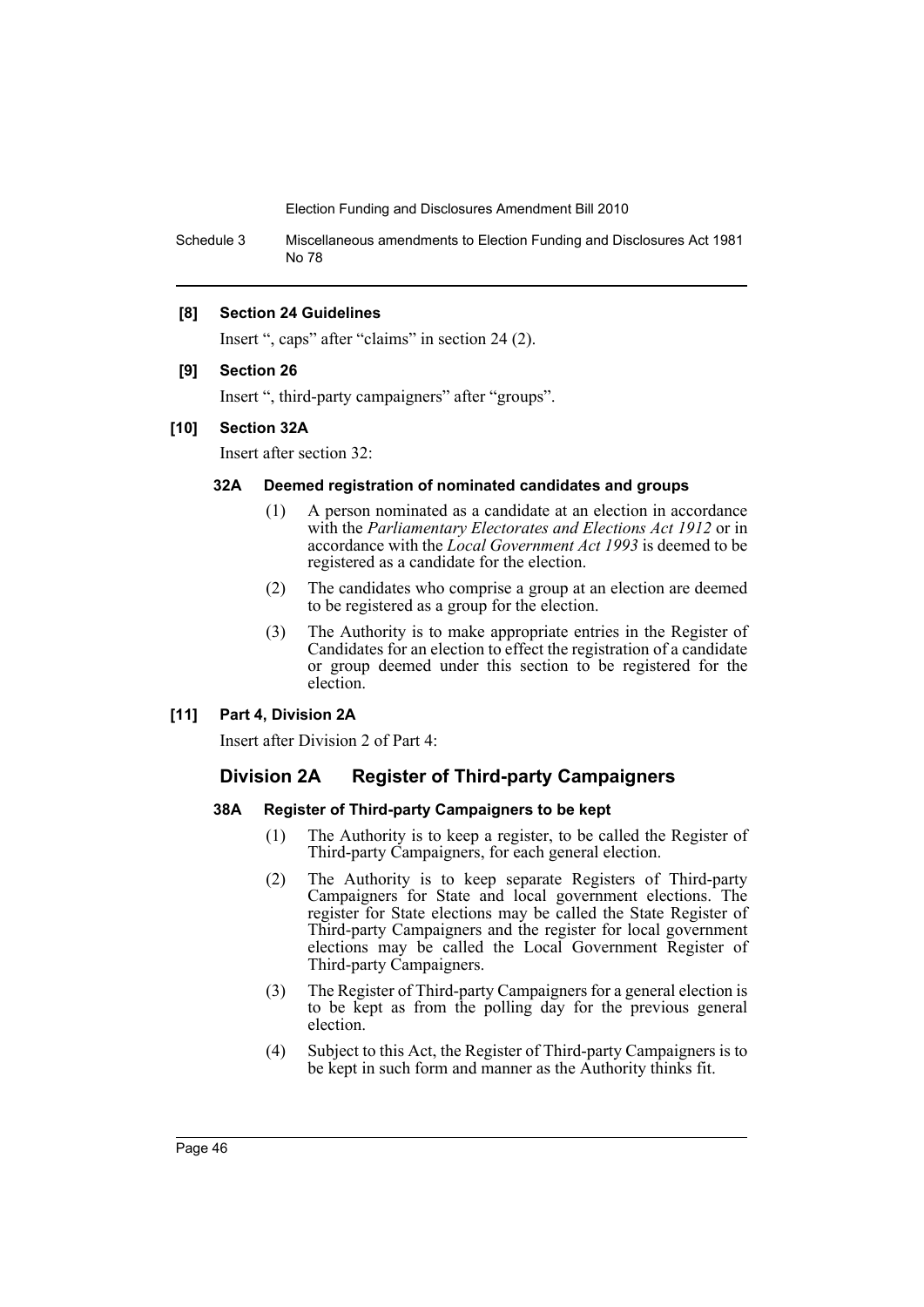Miscellaneous amendments to Election Funding and Disclosures Act 1981 No 78 Schedule 3

#### **38B Registration**

- (1) Registration of a third-party campaigner is to be effected by the insertion in the Register of Third-party Campaigners of the name of the third-party campaigner.
- (2) There is to be included in the Register of Third-party Campaigners:
	- (a) such particulars as are required to be included in the application for registration of the third-party campaigner, and
	- (b) such other particulars as the Authority thinks fit.

#### **38C Applications for registration**

- (1) Subject to this Act, the Authority is to register a person as a third-party campaigner in the Register of Third-party Campaigners for a general election if:
	- (a) application for registration is made by the person or the person's official agent in the form and manner approved by the Authority, and
	- (b) the application is received by the Authority before the 7th day before polling day for the general election and after the polling day for the previous general election.
- (2) An application for registration of a person as a third-party campaigner must set out the following particulars:
	- (a) the full name and address of the person,
	- (b) such other particulars as may be prescribed.
- (3) The application for registration is to be accompanied by an appointment of the official agent of the third-party campaigner.

#### **38D Lodging of applications**

- (1) An application for registration in the Register of Third-party Campaigners may be lodged with an election official designated by the Authority or with the Authority.
- (2) An application lodged with an election official is deemed to have been received by the Authority.
- (3) An election official with whom an application for registration is lodged must forthwith forward the application to the Authority.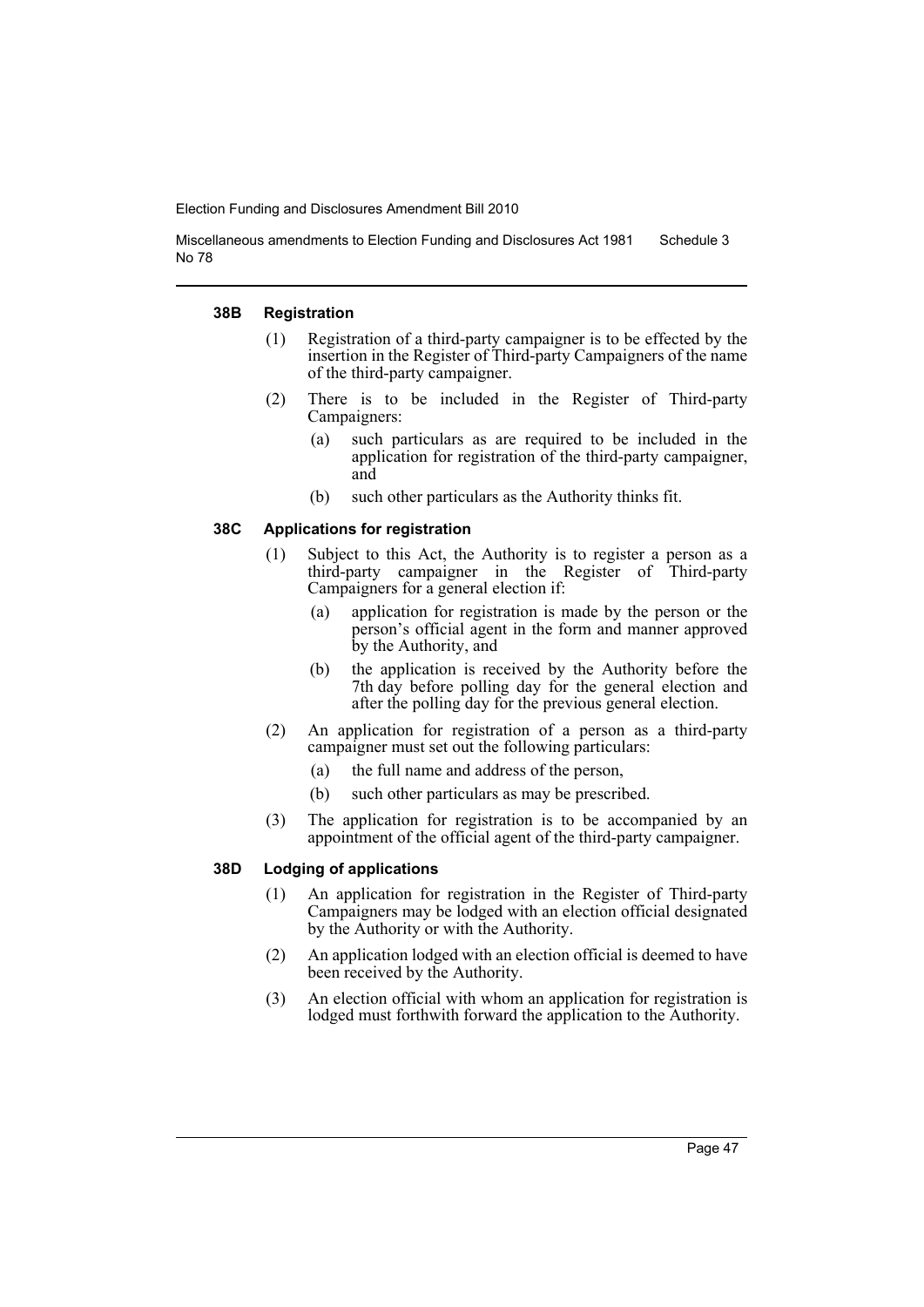Schedule 3 Miscellaneous amendments to Election Funding and Disclosures Act 1981 No 78

#### **38E Refusal to register**

- (1) The Authority must not register a person in the Register of Third-party Campaigners for a general election if the application for registration was received by the Authority on or after the 7th day before polling day for the general election.
- (2) The Authority may refuse to register a person as a third-party campaigner if the Authority believes on reasonable grounds that any particulars in the person's application for registration are incomplete or not correct, but may, if it thinks fit, register the person notwithstanding any such defect.
- (3) Where, pursuant to subsection (2), the Authority refuses to register a person as a third-party campaigner:
	- (a) the Authority must forthwith notify the person's official agent of the refusal and of the reasons for the refusal, and
	- (b) the official agent may, within 30 days after the date of the notification by the Authority, amend the application for registration by substituting the relevant particulars, and
	- (c) the amended application is deemed to have been received by the Authority when the original application was received by it.

#### **38F Amendment of Register**

(1) Where an alteration is made in any of the particulars as stated in the Register of Third-party Campaigners in relation to a person, being particulars of the kind required to be stated in the application for registration of the person, the person's official agent must, within 30 days after the date of the alteration, furnish the Authority with a statement in writing setting out details of the alteration.

Maximum penalty: 2 penalty units.

- (2) Where the Authority believes on reasonable grounds that a third-party campaigner's official agent has not furnished the Authority with a statement setting out details of any alteration, as referred to in subsection (1), the Authority may, by notice in writing served on the official agent, require the official agent to furnish such a statement before the date specified in the notice, or before the date of expiry of the period of 30 days after service of the notice, whichever is later.
- (3) If a third-party campaigner's official agent fails to furnish a statement in accordance with subsection  $(2)$ , the Authority may cancel the registration of the third-party campaigner.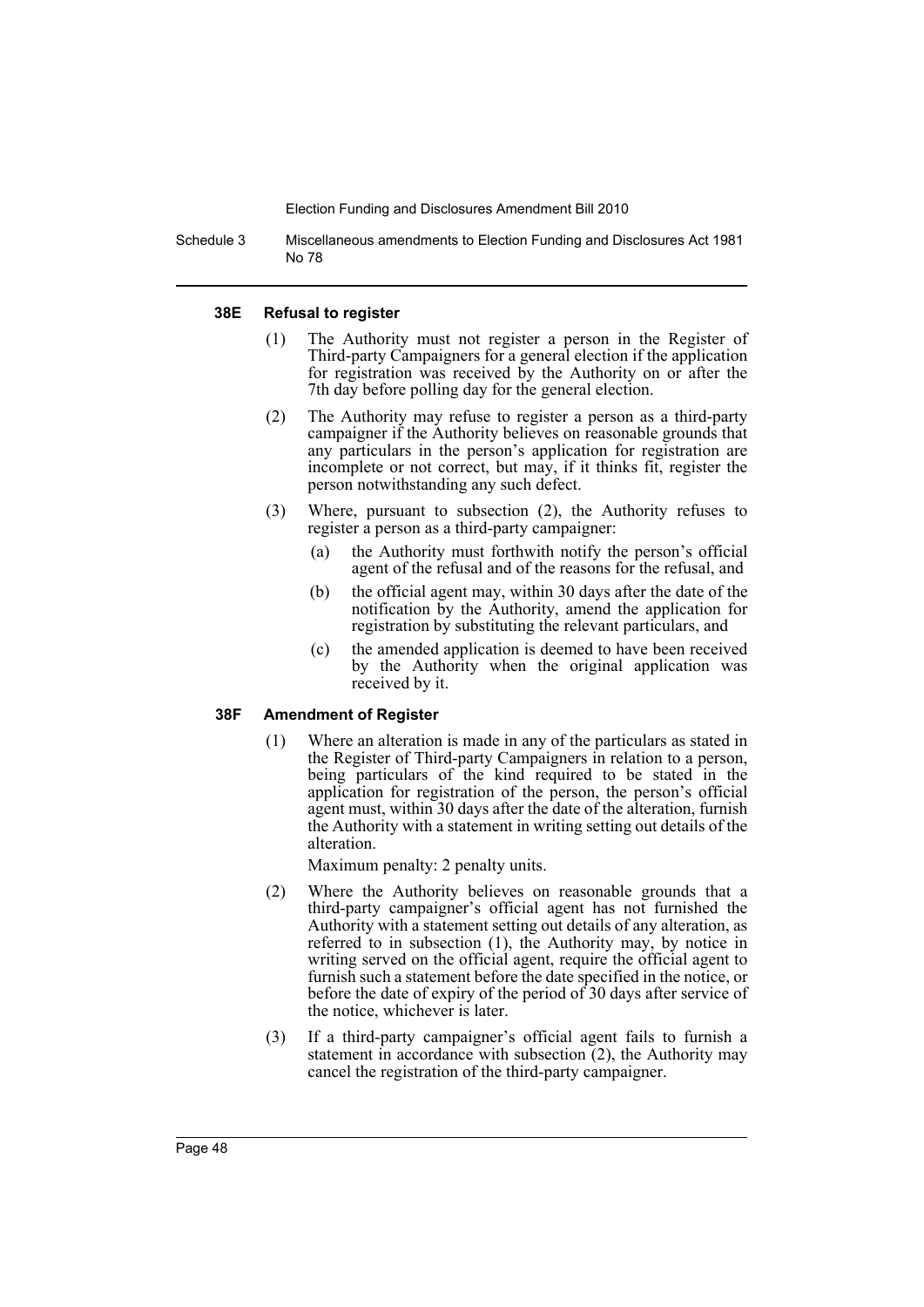Miscellaneous amendments to Election Funding and Disclosures Act 1981 No 78 Schedule 3

- (4) The Authority is to vary the particulars set out in the Register of Third-party Campaigners in relation to a person in accordance with a statement furnished in accordance with this section or in accordance with the written request of the person's official agent, unless the Authority believes on reasonable grounds that the varied particulars are not correct.
- (5) The Authority may cancel the registration of a third-party campaigner at the written request of the person's official agent.
- (6) The Authority may, of its own accord or on request, omit any particulars from the Register of Third-party Campaigners if it is satisfied that the particulars are not correct.
- (7) The Authority may, of its own accord or on request, insert any particulars in the Register of Third-party Campaigners if it is satisfied that the particulars are correct.
- (8) The Authority is to notify the relevant official agent of any alterations made to the Register of Third-party Campaigners pursuant to this section.
- (9) The provisions of subsections  $(1)$ – $(4)$  do not, if the regulations so provide, apply to particulars or alterations of a class or description specified in the regulations for the purposes of this subsection.

## **[12] Section 45 Registration**

Omit "candidate or group" from section 45 (1).

Insert instead "candidate, group, elected member or third-party campaigner".

## **[13] Sections 46–46C**

Omit section 46. Insert instead:

#### **46 Official agents of candidates and groups**

- (1) A candidate or group must appoint one official agent (an *appointed official agent*) unless the candidate or group has an ex officio official agent.
- (2) If a party agent of a party is the ex officio official agent of a candidate or group under paragraph (c) or (d) of the definition of *official agent* in section  $\hat{4}$  (1), the candidate or group may with the consent of the party agent appoint an official agent (an *appointed official agent*) to be the official agent of the candidate or group in place of the party agent.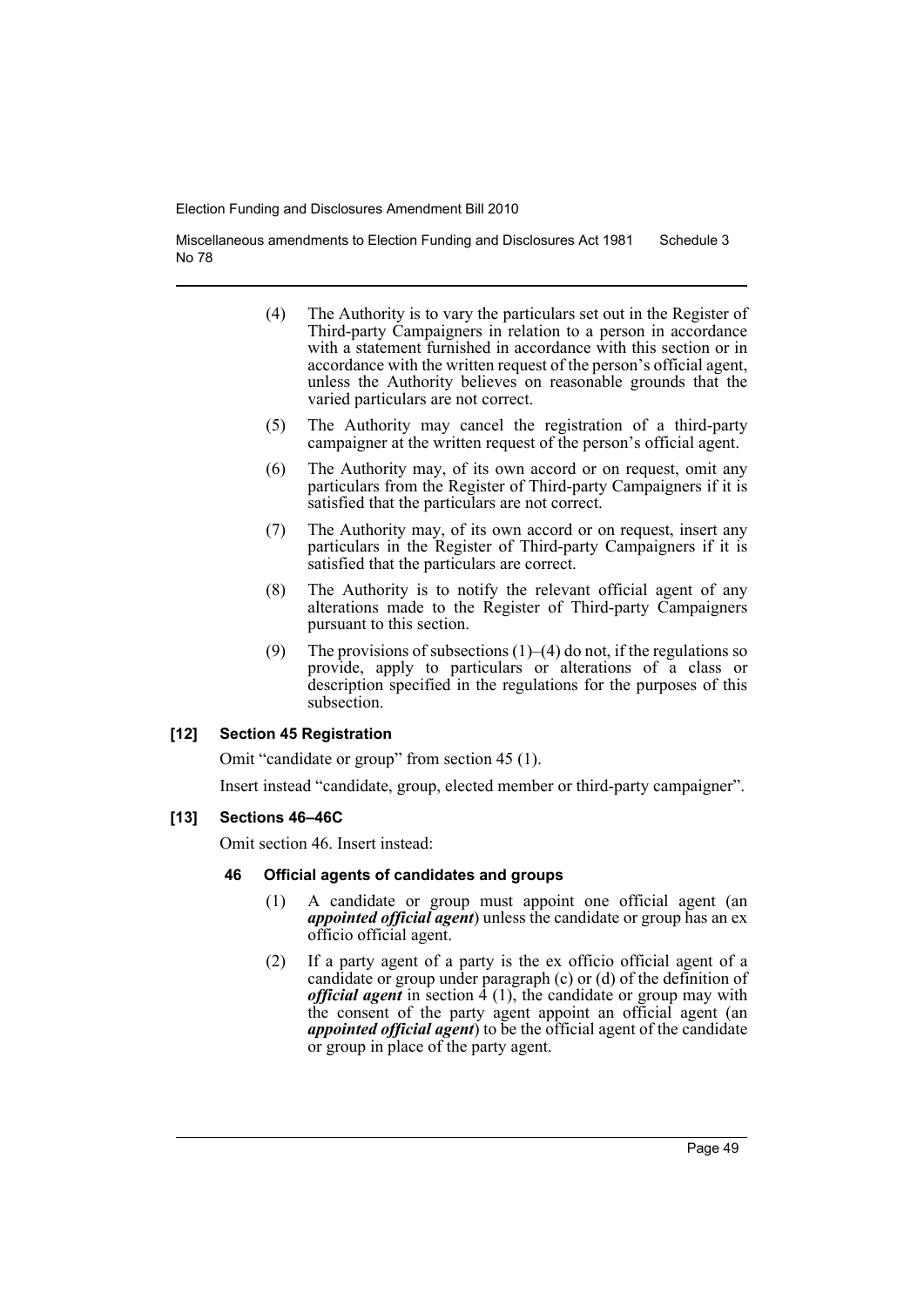Schedule 3 Miscellaneous amendments to Election Funding and Disclosures Act 1981 No 78

- (3) The appointment of an official agent by a candidate or group may be revoked by the candidate or group and, in the case of the appointment of an official agent in place of a party agent, may also be revoked by the party agent.
- (4) If an appointed official agent of a candidate or group dies or resigns, the candidate or group by whom the official agent was appointed must forthwith give notice of that fact in writing to the Authority.
- (5) If an appointed official agent of a candidate or group dies or resigns or his or her appointment is revoked, the candidate or group by whom the official agent was appointed must appoint another official agent in his or her place unless the appointed official agent was appointed in place of a party agent (in which case the appointment of another official agent is optional and requires the consent of the party agent).
- (6) At any time when a candidate or group required to appoint an official agent under this section does not have an appointed official agent:
	- (a) the candidate is deemed to be his or her own official agent, or
	- (b) the candidate whose name first appears on the list of members of the group is deemed to be the official agent of the group.

**Note.** This does not apply to the optional appointment of an official agent in place of a party agent.

- (7) For the purposes of the disclosure under Part 6 of political donations received and electoral expenditure incurred by or on behalf of a candidate or group:
	- (a) a person remains the appointed official agent of a candidate or group despite the candidate or group ceasing to be a candidate or group, and
	- (b) the appointment under this section of an official agent of a candidate or group remains in force despite the candidate or group ceasing to be a candidate or group, and
	- (c) this Division continues to apply after the candidate or group ceases to be a candidate or group, as if the former candidate or group were still a candidate or group for the election concerned.

**Note.** For example, the former candidate or group will be required to appoint another official agent following the death or resignation of an official agent after the election and before the Part 6 disclosure requirements have been fully complied with.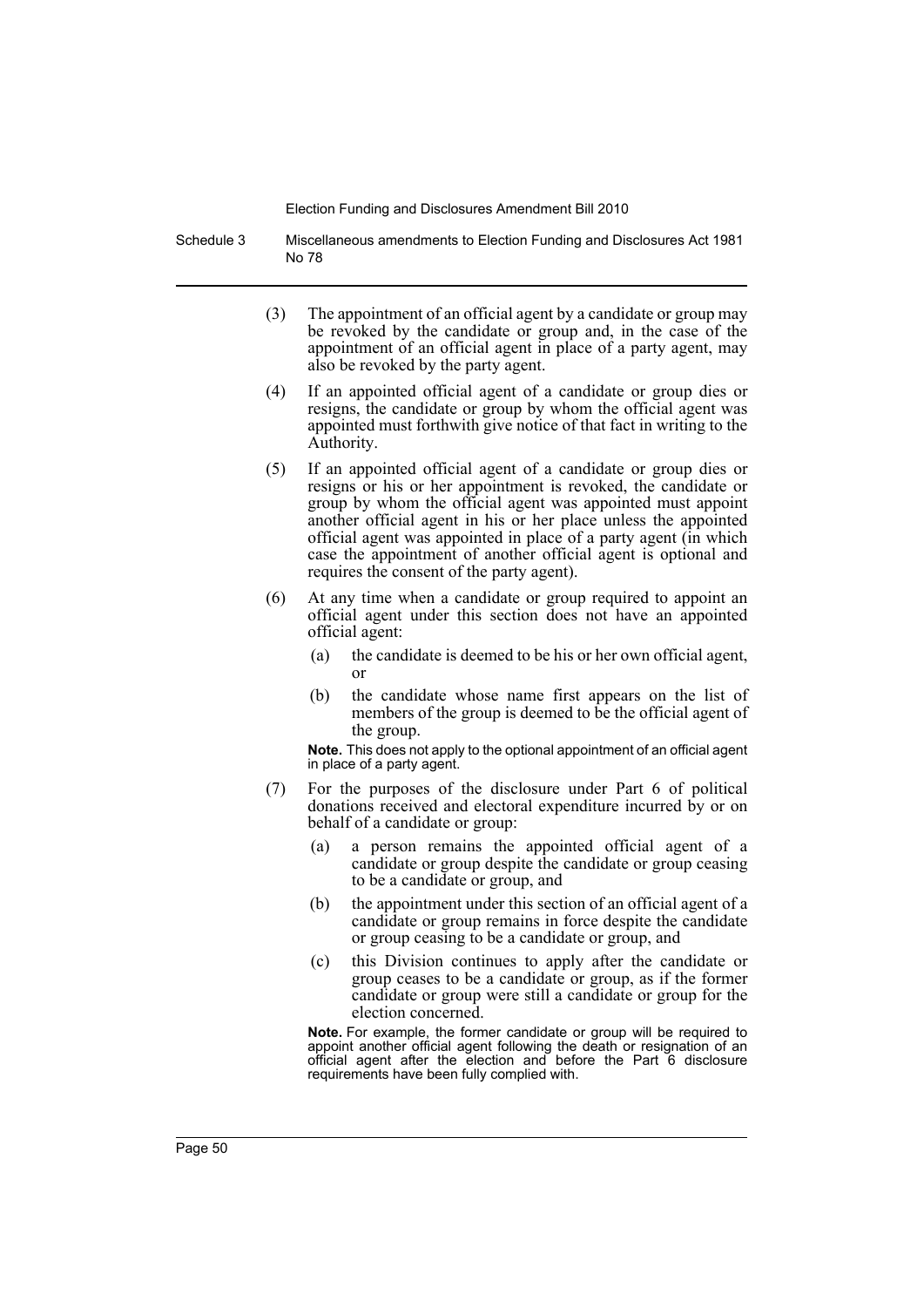Miscellaneous amendments to Election Funding and Disclosures Act 1981 No 78 Schedule 3

> (8) If a candidate or group contravenes a provision of this section, the candidate or each member of the group is guilty of an offence. Maximum penalty: 100 penalty units.

#### **46A Official agents of elected members**

- (1) An elected member may appoint one official agent (an *appointed official agent*) but only if the elected member does not have an ex officio official agent under paragraph (b) of the definition of *official agent* in section 4 (1).
- (2) If a party agent is the ex officio official agent of an elected member under paragraph (a) of the definition of *official agent* in section 4 (1), the elected member may with the consent of the party agent appoint one official agent (an *appointed official agent*) to be the official agent of the elected member in place of the party agent.

**Note.** If an elected member does not have an ex officio official agent and does not appoint an official agent, the Authority will designate a person as official agent for the elected member. See paragraph (g) of the definition of *official agent* in section 4 (1).

- (3) The appointment of an official agent by an elected member may be revoked by the elected member and, in the case of the appointment of an official agent in place of a party agent, may also be revoked by the party agent.
- (4) If the appointed official agent of an elected member dies or resigns, the elected member must forthwith give notice of that fact in writing to the Authority.
- (5) If an appointed official agent of an elected member dies or resigns or his or her appointment is revoked, the elected member may appoint another official agent in his or her place unless the appointed official agent was appointed in place of a party agent (in which case the appointment of another official agent is optional and requires the consent of the party agent).

#### **46B Official agents of third-party campaigners**

(1) A third-party campaigner may appoint one official agent (an *appointed official agent*).

**Note.** If a third-party campaigner does not appoint an official agent, the Authority can designate a person as official agent. See paragraph (g) of the definition of official agent in section 4 (1).

(2) The appointment of an official agent may be revoked.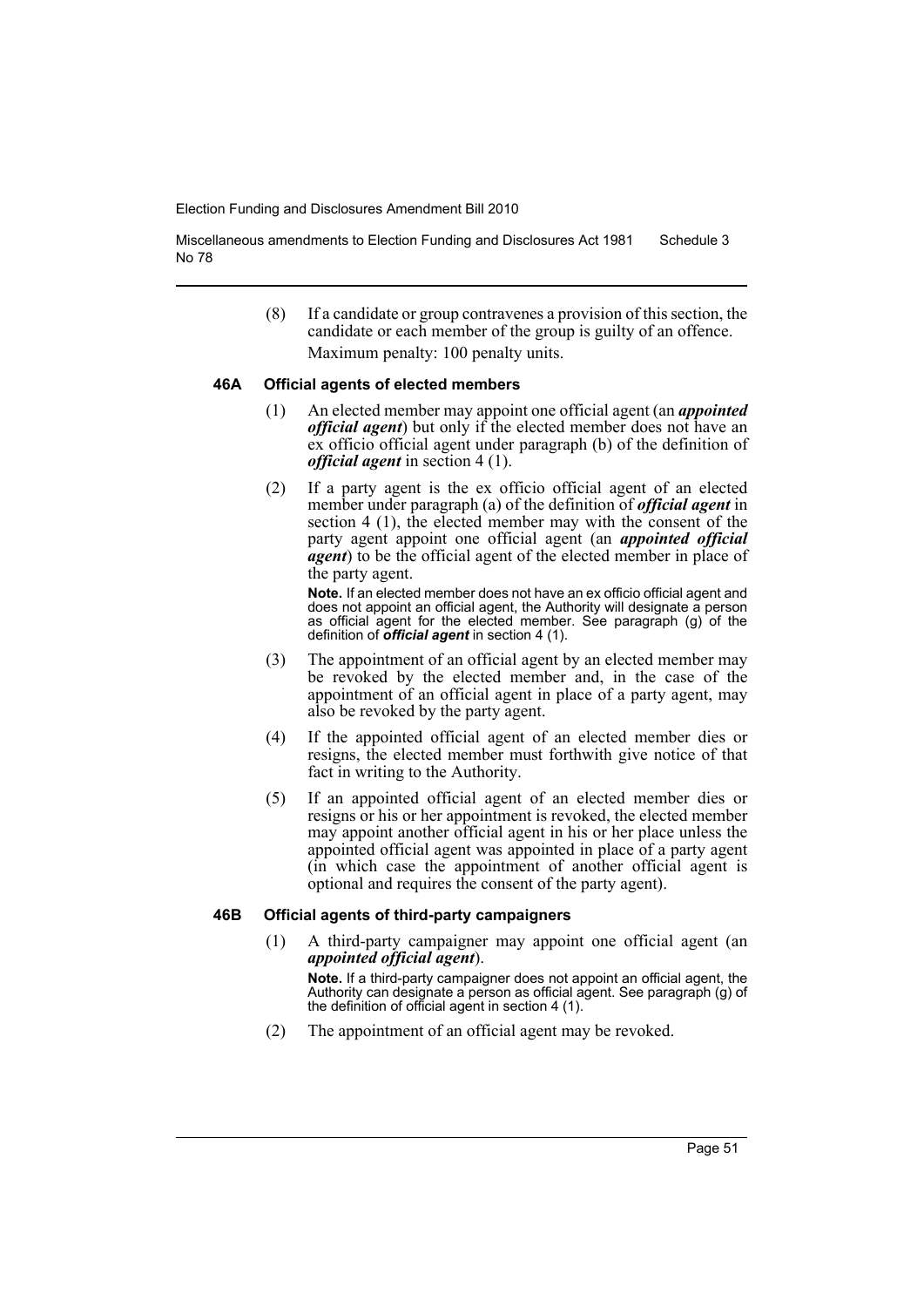Schedule 3 Miscellaneous amendments to Election Funding and Disclosures Act 1981 No 78

- (3) If the appointed official agent of a third-party campaigner dies or resigns, the third-party campaigner must forthwith give notice of that fact in writing to the Authority.
- (4) If an appointed official agent of a third-party campaigner dies or resigns or his or her appointment is revoked, the third-party campaigner may appoint another official agent in his or her place.

## **46C Procedure for appointing official agents**

- (1) The appointment, or the revocation of the appointment, of an official agent is to be made by notice in writing to the Authority.
- (2) A notice under this Division is to be in the form approved by the Authority.
- (3) A notice of the appointment of an official agent is not properly given unless it is accompanied by the signed acceptance of appointment of the person appointed.
- (4) A person appointed to any office or position under the *Parliamentary Electorates and Elections Act 1912* is not eligible to be an official agent.

## **[14] Section 49 Where there is no official agent for a candidate or group**

Omit the section.

## **[15] Section 51 Registers for by-elections**

Omit section 51 (1) and (4). Insert instead respectively:

- (1) The Authority is to keep 3 registers, to be called the Register of Candidates, the Register of Third-party Campaigners and the Register of Official Agents respectively, for the by-election.
- (4) The provisions of Divisions 2, 2A and 4 apply to and in respect of the Register of Candidates, the Register of Third-party Campaigners and the Register of Official Agents for the by-election in the same way as they apply to and in respect of the Register of Candidates, the Register of Third-party Campaigners and the Register of Official Agents under those Divisions, and so apply as if:
	- (a) in the case of a State election, references to groups were omitted, and
	- (b) references to a general election were references to the by-election, and
	- (c) any other necessary adaptations were made.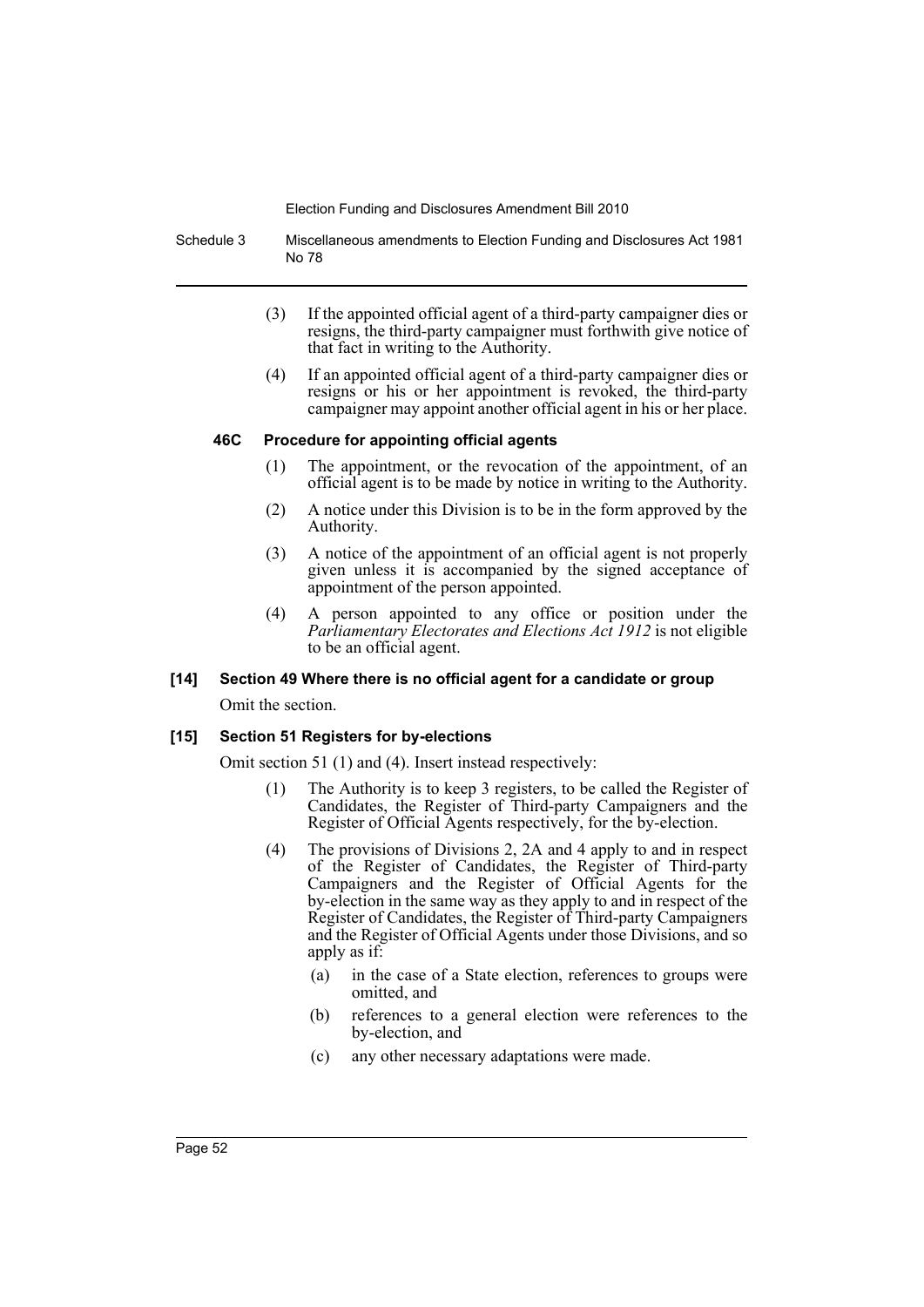Miscellaneous amendments to Election Funding and Disclosures Act 1981 No 78 Schedule 3

#### **[16] Section 84 Definitions—general**

Omit section 84 (2). Insert instead:

An individual who, or a group of individuals which, accepts a gift for use solely or substantially for a purpose related to the proposed candidacy of the individual or individuals at a future election is, for the purposes of this Part, taken to be a candidate or group when accepting the gift.

**Note.** Section 96A (2) makes it unlawful for any such political donations to be accepted unless the individual or group is registered as a candidate or group under this Act.

(2A) An individual who, or a group of individuals which, makes a payment for electoral expenditure for the election of the individual or individuals at a future election is, for the purposes of this Part, taken to be a candidate or group when making the payment. The guidelines of the Authority may exclude minor payments from the operation of this subsection.

> **Note.** Section 96A (5A) makes it unlawful for any such electoral expenditure to be incurred unless the individual or group is registered as a candidate or group under this Act.

#### **[17] Section 84 (3A)**

Insert after section 84 (3):

(3A) Subsection (3) does not apply to a candidate at a time when the candidate is an elected member.

#### **[18] Section 96A Requirements for political donations to, and electoral expenditure by, elected member, group or candidate**

Omit section 96A (5). Insert instead:

- (5) It is unlawful for an elected member to make payments for electoral expenditure for their own election or re-election unless the payments are made from their campaign account kept in accordance with section 96B. The guidelines of the Authority may exclude minor payments from the operation of this subsection.
- (5A) It is unlawful for a candidate or group to make payments for electoral expenditure for their own election or re-election unless the group or candidate is registered under this Act and the payments are made from their campaign account kept in accordance with section 96B. The guidelines of the Authority may exclude minor payments from the operation of this subsection.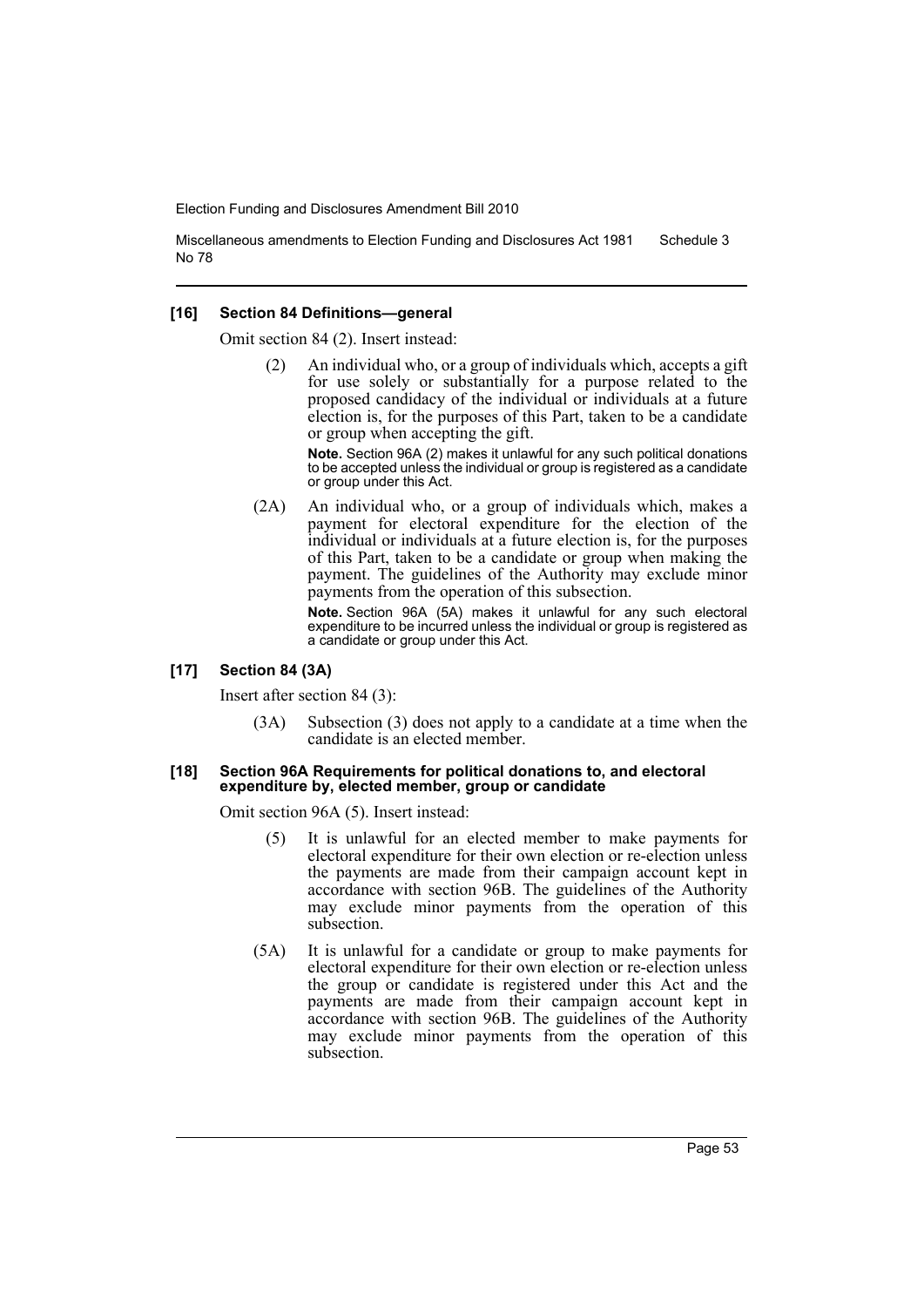Schedule 3 Miscellaneous amendments to Election Funding and Disclosures Act 1981 No 78

#### **[19] Section 96K Audit certificate**

Omit "either" from section 96K (3). Insert instead "any".

#### **[20] Section 96K**

Insert after section 96K (3) (b):

(c) where the Authority considers the cost of compliance would be unreasonable.

## **[21] Section 107 Reports to Parliament**

Insert after section 107 (2):

(2A) The Authority is required to include in the reports required by subsection  $(2)$  statistical information about the use of its enforcement powers under this Act.

#### **[22] Section 110 Inspection**

Omit "to enable the Authority to exercise its functions" from section 110 (1).

#### **[23] Section 110 (6)–(8)**

Omit the subsections.

#### **[24] Sections 110A and 110B**

Omit section 110A. Insert instead:

#### **110A Power to require provision of documents and information**

- (1) The Authority may, by notice in writing to a person, require the person:
	- (a) to provide such information as the Authority reasonably requires for the purposes of the enforcement of this Act, or
	- (b) to produce to the Authority, at the place and time specified in the notice, any document that the Authority reasonably requires for the purposes of the enforcement of this Act, or
	- (c) to answer questions about any matters in respect of which information is reasonably required for the purposes of the enforcement of this Act, or
	- (d) to attend at a specified place and time to answer questions under this section if attendance at that place is reasonably required in order that the questions can be properly put and answered.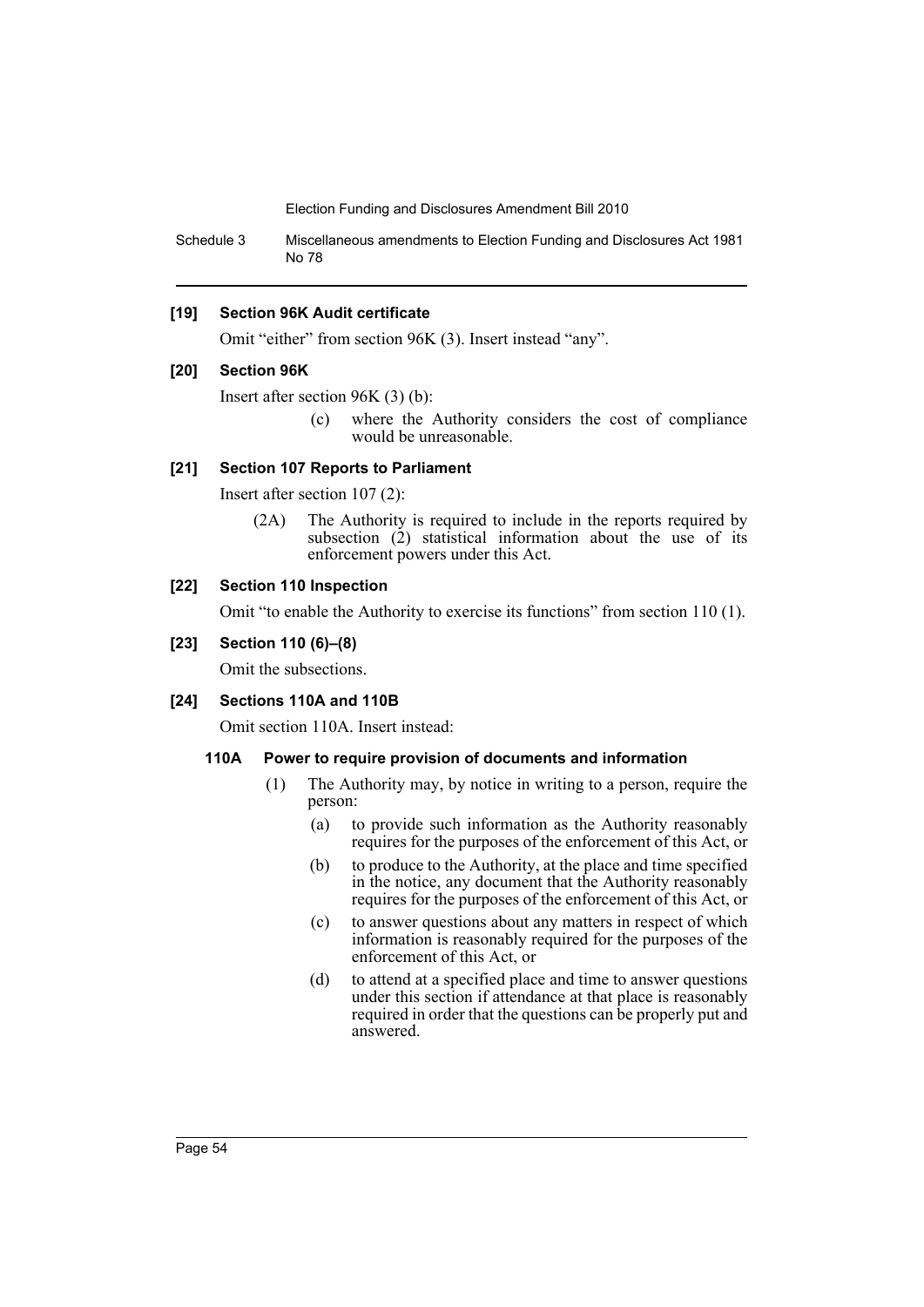Miscellaneous amendments to Election Funding and Disclosures Act 1981 No 78 Schedule 3

- (2) The place and time at which a person may be required to produce a document, or to attend and answer questions, is to be a place and time nominated by the Authority that is reasonable in the circumstances.
- (3) A notice under this section that requires a person to produce a document may only require a person to produce existing documents that are in the person's possession or that are within the person's power to obtain lawfully.
- (4) The Authority may take copies of any documents provided under this section.
- (5) If the Authority has reason to believe that any documents provided under this section are evidence of an offence against this Act or the regulations, the Authority may retain the documents until proceedings for the offence have been heard and determined.
- (6) A person who, without reasonable excuse, fails to comply with a requirement made of the person under this section is guilty of an offence.

Maximum penalty: 100 penalty units.

(7) A person who provides any document or information, or answers any question, in purported compliance with a requirement made under this section, knowing that the document, information or answer is false or misleading in a material particular, is guilty of an offence.

Maximum penalty: 200 penalty units or imprisonment for 12 months, or both.

- (8) A function conferred on the Authority by this section may be exercised by any person authorised by the Authority to exercise its functions under this section:
	- (a) who is employed under Chapter 1A of the *Public Sector Employment and Management Act 2002* in the Government Service, or
	- (b) who is not so employed but is subject to the control and direction of the Authority in relation to any function under this section.

## **110B Compliance agreements**

(1) The Authority may enter into a written agreement (a *compliance agreement*) with any person affected by this Act for the purpose of ensuring that the person complies with this Act or remedies an apparent contravention of this Act.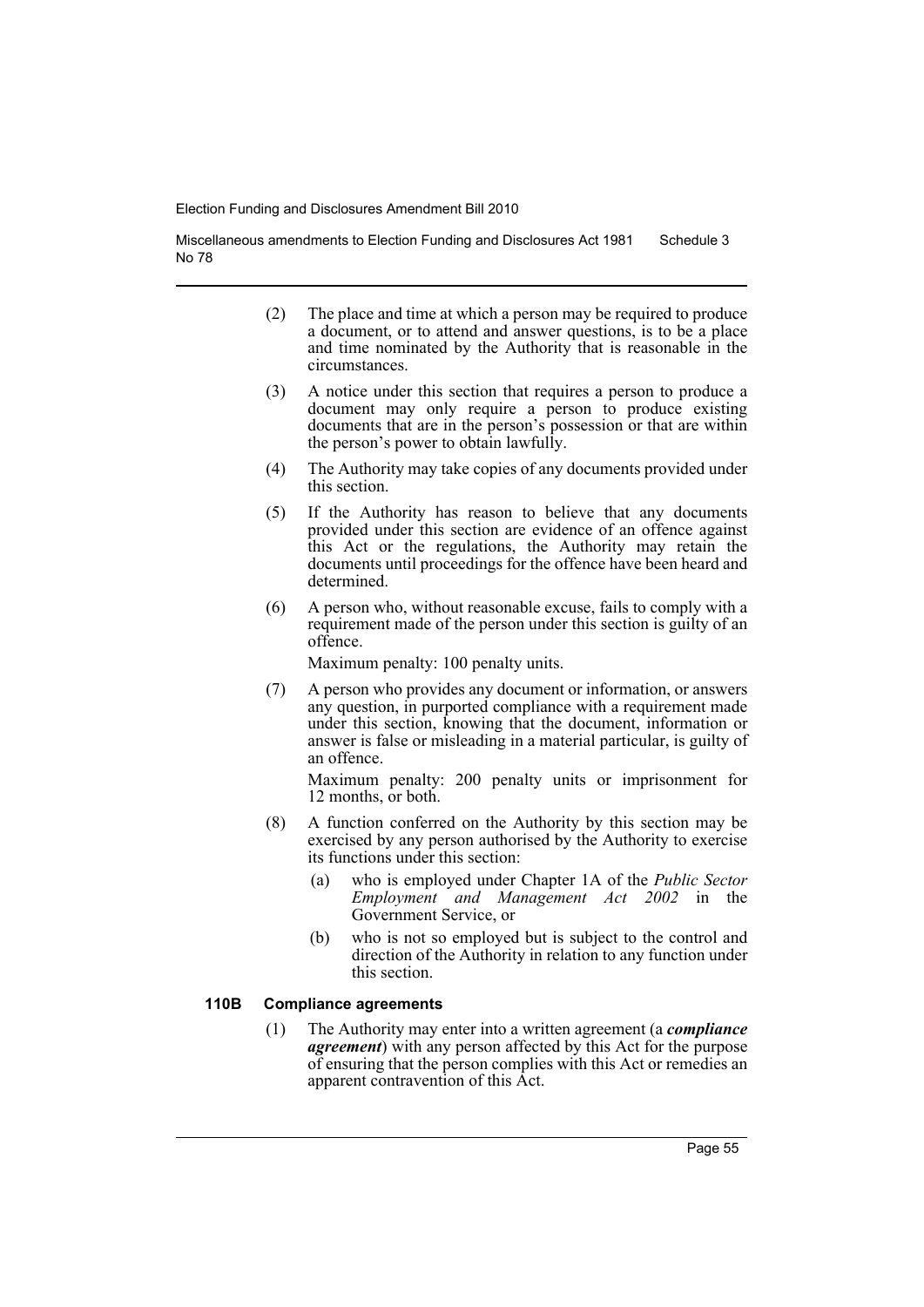Schedule 3 Miscellaneous amendments to Election Funding and Disclosures Act 1981 No 78

- (2) A person affected by this Act includes a party, a group, an elected member, a candidate and a third-party campaigner.
- (3) A compliance agreement may specify the measures to be taken by the person affected by this Act to ensure that the person complies with this Act or remedies an apparent contravention of this Act.
- (4) A compliance agreement may be varied or terminated by further agreement between the parties.
- (5) The Supreme Court may, on application by the Authority, make a declaration that a person has contravened a compliance agreement, and make ancillary orders to enforce the compliance agreement.
- (6) This section does not affect proceedings for an offence in relation to a contravention of this Act.

## **[25] Section 111A**

Insert after section 111:

## **111A Penalty notices**

- (1) An authorised officer may serve a penalty notice on a person if it appears to the officer that the person has committed an offence against this Act or the regulations, being an offence prescribed by the regulations as a penalty notice offence.
- (2) A penalty notice is a notice to the effect that, if the person served does not wish to have the matter determined by a court, the person can pay, within the time and to the person specified in the notice, the amount of the penalty prescribed by the regulations for the offence if dealt with under this section.
- (3) A penalty notice under this section is declared to be a penalty notice for the purposes of the *Fines Act 1996*.
- (4) A penalty notice may be served personally or by post.
- (5) If the amount of penalty prescribed for an alleged offence is paid under this section, no person is liable to any further proceedings for the alleged offence.
- (6) Payment under this section is not to be regarded as an admission of liability for the purpose of, and does not in any way affect or prejudice, any civil claim, action or proceeding arising out of the same occurrence.